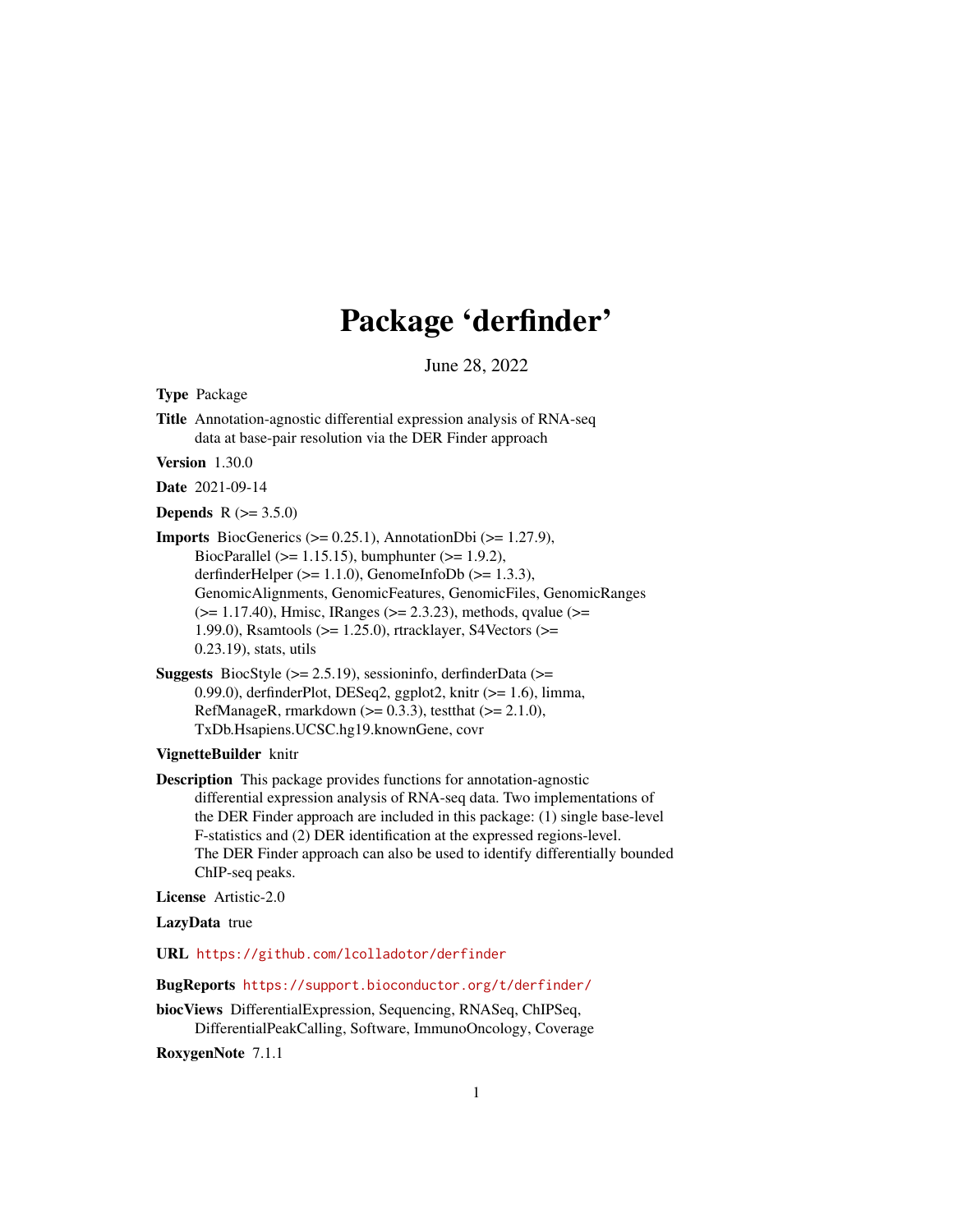Encoding UTF-8 Roxygen list(markdown = TRUE) git\_url https://git.bioconductor.org/packages/derfinder git\_branch RELEASE\_3\_15 git\_last\_commit 7dbc750 git\_last\_commit\_date 2022-04-26 Date/Publication 2022-06-28 Author Leonardo Collado-Torres [aut, cre] (<<https://orcid.org/0000-0003-2140-308X>>), Alyssa C. Frazee [ctb], Andrew E. Jaffe [aut] (<<https://orcid.org/0000-0001-6886-1454>>), Jeffrey T. Leek [aut, ths] (<<https://orcid.org/0000-0002-2873-2671>>)

Maintainer Leonardo Collado-Torres <lcolladotor@gmail.com>

# R topics documented:

| 3              |
|----------------|
| 6              |
| $\overline{7}$ |
| 11             |
| 12             |
| 13             |
| 15             |
| 17             |
| 18             |
| 19             |
| 20             |
| 21             |
| 23             |
| 25             |
| 27             |
| 29             |
| 30             |
| 31             |
| 31             |
| 32             |
| 33             |
| 33             |
| 35             |
| 36             |
| 39             |
| 40             |
| 42.            |
| 44             |
| 46             |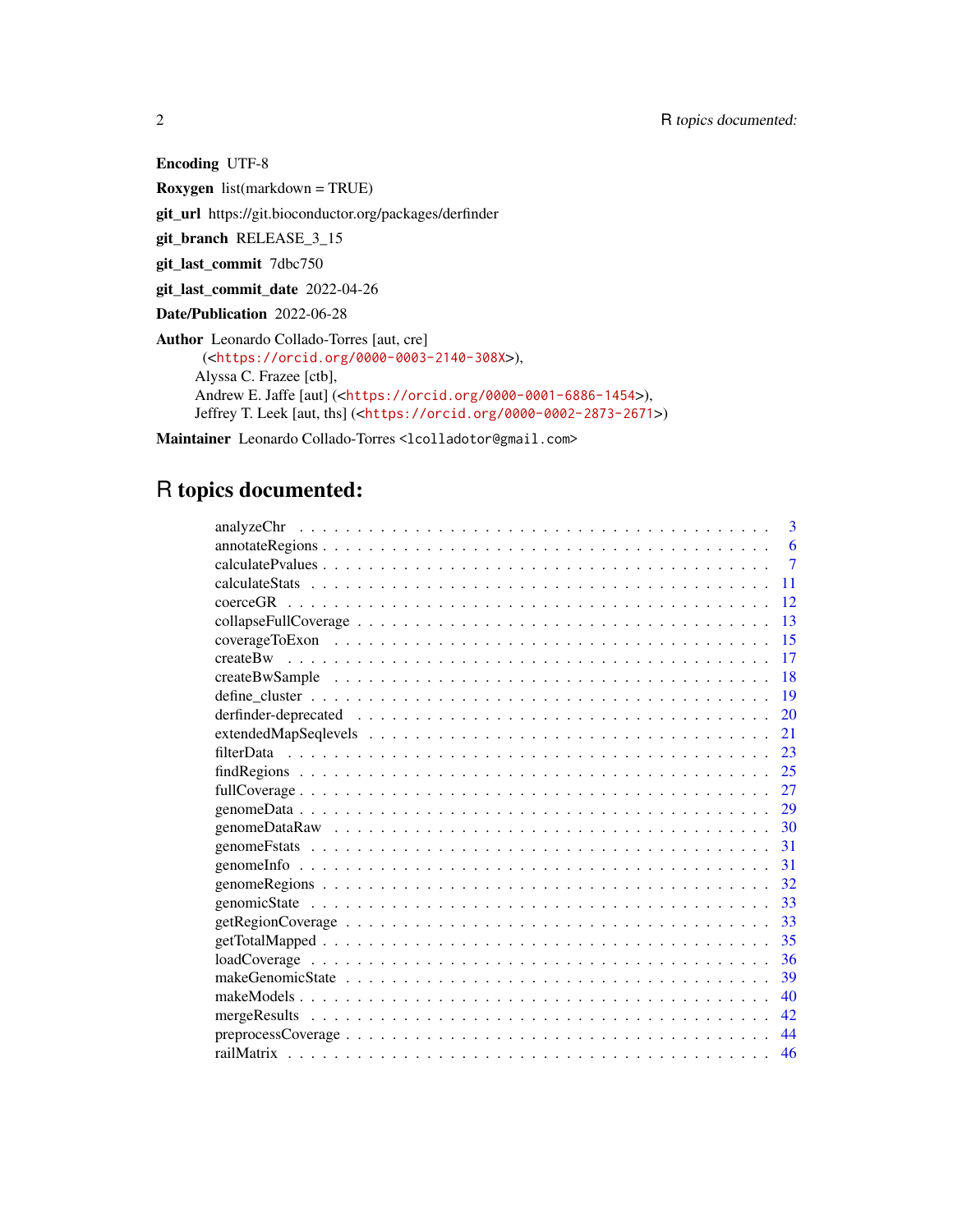# <span id="page-2-0"></span>analyzeChr 3

| Index |  |  |  |  |  |  |  |  |  |  |  |  |  |  |  |  |  |  |  |  |  |
|-------|--|--|--|--|--|--|--|--|--|--|--|--|--|--|--|--|--|--|--|--|--|
|       |  |  |  |  |  |  |  |  |  |  |  |  |  |  |  |  |  |  |  |  |  |

<span id="page-2-1"></span>analyzeChr *Run the derfinder analysis on a chromosome*

# Description

This is a major wrapper for running several key functions from this package. It is meant to be used after [loadCoverage](#page-35-1) has been used for a specific chromosome. The steps run include [makeModels,](#page-39-1) [preprocessCoverage,](#page-43-1) [calculateStats,](#page-10-1) [calculatePvalues](#page-6-1) and annotating with [annotateTranscripts](#page-0-0) and [matchGenes.](#page-0-0)

# Usage

```
analyzeChr(
  chr,
  coverageInfo,
 models,
  cutoffPre = 5,
  cutoffFstat = 1e-08,
  cutoffType = "theoretical",
  nPermute = 1,
  seeds = as.integer(gsub("-", "", Sys.Date())) + seq_len(nPermute),
  groupInfo,
  txdb = NULL,writeOutput = TRUE,
  runAnnotation = TRUE,
  lowMemDir = file.path(chr, "chunksDir"),
  smooth = FALSE,
  weights = NULL,
  smoothFunction = bumphunter::locfitByCluster,
  ...
\mathcal{L}
```
#### Arguments

| chr          | Used for naming the output files when writeOutput=TRUE and the resulting<br>GRanges object.                                                                                                                                                                                                                                                                                               |
|--------------|-------------------------------------------------------------------------------------------------------------------------------------------------------------------------------------------------------------------------------------------------------------------------------------------------------------------------------------------------------------------------------------------|
| coverageInfo | A list containing a DataFrame – \$coverage – with the coverage data and a log-<br>ical RIe -\$position- with the positions that passed the cutoff. This object is<br>generated using loadCoverage. You should have specified a cutoff value for<br>loadCoverage unless that you are using colsubset which will force a filtering<br>step with filterData when running preprocessCoverage. |
| models       | The output from makeModels.                                                                                                                                                                                                                                                                                                                                                               |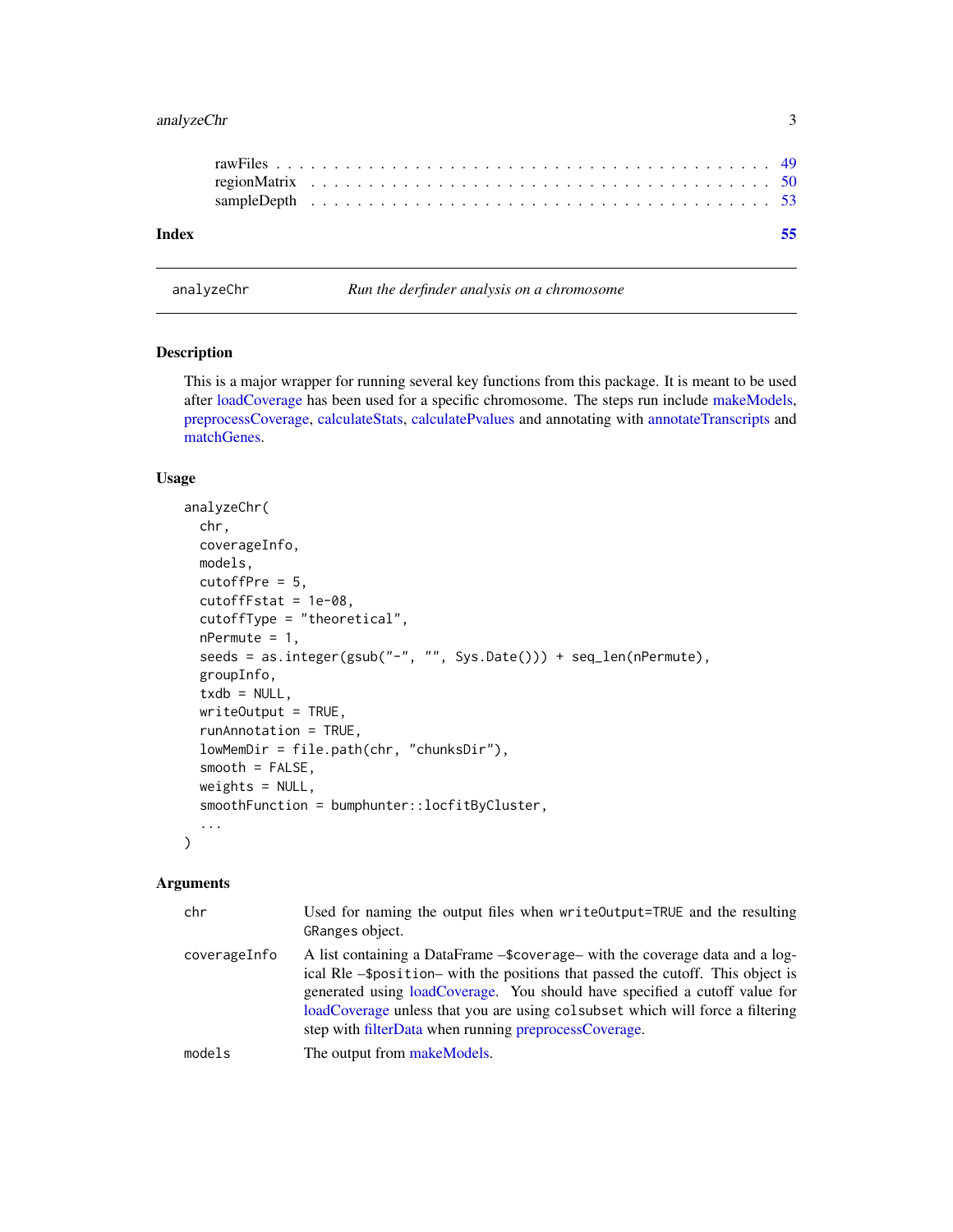<span id="page-3-0"></span>

| cutoffPre      | This argument is passed to preprocessCoverage (cutoff).                                                                                                                                                                                                                                                                                                                                                                                                                                           |
|----------------|---------------------------------------------------------------------------------------------------------------------------------------------------------------------------------------------------------------------------------------------------------------------------------------------------------------------------------------------------------------------------------------------------------------------------------------------------------------------------------------------------|
| cutoffFstat    | This is used to determine the cutoff argument of calculatePvalues and it's be-<br>haviour is determined by cutoffType.                                                                                                                                                                                                                                                                                                                                                                            |
| cutoffType     | If set to empirical, the cutoffFstat (example: 0.99) quantile is used via quan-<br>tile. If set to theoretical, the theoretical cutoffFstats (example: 1e-08) is<br>calculated via qf. If set to manual, cutoffFstats is passed to calculatePvalues<br>without any other calculation.                                                                                                                                                                                                             |
| nPermute       | The number of permutations. Note that for a full chromosome, a small amount<br>$(10)$ of permutations is sufficient. If set to 0, no permutations are performed and<br>thus no null regions are used, however, the \$regions component is created.                                                                                                                                                                                                                                                |
| seeds          | An integer vector of length nPermute specifying the seeds to be used for each<br>permutation. If NULL no seeds are used.                                                                                                                                                                                                                                                                                                                                                                          |
| groupInfo      | A factor specifying the group membership of each sample that can later be used<br>with the plotting functions in the derfinderPlot package.                                                                                                                                                                                                                                                                                                                                                       |
| txdb           | This argument is passed to annotate Transcripts. If NULL, TxDb.Hsapiens.UCSC.hg19.knownGene<br>is used.                                                                                                                                                                                                                                                                                                                                                                                           |
| writeOutput    | If TRUE, output Rdata files are created at each step inside a directory with the<br>chromosome name (example: 'chr21' if chrnum='21'). One Rdata file is cre-<br>ated for each component described in the return section.                                                                                                                                                                                                                                                                         |
| runAnnotation  | If TRUE annotate Transcripts and matchGenes are run. Otherwise these steps are<br>skipped.                                                                                                                                                                                                                                                                                                                                                                                                        |
| lowMemDir      | If specified, each chunk is saved into a separate Rdata file under lowMemDir and<br>later loaded in fstats.apply when running calculateStats and calculatePvalues.<br>Using this option helps reduce the memory load as each fork in bplapply loads<br>only the data needed for the chunk processing. The downside is a bit longer<br>computation time due to input/output.                                                                                                                       |
| smooth         | Whether to smooth the F-statistics (fstats) or not. This is by default FALSE.<br>For RNA-seq data we recommend using FALSE.                                                                                                                                                                                                                                                                                                                                                                       |
| weights        | Weights used by the smoother as described in smoother.                                                                                                                                                                                                                                                                                                                                                                                                                                            |
| smoothFunction | A function to be used for smoothing the F-statistics. Two functions are pro-<br>vided by the bumphunter package: loessByCluster and runmedByCluster. If<br>you are using your own custom function, it has to return a named list with an<br>element called \$fitted that contains the smoothed F-statistics and an element<br>claled \$smoothed that is a logical vector indicating whether the F-statistics were<br>smoothed or not. If they are not smoothed, the original values will be used. |
|                | Arguments passed to other methods and/or advanced arguments. Advanced ar-<br>guments:                                                                                                                                                                                                                                                                                                                                                                                                             |
|                | verbose If TRUE basic status updates will be printed along the way. Default<br>TRUE.                                                                                                                                                                                                                                                                                                                                                                                                              |
|                | scalefac This argument is passed to preprocessCoverage.                                                                                                                                                                                                                                                                                                                                                                                                                                           |
|                | chunksize This argument is passed to preprocessCoverage.<br>returnOutput If TRUE, it returns a list with the results from each step. Other-<br>wise, it returns NULL. Default: the opposite of writeOutput.                                                                                                                                                                                                                                                                                       |
|                | Passed to extendedMapSeqlevels, preprocessCoverage, calculateStats, calcu-<br>latePvalues, annotateTranscripts, matchGenes, and define_cluster.                                                                                                                                                                                                                                                                                                                                                   |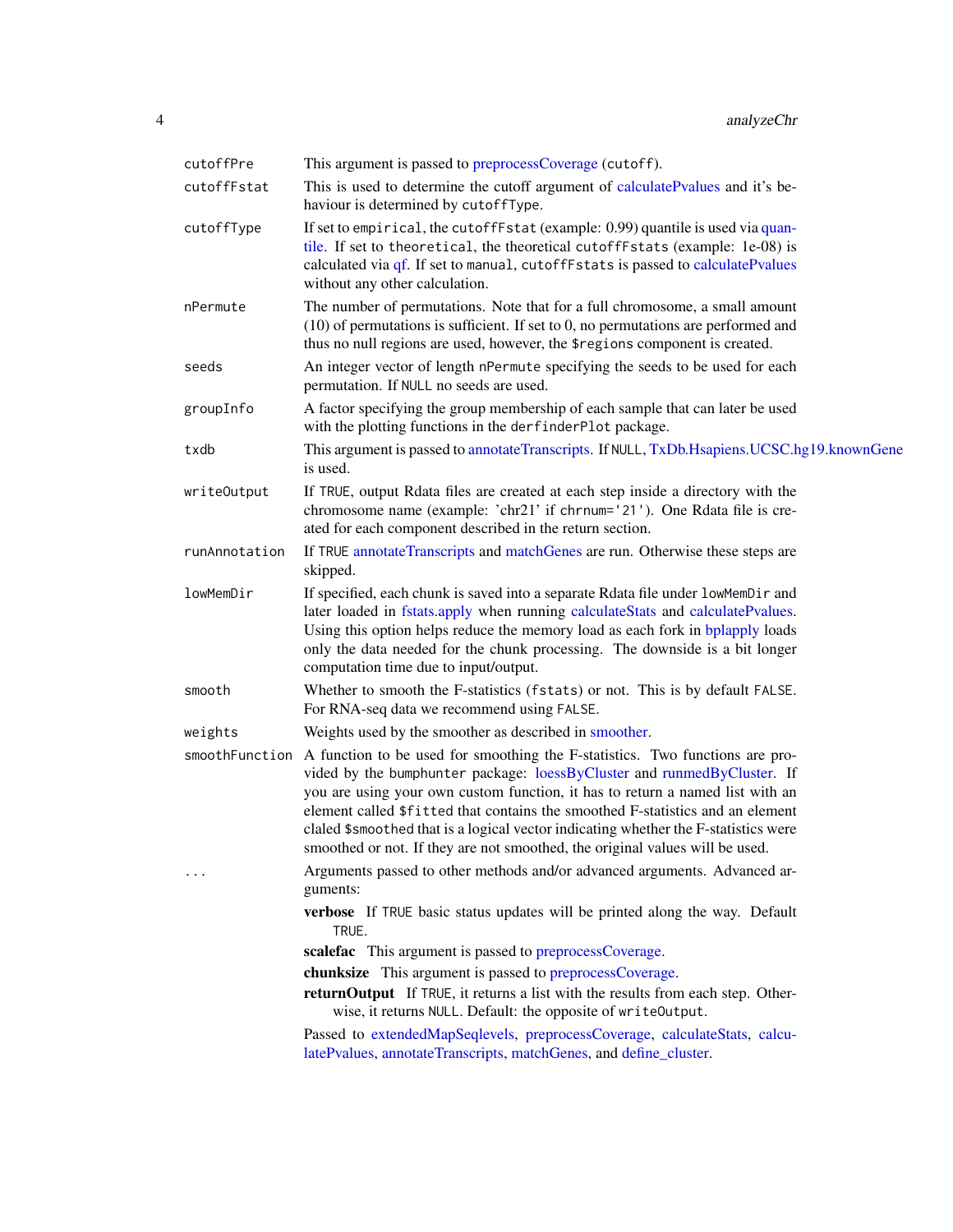# <span id="page-4-0"></span>analyzeChr 5

# Details

If you are working with data from an organism different from 'Homo sapiens' specify so by setting the global 'species' and 'chrsStyle' options. For example: options(species = 'arabidopsis\_thaliana') options(chrsStyle = 'NCBI')

#### Value

If returnOutput=TRUE, a list with six components:

timeinfo The wallclock timing information for each step.

optionsStats The main options used when running this function.

coveragePrep The output from [preprocessCoverage.](#page-43-1)

fstats The output from [calculateStats.](#page-10-1)

regions The output from [calculatePvalues.](#page-6-1)

annotation The output from [matchGenes.](#page-0-0)

These are the same components that are written to Rdata files if writeOutput=TRUE.

# Author(s)

Leonardo Collado-Torres

# See Also

[makeModels,](#page-39-1) [preprocessCoverage,](#page-43-1) [calculateStats,](#page-10-1) [calculatePvalues,](#page-6-1) [annotateTranscripts,](#page-0-0) [match-](#page-0-0)[Genes](#page-0-0)

```
## Collapse the coverage information
collapsedFull <- collapseFullCoverage(list(genomeData$coverage),
    verbose = TRUE
)
## Calculate library size adjustments
sampleDepths <- sampleDepth(collapsedFull,
   probs = c(0.5), nonzero = TRUE,
    verbose = TRUE
\lambda## Build the models
groupInfo <- genomeInfo$pop
adjustvars <- data.frame(genomeInfo$gender)
models <- makeModels(sampleDepths, testvars = groupInfo, adjustvars = adjustvars)
## Analyze the chromosome
results <- analyzeChr(
    chr = "21", coverageInfo = genomeData, models = models,cutoffFstat = 1, cutoffType = "manual", groupInfo = groupInfo, mc.cores = 1,
   writeOutput = FALSE, returnOutput = TRUE, method = "regular",
```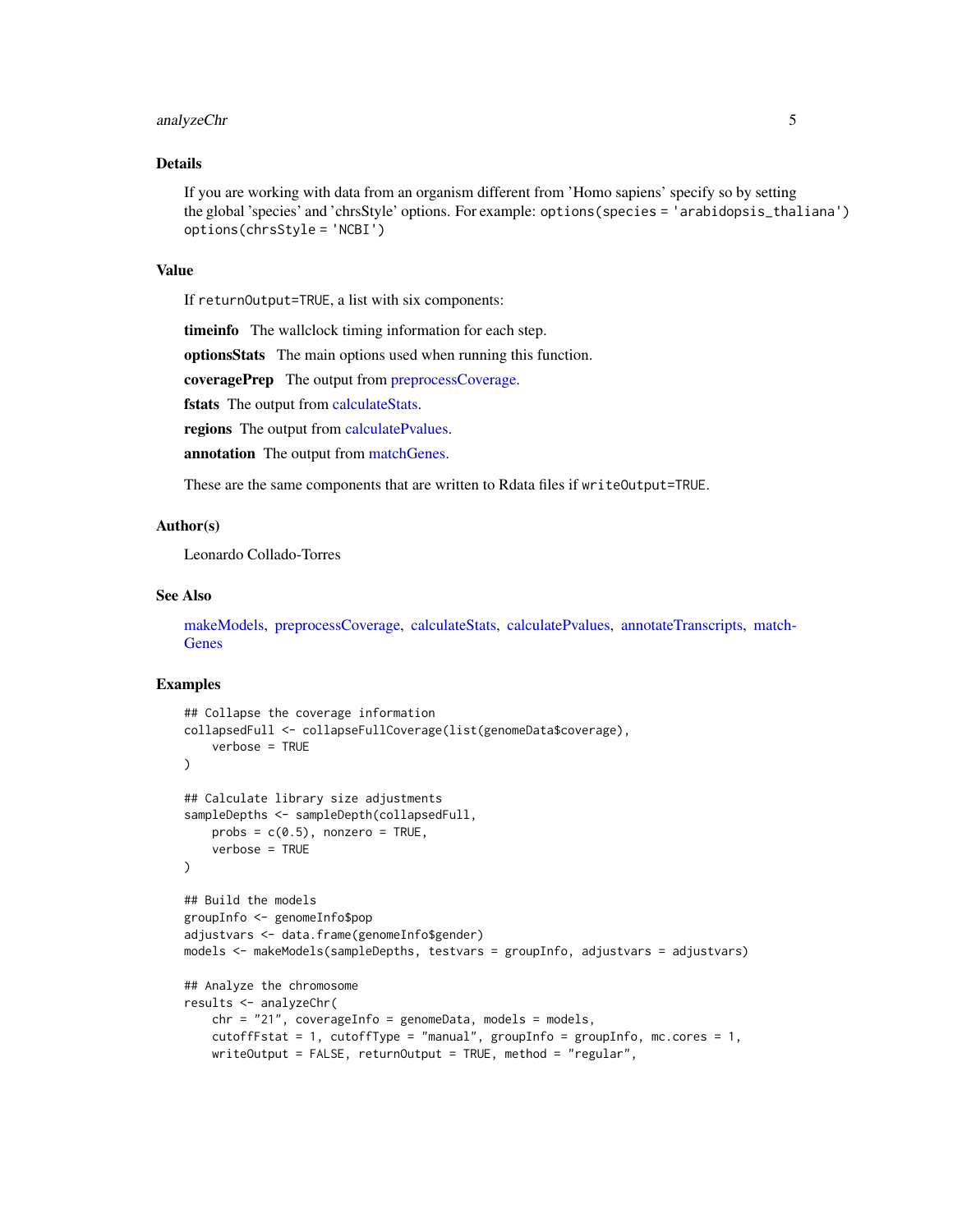```
runAnnotation = FALSE
\mathcal{L}names(results)
```
<span id="page-5-1"></span>annotateRegions *Assign genomic states to regions*

# Description

This function takes the regions found in [calculatePvalues](#page-6-1) and assigns them genomic states contructed with [makeGenomicState.](#page-38-1) The main workhorse functions are [countOverlaps](#page-0-0) and [findOver](#page-0-0)[laps.](#page-0-0)

# Usage

```
annotateRegions(regions, genomicState, annotate = TRUE, ...)
```
#### Arguments

| regions      | The \$regions output from calculatePvalues.                                                                                                           |
|--------------|-------------------------------------------------------------------------------------------------------------------------------------------------------|
| genomicState | A GRanges object created with makeGenomicState. It can be either the genomicState\$fullGenome<br>or genomicState\$codingGenome component.             |
| annotate     | If TRUE then the regions are annotated by the genomic state. Otherwise, only the<br>overlaps between the regions and the genomic states are computed. |
| $\ddotsc$    | Arguments passed to other methods and/or advanced arguments. Advanced ar-<br>guments:                                                                 |
|              | <b>verbose</b> If TRUE basic status updates will be printed along the way.                                                                            |
|              | <b>ignore.strand</b> Passed on to findOverlaps-methods and countOverlaps. De-<br>fault: TRUE.                                                         |
|              | Passed to extendedMapSeqlevels, countOverlaps and findOverlaps-methods.                                                                               |

# Details

You might want to specify arguments such as minoverlap to control how the overlaps are determined. See [findOverlaps](#page-0-0) for further details.

#### Value

A list with elements countTable and annotationList (only if annotate=TRUE).

- countTable This is a data.frame with the number of overlaps from the regions vs the genomic states with one type per column. For example, if fullOrCoding='full' then the columns are exon, intergenic and intron.
- annotationList This is a GRangesList with the genomic states that overlapped with the regions. The names of this GRangesList correspond to the region index in regions.

<span id="page-5-0"></span>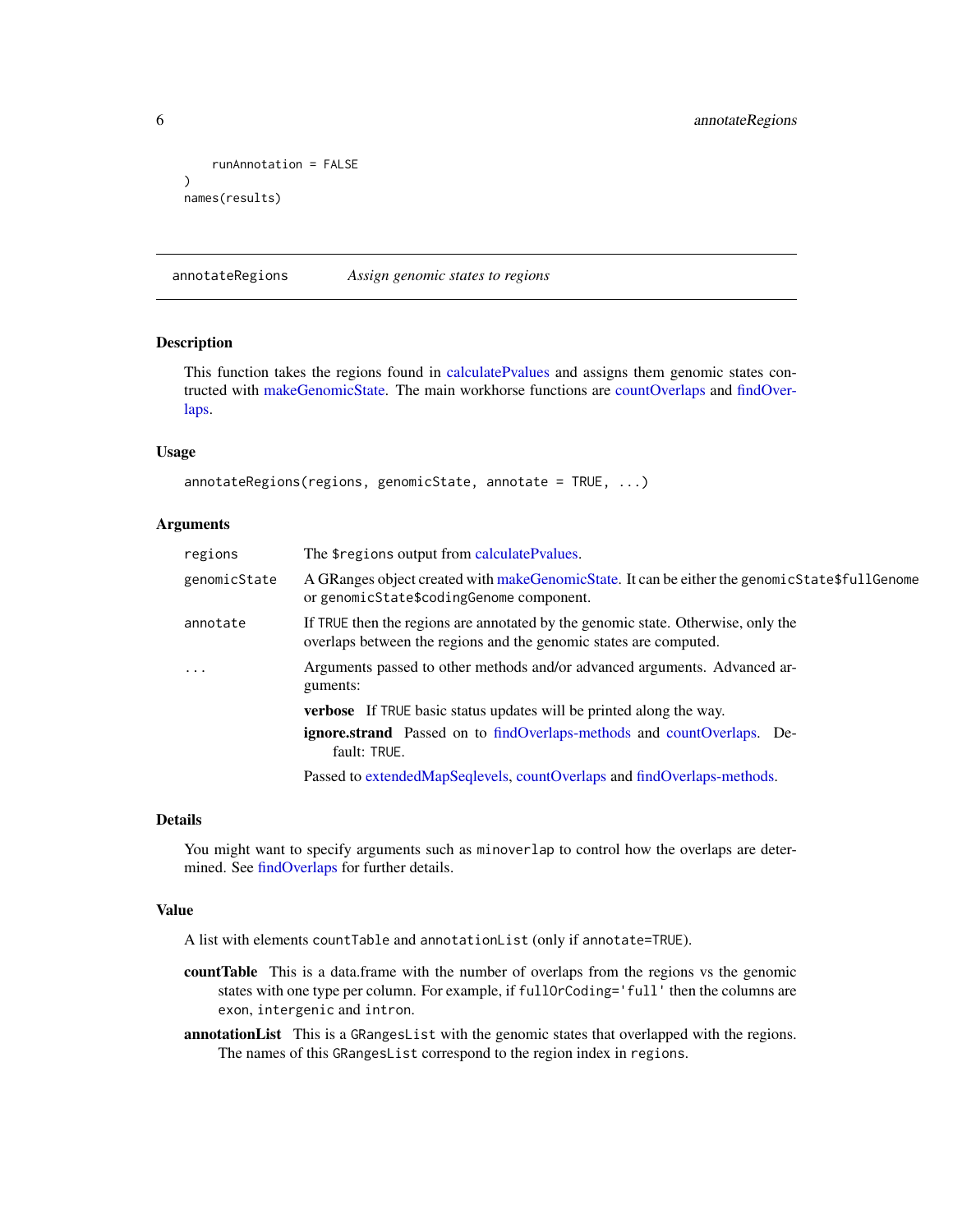# <span id="page-6-0"></span>calculatePvalues 7

# Author(s)

Andrew Jaffe, Leonardo Collado-Torres

# See Also

[makeGenomicState,](#page-38-1) [calculatePvalues](#page-6-1)

# Examples

```
## Annotate regions, first two only
annotatedRegions <- annotateRegions(
    regions = genomeRegions$regions[1:2],
    genomicState = genomicState$fullGenome, minoverlap = 1
\mathcal{L}annotatedRegions
```
<span id="page-6-1"></span>calculatePvalues *Calculate p-values and identify regions*

# Description

First, this function finds the regions of interest according to specified cutoffs. Then it permutes the samples and re-calculates the F-statistics. The area of the statistics from these segments are then used to calculate p-values for the original regions.

# Usage

```
calculatePvalues(
  coveragePrep,
 models,
  fstats,
  nPermute = 1L,
  seeds = as.integer(gsub("-", "", Sys.Date())) + seq_len(nPermute),
  chr,
  cutoff = quantile(fstats, 0.99, na.rm = TRUE),
  significantCut = c(0.05, 0.1),
  lowMemDir = NULL,
  smooth = FALSE,
 weights = NULL,smoothFunction = bumphunter::locfitByCluster,
  ...
)
```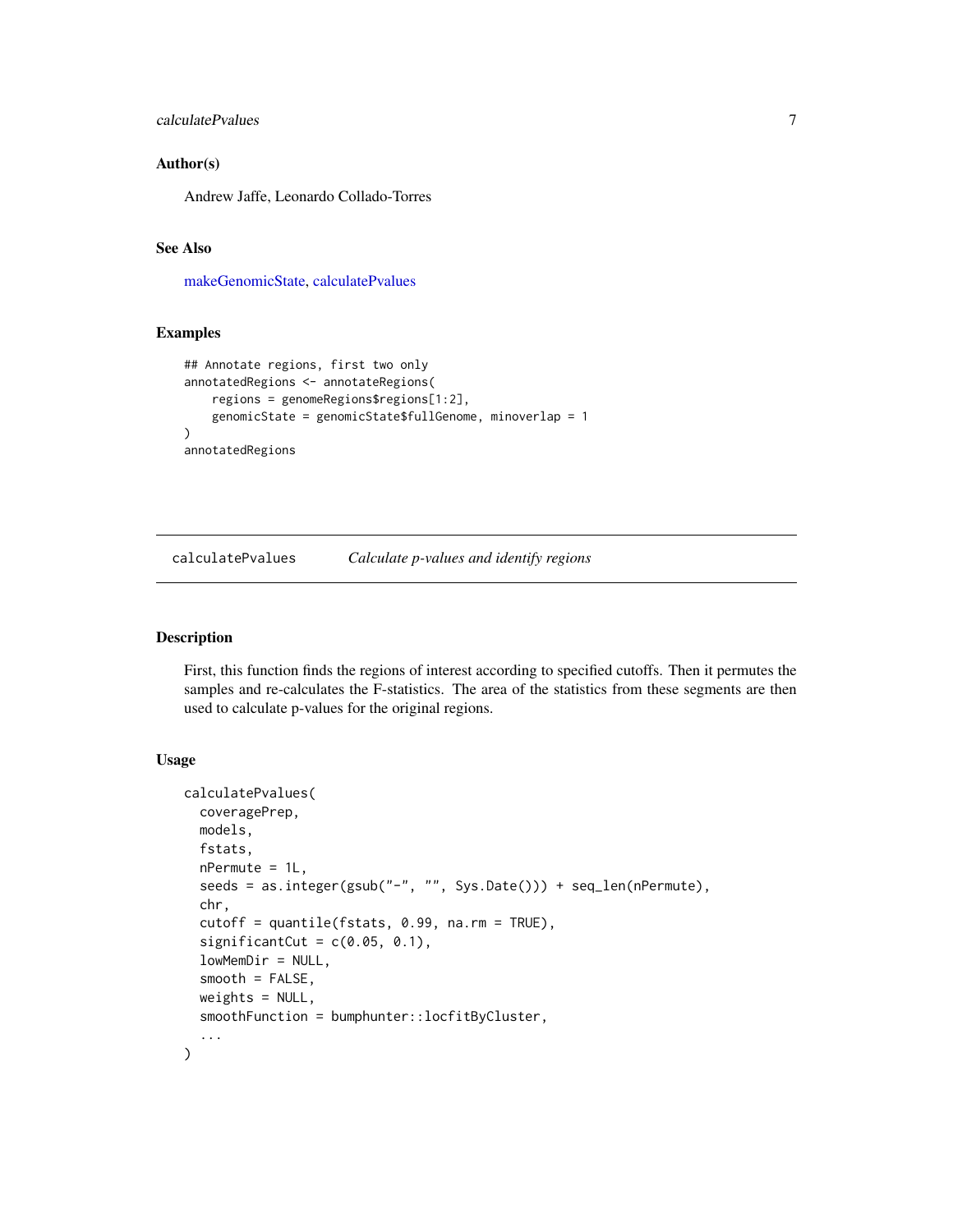# <span id="page-7-0"></span>Arguments

| coveragePrep | A list with \$coverageProcessed, \$mclapplyIndex, and \$position normally<br>generated using preprocessCoverage.                                                                                                                                                                                                                                                                                                                                                                                                 |
|--------------|------------------------------------------------------------------------------------------------------------------------------------------------------------------------------------------------------------------------------------------------------------------------------------------------------------------------------------------------------------------------------------------------------------------------------------------------------------------------------------------------------------------|
| models       | A list with \$mod and \$mod0 normally generated using makeModels.                                                                                                                                                                                                                                                                                                                                                                                                                                                |
| fstats       | A numerical RIe with the F-statistics normally generated using calculateStats.                                                                                                                                                                                                                                                                                                                                                                                                                                   |
| nPermute     | The number of permutations. Note that for a full chromosome, a small amount<br>$(10)$ of permutations is sufficient. If set to 0, no permutations are performed and<br>thus no null regions are used, however, the \$regions component is created.                                                                                                                                                                                                                                                               |
| seeds        | An integer vector of length nPermute specifying the seeds to be used for each<br>permutation. If NULL no seeds are used.                                                                                                                                                                                                                                                                                                                                                                                         |
| chr          | A single element character vector specifying the chromosome name. This argu-<br>ment is passed to find Regions.                                                                                                                                                                                                                                                                                                                                                                                                  |
| cutoff       | F-statistic cutoff to use to determine segments.                                                                                                                                                                                                                                                                                                                                                                                                                                                                 |
|              | significantCut A vector of length two specifiying the cutoffs used to determine significance.<br>The first element is used to determine significance for the P-values, while the<br>second element is used for the Q-values (FDR adjusted P-values).                                                                                                                                                                                                                                                             |
| lowMemDir    | The directory where the processed chunks are saved when using preprocessCov-<br>erage with a specified lowMemDir.                                                                                                                                                                                                                                                                                                                                                                                                |
| smooth       | Whether to smooth the F-statistics (fstats) or not. This is by default FALSE.<br>For RNA-seq data we recommend using FALSE.                                                                                                                                                                                                                                                                                                                                                                                      |
| weights      | Weights used by the smoother as described in smoother.                                                                                                                                                                                                                                                                                                                                                                                                                                                           |
|              | smoothFunction A function to be used for smoothing the F-statistics. Two functions are pro-<br>vided by the bumphunter package: loessByCluster and runmedByCluster. If<br>you are using your own custom function, it has to return a named list with an<br>element called \$fitted that contains the smoothed F-statistics and an element<br>claled \$smoothed that is a logical vector indicating whether the F-statistics were<br>smoothed or not. If they are not smoothed, the original values will be used. |
|              | Arguments passed to other methods and/or advanced arguments. Advanced ar-<br>guments:                                                                                                                                                                                                                                                                                                                                                                                                                            |
|              | <b>verbose</b> If TRUE basic status updates will be printed along the way.                                                                                                                                                                                                                                                                                                                                                                                                                                       |
|              | scalefac This argument is passed to fstats.apply and should be the same as the<br>one used in preprocessCoverage. Default: 32.                                                                                                                                                                                                                                                                                                                                                                                   |
|              | method Has to be either 'Matrix' (default), 'Rle' or 'regular'. See details in<br>fstats.apply.                                                                                                                                                                                                                                                                                                                                                                                                                  |
|              | adjustF A single value to adjust that is added in the denominator of the F-stat<br>calculation. Useful when the Residual Sum of Squares of the alternative<br>model is very small. Default: 0.                                                                                                                                                                                                                                                                                                                   |
|              | writeOutput If TRUE then the regions are saved before calculating q-values,<br>and then overwritten once the q-values are written. This argument was in-<br>troduced to save the results from the permutations (can take some time) to<br>investigate the problem described at https://support.bioconductor.org/p/62026/                                                                                                                                                                                         |
|              | maxRegionGap Passed to internal functions of findRegions. Default: 0.                                                                                                                                                                                                                                                                                                                                                                                                                                            |
|              | Passed to findRegions, smoothFunction and define_cluster.                                                                                                                                                                                                                                                                                                                                                                                                                                                        |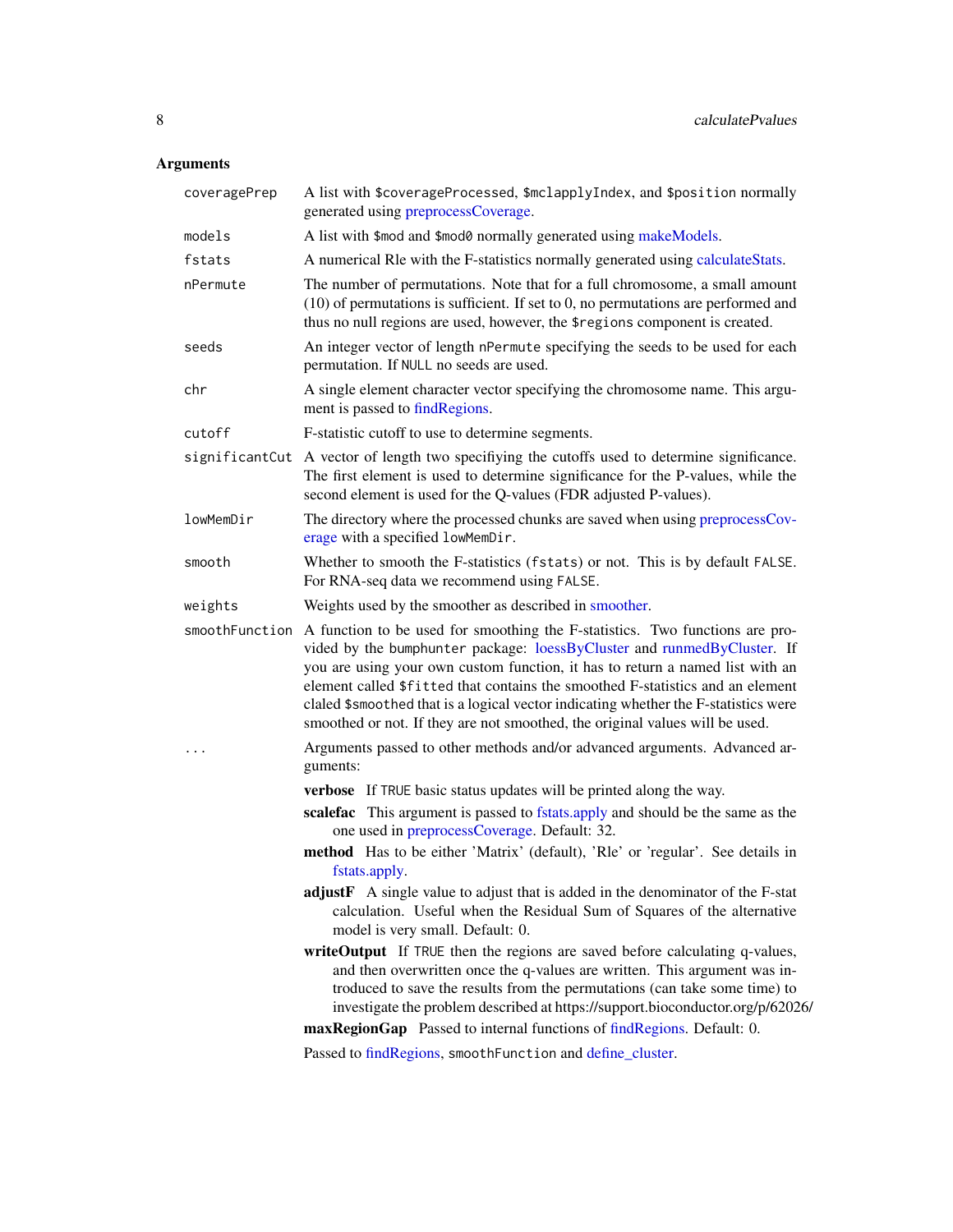# <span id="page-8-0"></span>calculatePvalues 9

# Value

A list with four components:

regions is a GRanges with metadata columns given by [findRegions](#page-24-1) with the additional metadata column pvalues: p-value of the region calculated via permutations of the samples; qvalues: the qvalues calculated using [qvalue;](#page-0-0) significant: whether the p-value is less than 0.05 (by default); significantQval: whether the q-value is less than 0.10 (by default). It also includes the mean coverage of the region (mean from the mean coverage at each base calculated in [preprocessCoverage\)](#page-43-1). Furthermore, if groupInfo was not NULL in [preprocessCoverage,](#page-43-1) then the group mean coverage is calculated as well as the log 2 fold change (using group 1 as the reference).

nullStats is a numeric Rle with the mean of the null statistics by segment.

nullWidths is a numeric Rle with the length of each of the segments in the null distribution. The area can be obtained by multiplying the absolute nullstats by the corresponding lengths.

nullPermutation is a Rle with the permutation number from which the null region originated from.

#### Author(s)

Leonardo Collado-Torres

# See Also

[findRegions,](#page-24-1) [fstats.apply,](#page-0-0) [qvalue](#page-0-0)

```
## Collapse the coverage information
collapsedFull <- collapseFullCoverage(list(genomeData$coverage),
   verbose = TRUE
)
## Calculate library size adjustments
sampleDepths <- sampleDepth(collapsedFull, probs = c(0.5), verbose = TRUE)
## Build the models
group <- genomeInfo$pop
adjustvars <- data.frame(genomeInfo$gender)
models <- makeModels(sampleDepths, testvars = group, adjustvars = adjustvars)
## Preprocess the data
## Automatic chunksize used to then compare 1 vs 4 cores in the 'do not run'
## section
prep <- preprocessCoverage(genomeData,
   groupInfo = group, cutoff = 0,
    scalefac = 32, chunksize = NULL, colsubset = NULL, mc.cores = 4
)
## Get the F statistics
fstats <- genomeFstats
```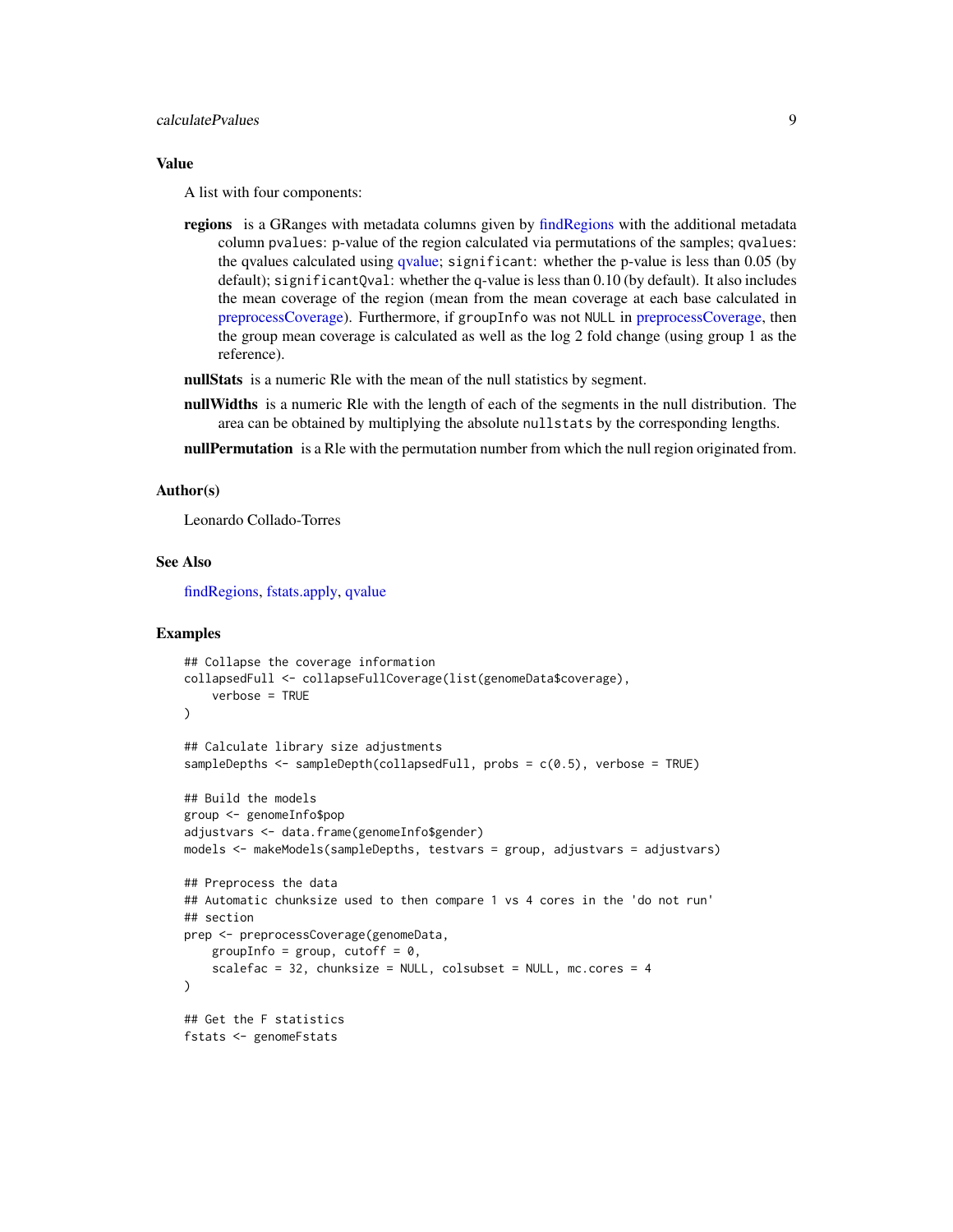```
## We recommend determining the cutoff to use based on the F-distribution
## although you could also based it on the observed F-statistics.
## In this example we use a low cutoff used for illustrative purposes
cutoff <- 1
## Calculate the p-values and define the regions of interest.
regsWithP <- calculatePvalues(prep, models, fstats,
   nPermute = 1, seeds = 1,
   chr = "chr21", cutoff = cutoff, mc.core = 1, method = "regular")
regsWithP
## Not run:
## Calculate again, but with 10 permutations instead of just 1
regsWithP <- calculatePvalues(prep, models, fstats,
   nPermute = 10, seeds = 1:10,
   chr = "chr21", cutoff = cutoff, mc.cores = 2, method = "regular"\mathcal{L}## Check that they are the same as the previously calculated regions
library(testthat)
expect_that(regsWithP, equals(genomeRegions))
## Histogram of the theoretical p-values by region
hist(pf(regsWithP$regions$value, df1 - df0, n - df1), main = "Distribution
   original p-values by region", freq = FALSE)
## Histogram of the permutted p-values by region
hist(regsWithP$regions$pvalues, main = "Distribution permutted p-values by
   region", freq = FALSE)
## MA style plot
library("ggplot2")
ma <- data.frame(
    mean = regsWithP$regions$meanCoverage,
   log2FoldChange = regsWithP$regions$log2FoldChangeYRIvsCEU
\lambdaggplot(max, aes(x = log2(mean), y = log2FoldChange)) +geom_point() +
    ylab("Fold Change (log2)") +
    xlab("Mean coverage (log2)") +
    labs(title = "MA style plot")
## Annotate the results
library("bumphunter")
genes <- annotateTranscripts(TxDb.Hsapiens.UCSC.hg19.knownGene::TxDb.Hsapiens.UCSC.hg19.knownGene)
annotation <- matchGenes(regsWithP$regions, genes)
head(annotation)
## End(Not run)
```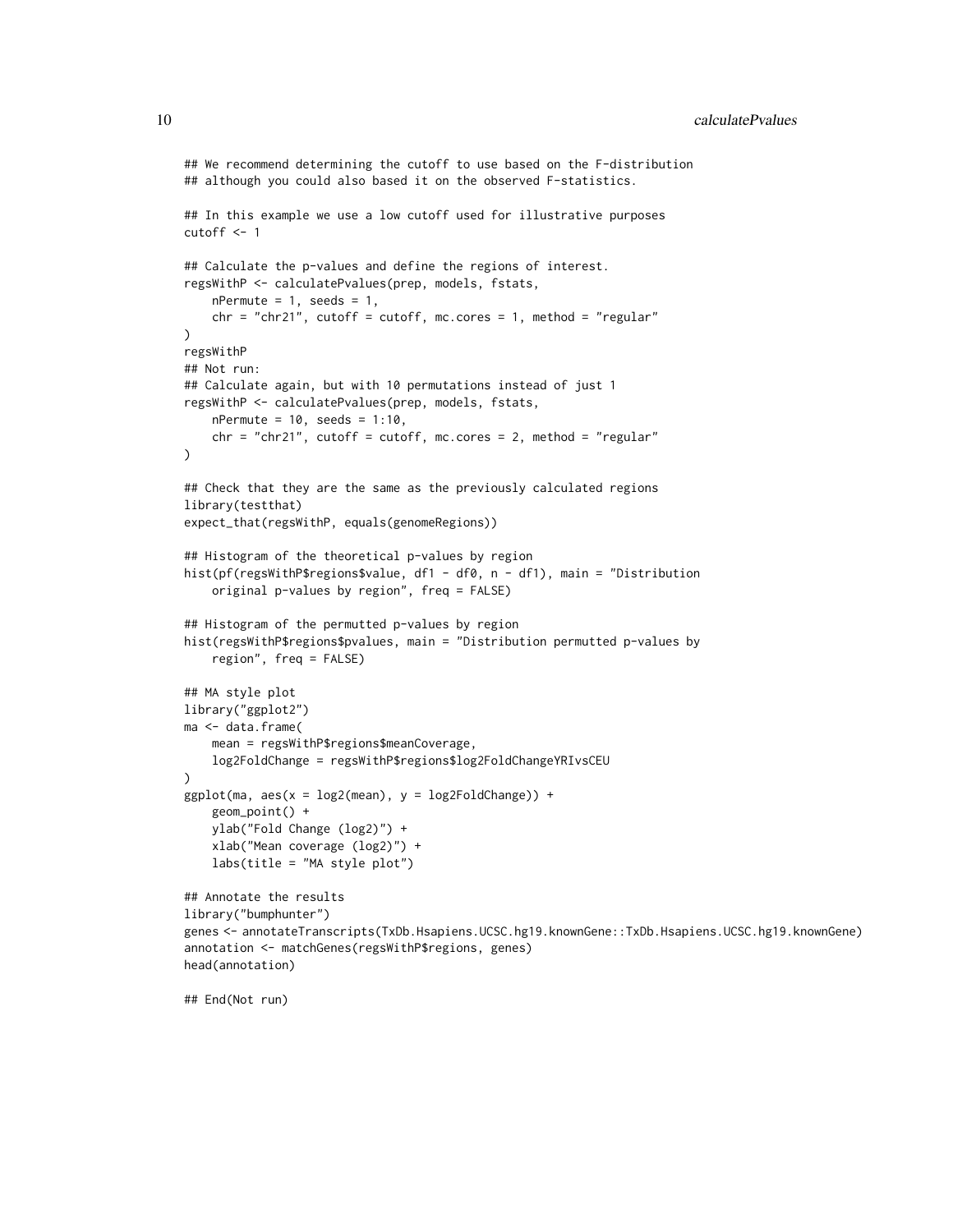<span id="page-10-1"></span><span id="page-10-0"></span>

# Description

After defining the models of interest (see [makeModels\)](#page-39-1) and pre-processing the data (see [prepro](#page-43-1)[cessCoverage\)](#page-43-1), use [calculateStats](#page-10-1) to calculate the F-statistics at base-pair resolution.

# Usage

```
calculateStats(coveragePrep, models, lowMemDir = NULL, ...)
```
# Arguments

| coveragePrep | A list with \$coverageProcessed, \$mclapplyIndex, and \$position normally<br>generated using preprocessCoverage.                                                                                      |
|--------------|-------------------------------------------------------------------------------------------------------------------------------------------------------------------------------------------------------|
| models       | A list with \$mod and \$mod0 normally generated using makeModels.                                                                                                                                     |
| lowMemDir    | The directory where the processed chunks are saved when using preprocessCov-<br>erage with a specified lowMemDir.                                                                                     |
|              | Arguments passed to other methods and/or advanced arguments. Advanced ar-<br>guments:                                                                                                                 |
|              | <b>verbose</b> If TRUE basic status updates will be printed along the way.                                                                                                                            |
|              | <b>scale fac</b> This argument is passed to fstats apply and should be the same as the<br>one used in preprocessCoverage. Default: 32.                                                                |
|              | <b>method</b> Has to be either 'Matrix' (default), 'Rle' or 'regular'. See details in<br>fstats.apply.                                                                                                |
|              | <b>adjustF</b> A single value to adjust that is added in the denominator of the F-stat<br>calculation. Useful when the Residual Sum of Squares of the alternative<br>model is very small. Default: 0. |
|              |                                                                                                                                                                                                       |

Passed to [define\\_cluster.](#page-18-1)

# Value

A numeric Rle with the F-statistics per base pair that passed the cutoff.

# Author(s)

Leonardo Collado-Torres

# See Also

[makeModels,](#page-39-1) [preprocessCoverage](#page-43-1)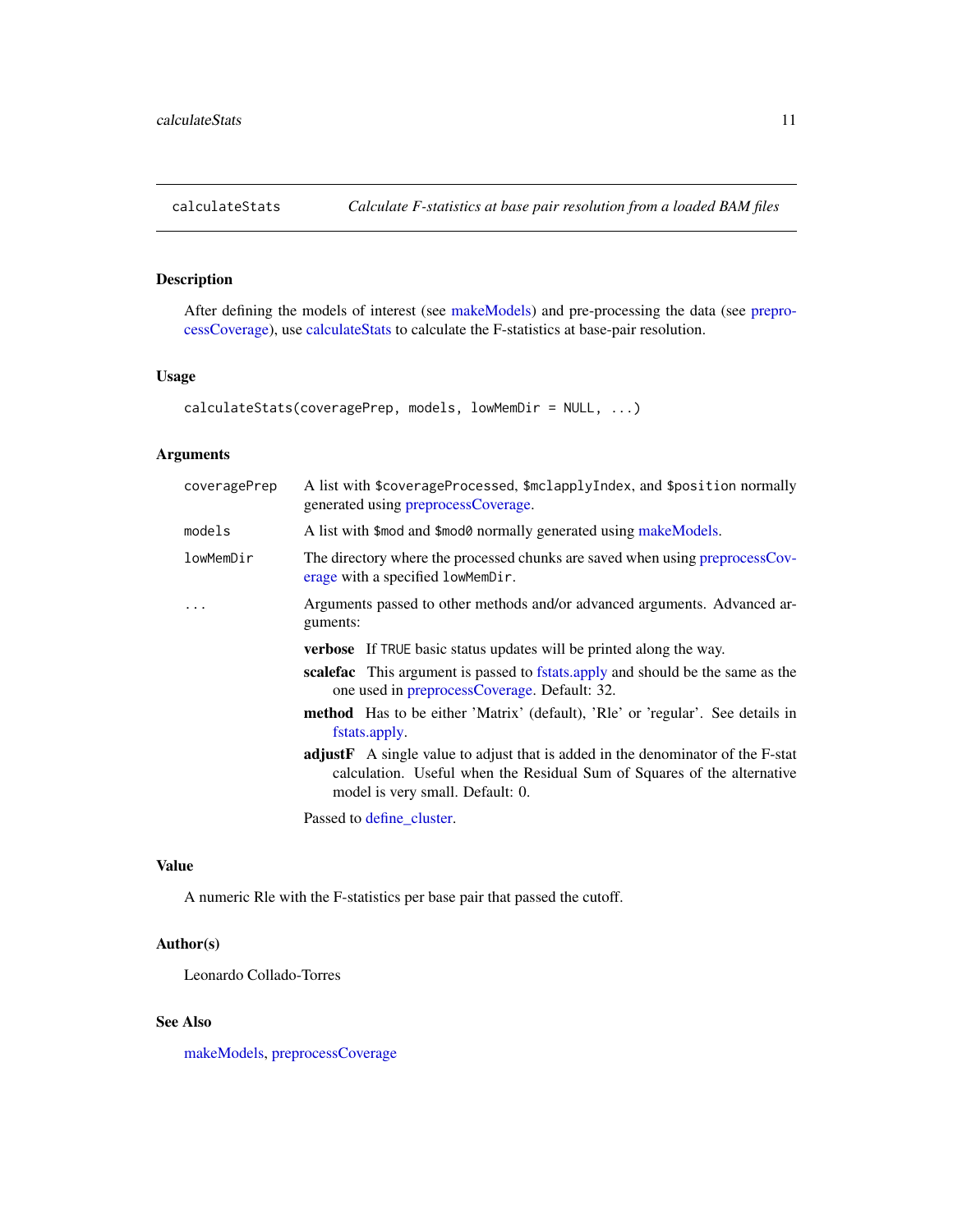# Examples

```
## Collapse the coverage information
collapsedFull <- collapseFullCoverage(list(genomeData$coverage),
    verbose = TRUE
\lambda## Calculate library size adjustments
sampleDepths <- sampleDepth(collapsedFull, probs = c(0.5), verbose = TRUE)
## Build the models
group <- genomeInfo$pop
adjustvars <- data.frame(genomeInfo$gender)
models <- makeModels(sampleDepths, testvars = group, adjustvars = adjustvars)
## Preprocess the data
prep <- preprocessCoverage(genomeData,
    cutoff = 0, scalefac = 32,
    chunksize = 1e3, colsubset = NULL
)
## Run the function
fstats <- calculateStats(prep, models, verbose = TRUE, method = "regular")
fstats
## Not run:
## Compare vs pre-packaged F-statistics
library("testthat")
expect_that(fstats, is_equivalent_to(genomeFstats))
## End(Not run)
```
<span id="page-11-1"></span>coerceGR *Coerce the coverage to a GRanges object for a given sample*

# Description

Given the output of [fullCoverage,](#page-26-1) coerce the coverage to a [GRanges](#page-0-0) object.

# Usage

```
coerceGR(sample, fullCov, ...)
```
### Arguments

| sample  | The name or integer index of the sample of interest to coerce to a GRanges<br>object.                                                  |
|---------|----------------------------------------------------------------------------------------------------------------------------------------|
| fullCov | A list where each element is the result from load Coverage used with return Coverage<br>$=$ TRUE. Can be generated using fullCoverage. |

<span id="page-11-0"></span>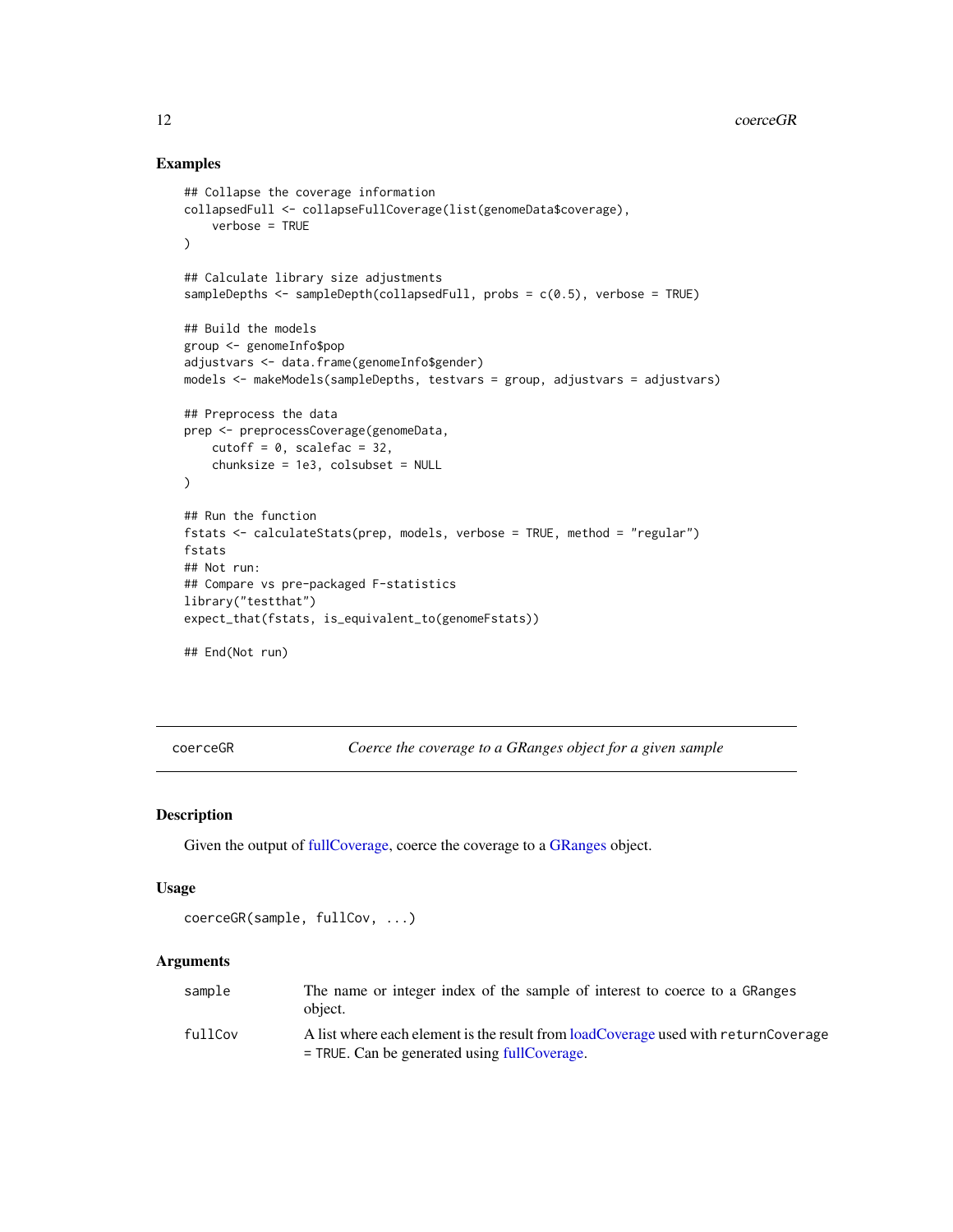# <span id="page-12-0"></span>collapseFullCoverage 13

... Arguments passed to other methods and/or advanced arguments. Advanced arguments:

verbose If TRUE basic status updates will be printed along the way.

seqlengths A named vector with the sequence lengths of the chromosomes. This argument is passed to [GRanges.](#page-0-0) By default this is NULL and inferred from the data.

Passed to [define\\_cluster.](#page-18-1)

# Value

A [GRanges](#page-0-0) object with score metadata vector containing the coverage information for the specified sample. The ranges reported are only those for regions of the genome with coverage greater than zero.

#### Author(s)

Leonardo Collado-Torres

# See Also

**[GRanges](#page-0-0)** 

#### Examples

```
## Create a small fullCov object with data only for chr21
fullCov <- list("chr21" = genomeDataRaw)
## Coerce to a GRanges the first sample
gr <- createBwSample("ERR009101",
    fullCov = fullCov,
    seqlengths = c("chr21" = 48129895)
)
## Explore the output
gr
## Coerces fullCoverage() output to GRanges for a given sample
```
<span id="page-12-1"></span>collapseFullCoverage *Collapse full coverage information for efficient quantile computations*

#### Description

For a given data set this function collapses the full coverage information for each sample from all the chromosomes. The resulting information per sample is the number of bases with coverage 0, 1, etc. It is similar to using table() on a regular vector. This information is then used by [sampleDepth](#page-52-1) for calculating the sample depth adjustments. The data set can loaded to R using (see [fullCoverage\)](#page-26-1) and optionally filtered using [filterData.](#page-22-1)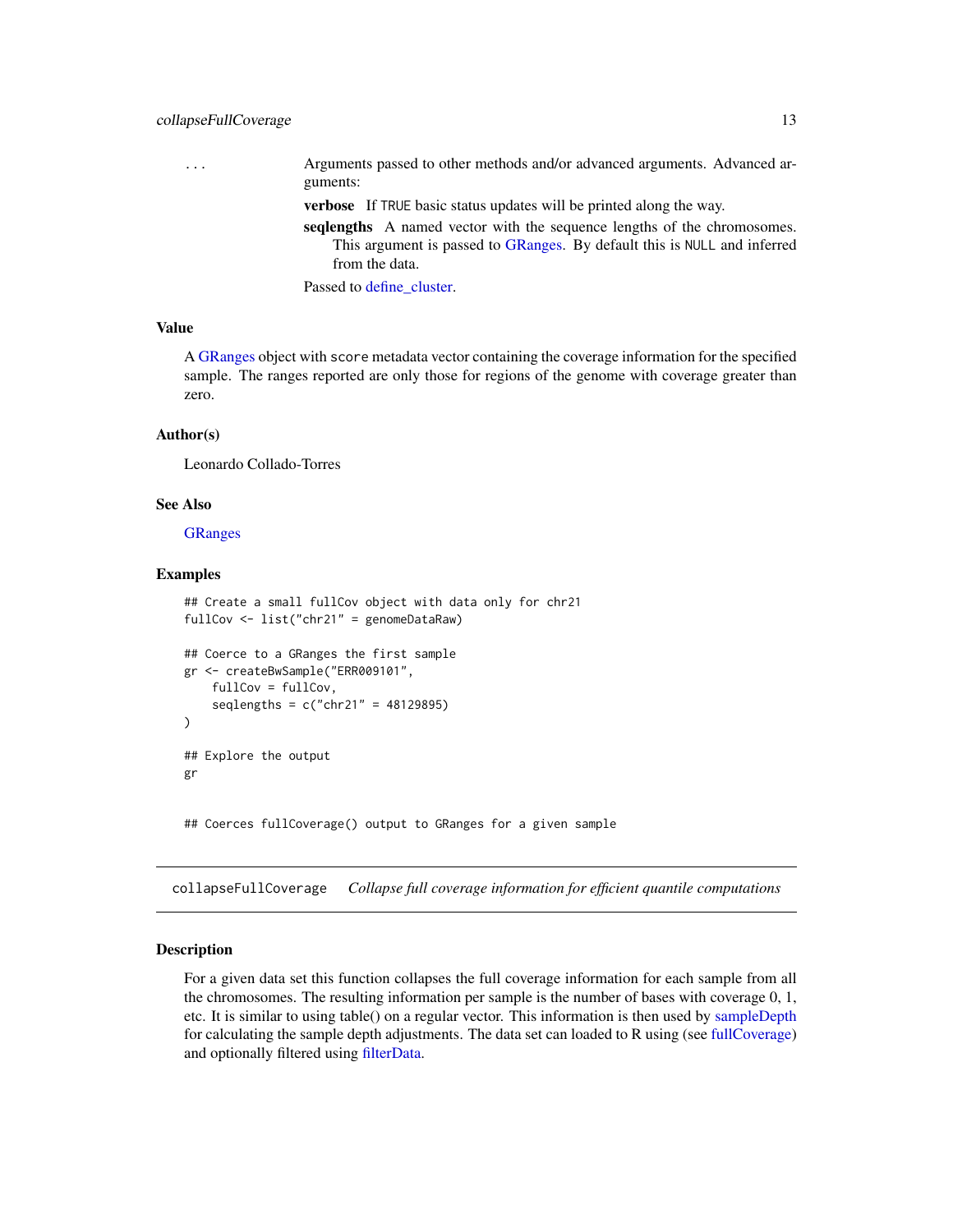# <span id="page-13-0"></span>Usage

```
collapseFullCoverage(fullCov, colsubset = NULL, save = FALSE, ...)
```
# Arguments

| fullCov   | A list where each element is the result from loadCoverage used with cutoff=NULL.<br>Can be generated using fullCoverage. |
|-----------|--------------------------------------------------------------------------------------------------------------------------|
| colsubset | Which columns of coverageInfo\$coverage to use.                                                                          |
| save      | If TRUE, the result is saved as 'collapsed Full. Rdata'.                                                                 |
| $\cdots$  | Arguments passed to other methods and/or advanced arguments. Advanced ar-<br>guments:                                    |
|           | <b>verbose</b> If TRUE basic status updates will be printed along the way. Default:<br>FALSE.                            |

# Value

A list with one element per sample. Then per sample, a list with two vector elements: values and weights. The first one is the coverage value and the second one is the number of bases with that value.

# Author(s)

Leonardo Collado-Torres

# See Also

[fullCoverage,](#page-26-1) [sampleDepth](#page-52-1)

```
## Collapse the coverage information for the filtered data
collapsedFull <- collapseFullCoverage(list(genomeData),
    verbose = TRUE
)
collapsedFull
## Not run:
## You can also collapsed the raw data
collapsedFullRaw <- collapseFullCoverage(list(genomeDataRaw), verbose = TRUE)
## End(Not run)
```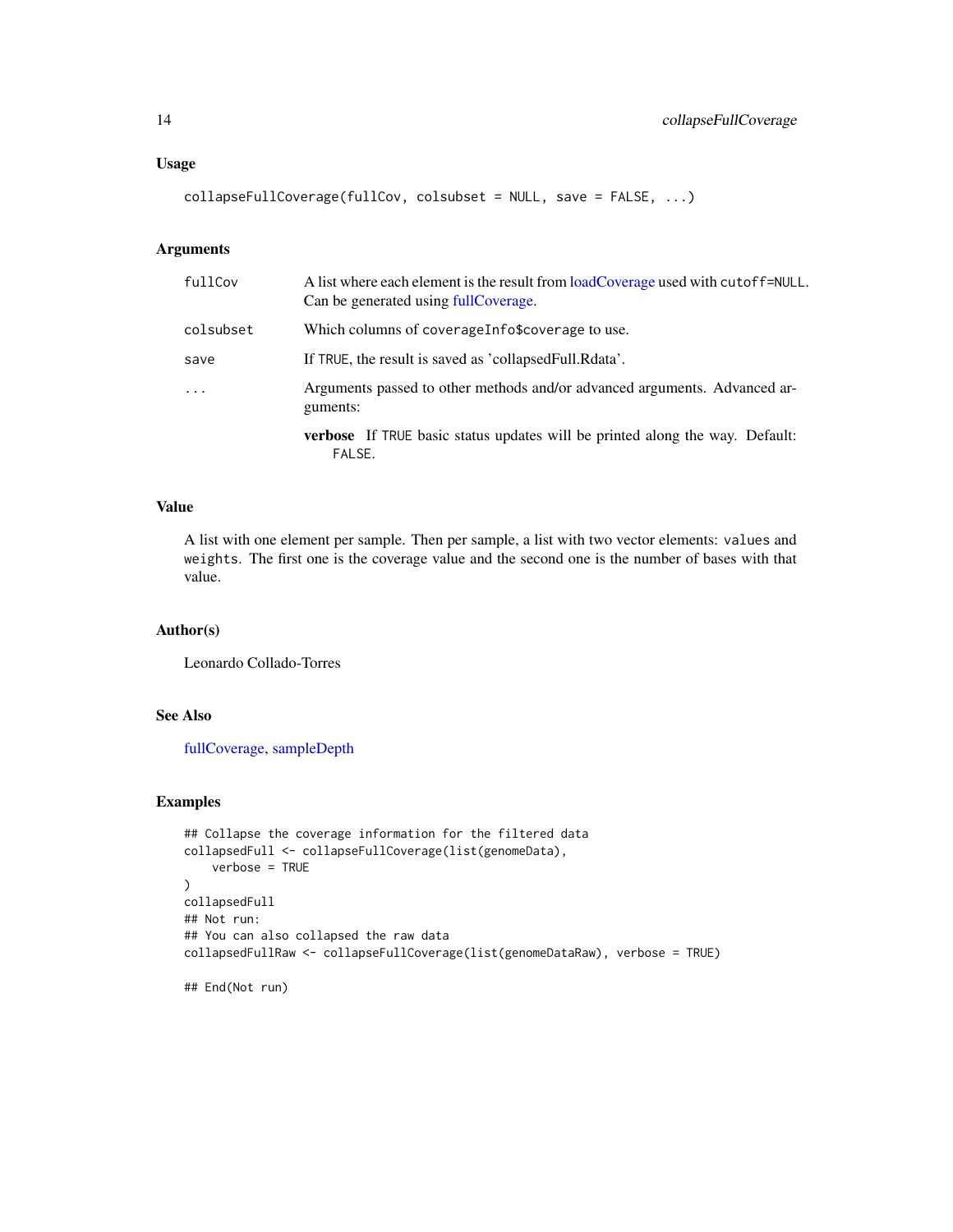# <span id="page-14-0"></span>Description

This function extracts the coverage information calculated by [fullCoverage](#page-26-1) for a set of exons determined by [makeGenomicState.](#page-38-1) The underlying code is similar to [getRegionCoverage](#page-32-1) with additional tweaks for calculating RPKM values.

# Usage

```
coverageToExon(
  fullCov = NULL,
  genomicState,
 L = NULL,returnType = "raw",
  files = NULL,
  ...
)
```
# Arguments

| fullCov      | A list where each element is the result from loadCoverage used with returnCoverage<br>= TRUE. Can be generated using fullCoverage. Alternatively, specify files to<br>extract the coverage information from the regions of interest. This can be help-<br>ful if you do not wish to store fullCov for memory reasons. |
|--------------|-----------------------------------------------------------------------------------------------------------------------------------------------------------------------------------------------------------------------------------------------------------------------------------------------------------------------|
| genomicState | A GRanges object created with makeGenomicState. It can be either the genomicState\$fullGenome<br>or genomicState\$codingGenome component.                                                                                                                                                                             |
| L            | The width of the reads used. Either a vector of length 1 or length equal to the<br>number of samples.                                                                                                                                                                                                                 |
| returnType   | If raw, then the raw coverage information per exon is returned. If rpkm, RPKM<br>values are calculated for each exon.                                                                                                                                                                                                 |
| files        | A character vector with the full path to the sample BAM files (or BigWig files).<br>The names are used for the column names of the DataFrame. Check rawFiles<br>for constructing files. files can also be a BamFileList object created with<br>BamFileList or a BigWigFileList object created with BigWigFileList.    |
|              | Arguments passed to other methods and/or advanced arguments. Advanced ar-<br>guments:                                                                                                                                                                                                                                 |
|              | verbose If TRUE basic status updates will be printed along the way.                                                                                                                                                                                                                                                   |
|              | <b>BPPARAM.strandStep</b> A BPPARAM object to use for the strand step. If not<br>specified, then strandCores specifies the number of cores to use for the<br>strand step. The actual number of cores used is the minimum of strandCores,<br>mc. cores and the number of strands in the data.                          |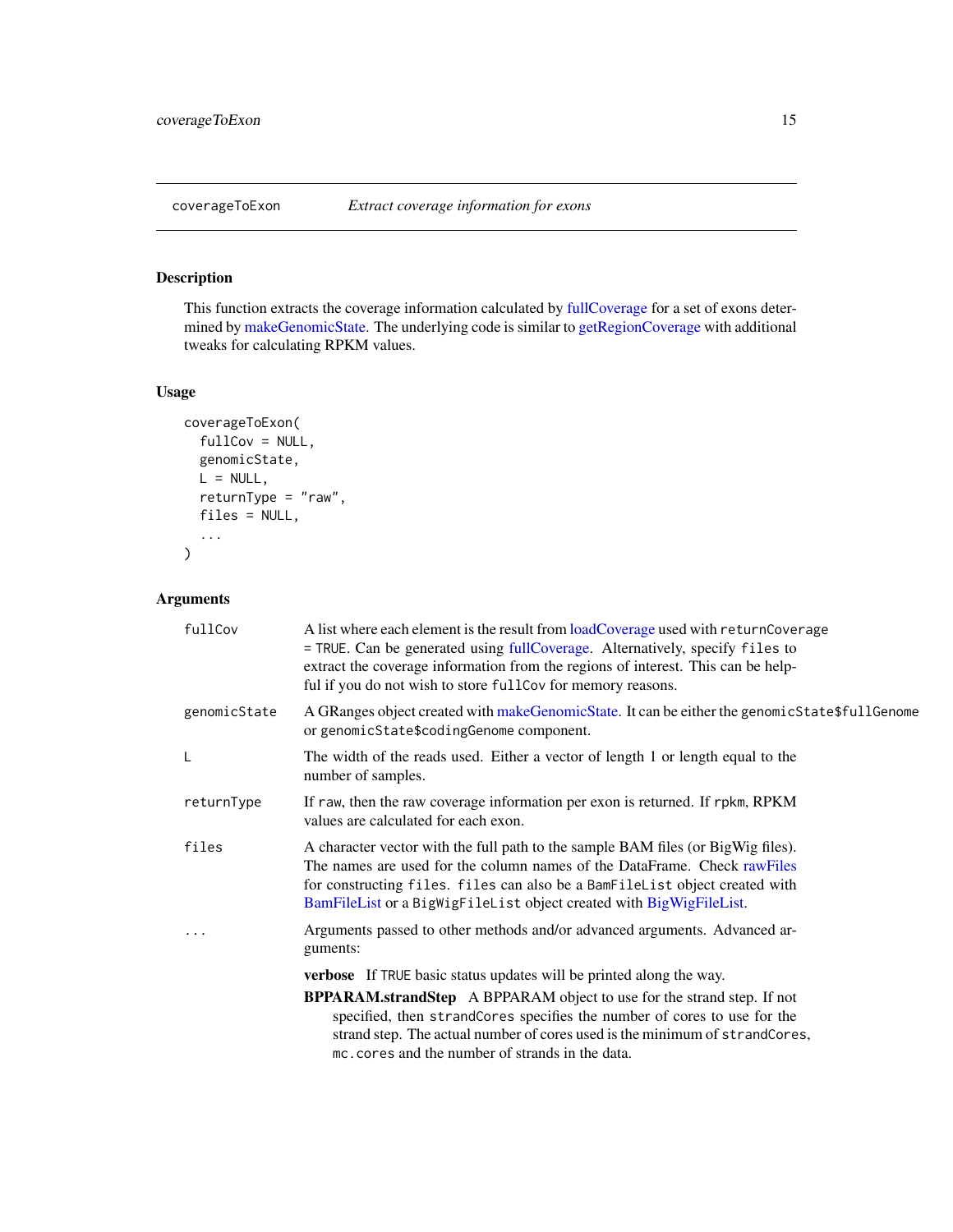<span id="page-15-0"></span>BPPARAM.chrStep A BPPRAM object to use for the chr step. If not specified, then mc.cores specifies the number of cores to use for the chr step. The actual number of cores used is the minimum of mc.cores and the number of samples.

Passed to [extendedMapSeqlevels](#page-20-1) and [define\\_cluster.](#page-18-1)

# Details

Parallelization is used twice. First, it is used by strand. Second, for processing the exons by chromosome. So there is no gain in using mc. cores greater than the maximum of the number of strands and number of chromosomes.

If fullCov is NULL and files is specified, this function will attempt to read the coverage from the files. Note that if you used 'totalMapped' and 'targetSize' before, you will have to specify them again to get the same results.

# Value

A matrix (nrow = number of exons in genomicState corresponding to the chromosomes in fullCov, ncol = number of samples) with the number of reads (or RPKM) per exon. The row names correspond to the row indexes of genomicState\$fullGenome (if fullOrCoding='full') or genomicState\$codingGenome (if fullOrCoding='coding').

# Author(s)

Andrew Jaffe, Leonardo Collado-Torres

# See Also

[fullCoverage,](#page-26-1) [getRegionCoverage](#page-32-1)

```
## Obtain fullCov object
fullCov <- list("21" = genomeDataRaw$coverage)
## Use only the first two exons
smallGenomicState <- genomicState
smallGenomicState$fullGenome <- smallGenomicState$fullGenome[
    which(smallGenomicState$fullGenome$theRegion == "exon")[1:2]
]
## Finally, get the coverage information for each exon
exonCov <- coverageToExon(
    fullCov = fullCov,
    genomicState = smallGenomicState$fullGenome, L = 36
)
```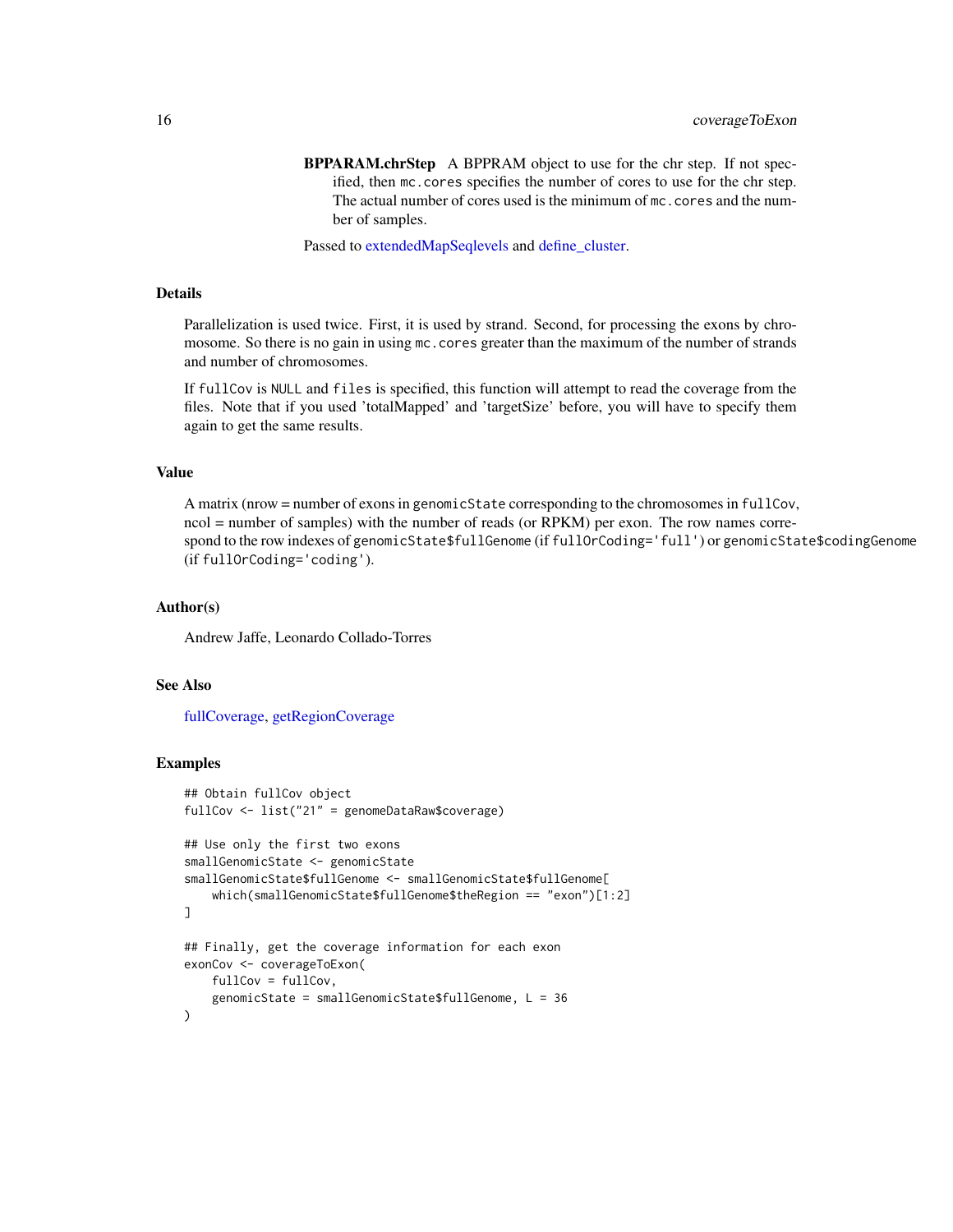<span id="page-16-0"></span>

# Description

Using output from [fullCoverage,](#page-26-1) export the coverage from all the samples to BigWig files using [createBwSample.](#page-17-1)

# Usage

 $createBw(fullCov, path = "."$ ,  $keepGR = TRUE, ...)$ 

# Arguments

| fullCov  | A list where each element is the result from loadCoverage used with returnCoverage<br>$=$ TRUE. Can be generated using fullCoverage. |
|----------|--------------------------------------------------------------------------------------------------------------------------------------|
| path     | The path where the BigWig files will be created.                                                                                     |
| keepGR   | If TRUE, the GRanges objects created by coerceGR grouped into a GRangesList<br>are returned. Otherwise they are discarded.           |
| $\cdots$ | Arguments passed to createBwSample.                                                                                                  |

# Details

Use at most one core per chromosome.

# Value

If keepGR = TRUE, then a [GRangesList](#page-0-0) with the output for [coerceGR](#page-11-1) for each of the samples.

# Author(s)

Leonardo Collado-Torres

# See Also

[GRangesList,](#page-0-0) [export.bw,](#page-0-0) [createBwSample,](#page-17-1) [coerceGR](#page-11-1)

```
## Create a small fullCov object with data only for chr21
fullCov <- list("chr21" = genomeDataRaw)
```

```
## Keep only 2 samples
fullCov$chr21$coverage <- fullCov$chr21$coverage[c(1, 31)]
```

```
## Create the BigWig files for all samples in a test dir
dir.create("createBw-example")
bws <- createBw(fullCov, "createBw-example")
```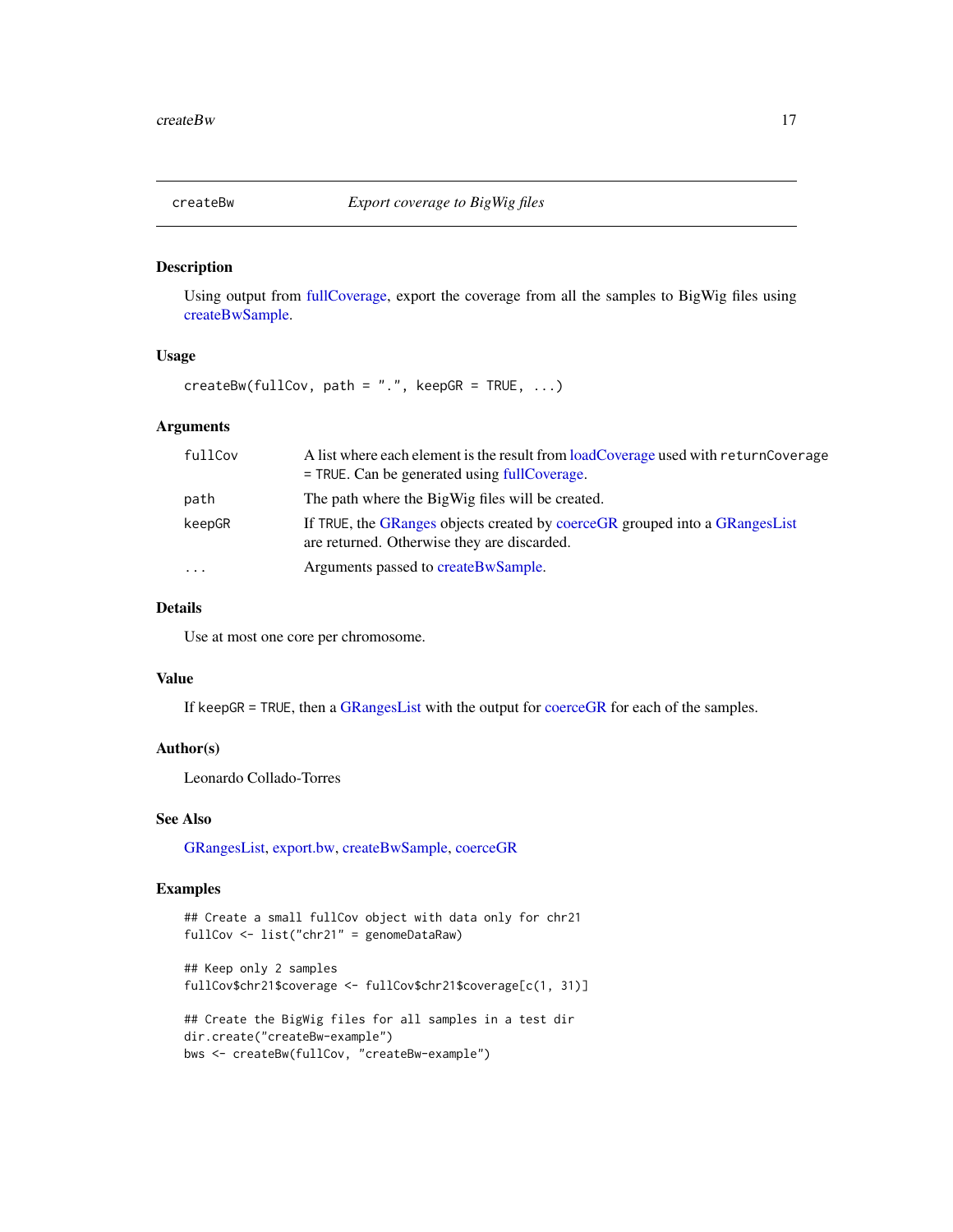```
## Explore the output
bws
## First sample
bws[[1]]
## Note that if a sample has no bases with coverage > 0, the GRanges object
## is empty and no BigWig file is created for that sample.
bws[[2]]
```
## Exports fullCoverage() output to BigWig files

<span id="page-17-1"></span>createBwSample *Create a BigWig file with the coverage information for a given sample*

# Description

Given the output of [fullCoverage,](#page-26-1) this function coerces the coverage to a [GRanges](#page-0-0) object using [coerceGR](#page-11-1) and then exports the coverage to a BigWig file using [export.bw.](#page-0-0)

# Usage

```
createBwSample(sample, path = ".", fullCov, keepGR = TRUE, ...)
```
# Arguments

| sample  | The name or integer index of the sample of interest to coerce to a GRanges<br>object.                                                |
|---------|--------------------------------------------------------------------------------------------------------------------------------------|
| path    | The path where the BigWig file will be created.                                                                                      |
| fullCov | A list where each element is the result from loadCoverage used with returnCoverage<br>$=$ TRUE. Can be generated using fullCoverage. |
| keepGR  | If TRUE, the GRanges object created by coerceGR is returned. Otherwise it is<br>discarded.                                           |
| .       | Arguments passed to other methods and/or advanced arguments. Advanced ar-<br>guments:                                                |
|         | <b>verbose</b> If TRUE basic status updates will be printed along the way.                                                           |
|         | Passed to coerceGR.                                                                                                                  |

# Value

Creates a BigWig file with the coverage information (regions with coverage greater than zero) for a given sample. If keepGR it returns the output from [coerceGR.](#page-11-1)

# Author(s)

Leonardo Collado-Torres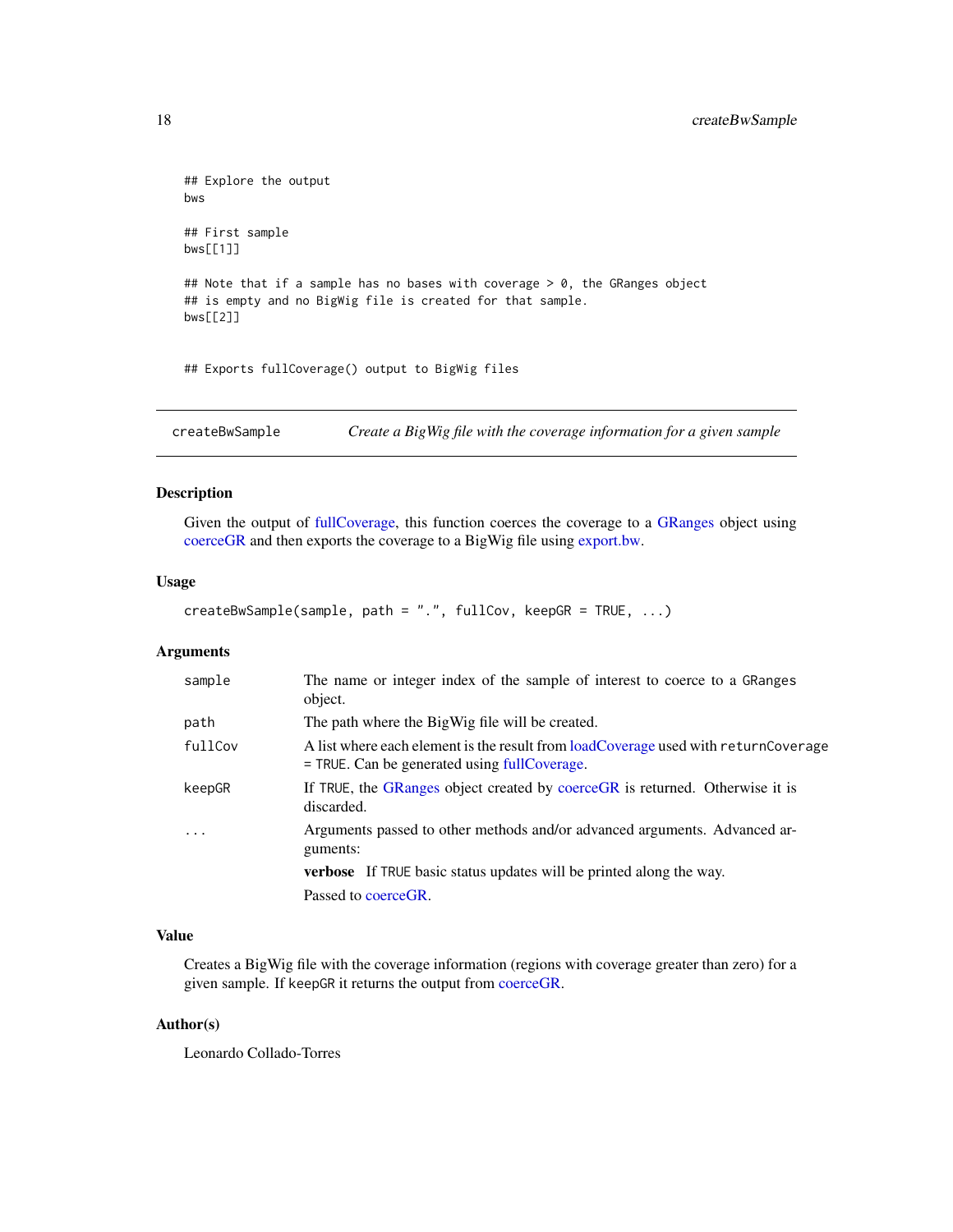# <span id="page-18-0"></span>define\_cluster 19

# See Also

[GRanges,](#page-0-0) [export.bw,](#page-0-0) linkcoerceGR

#### Examples

```
## Create a small fullCov object with data only for chr21
fullCov <- list("chr21" = genomeDataRaw)
## Create a BigWig for the first sample in a test directory
dir.create("createBwSample-example")
bw <- createBwSample("ERR009101", "createBwSample-example",
    fullCov = fullCov, seqlengths = c("chr21" = 48129895))
## Explore the output
bw
## Exports a single sample to a BigWig file
```
<span id="page-18-1"></span>define\_cluster *Define a cluster to use.*

# Description

Define a cluster to use.

# Usage

```
define_cluster(cores = "mc.cores", ...)
```
# Arguments

| cores    | The argument to use to define the number of cores. This is useful for cases with<br>nested parallelizations.                                |
|----------|---------------------------------------------------------------------------------------------------------------------------------------------|
| $\cdots$ | Advanced arguments are:                                                                                                                     |
|          | <b>mc.cores</b> If 1 (default), then SerialParam will be used. If greater than 1, then<br>it specifies the number of workers for SnowParam. |
|          | <b>mc.log</b> Passed to log when using SnowParam.                                                                                           |
|          | <b>BPPARAM.custom</b> If specified, that's the BPPARAM that will be used.                                                                   |

# Details

This function is used internally in many functions.

# Value

A BiocParallel \*Param object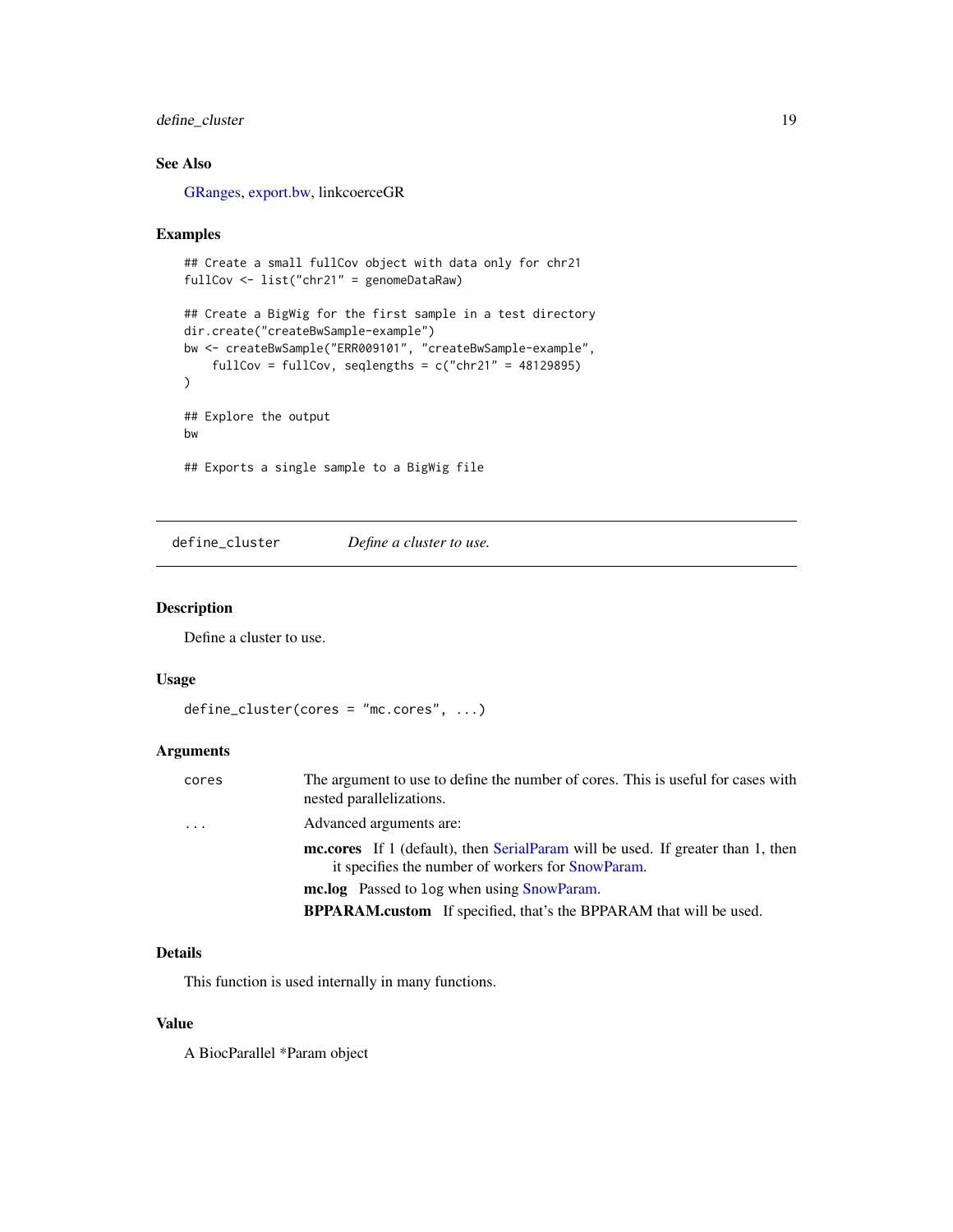# Author(s)

Leonardo Collado-Torres

#### Examples

```
## Use SerialParam()
define_cluster(mc.cores = 1)
```
## Note that BPPARAM.custom takes precedence define\_cluster(mc.cores = 2, BPPARAM.custom = BiocParallel::SerialParam())

derfinder-deprecated *Deprecated functions in package 'derfinder'*

#### Description

These functions are provided for compatibility with older version of 'derfinder' only and will be defunct at the next release.

# Usage

advancedArg(fun, package = "derfinder", browse = interactive())

# Arguments

| The name of a function(s) that has advanced arguments in package.                                                              |
|--------------------------------------------------------------------------------------------------------------------------------|
| The name of the package where the function is stored. Only 'derfinder', 'derfind-<br>erPlot', and 'regionReport' are accepted. |
| Whether to open the URLs in a browser.                                                                                         |
|                                                                                                                                |

# Details

The following functions are deprecated and will be made defunct.

• advancedArg Not needed now that the advanced arguments are documented on the help pages of each function.

# Value

A vector of URLs with the GitHub search queries.

```
## Open the advanced argument docs for loadCoverage()
if (interactive()) {
    advancedArg("loadCoverage")
} else {
    (advancedArg("loadCoverage", browse = FALSE))
}
```
<span id="page-19-0"></span>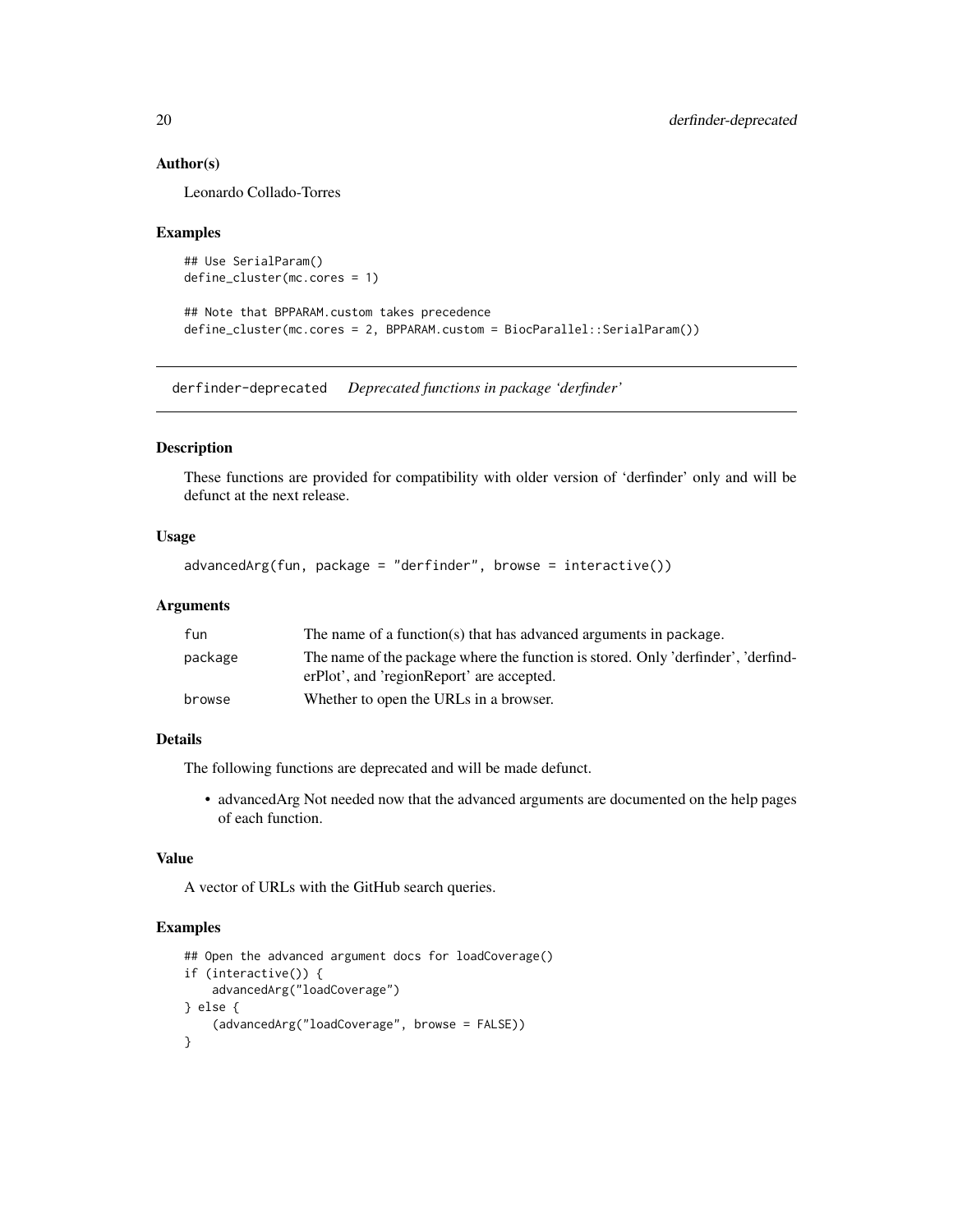<span id="page-20-1"></span><span id="page-20-0"></span>extendedMapSeqlevels *Change naming style for a set of sequence names*

# Description

If available, use the information from GenomeInfoDb for your species of interest to map the sequence names from the style currently used to another valid style. For example, for Homo sapiens map '2' (NCBI style) to 'chr2' (UCSC style). If the information from GenomeInfoDb is not available, the original sequence names will be returned. To disable this functionality specify set chrsStyle to NULL.

# Usage

```
extendedMapSeqlevels(
  seqnames,
  style = getOption("chrsStyle", "UCSC"),
  species = getOption("species", "homo_sapiens"),
  currentStyle = NULL,
  ...
\mathcal{E}
```
# Arguments

| seqnames     | A character vector with the sequence names.                                                                                                                                                                                                                            |
|--------------|------------------------------------------------------------------------------------------------------------------------------------------------------------------------------------------------------------------------------------------------------------------------|
| style        | A single character vector specifying the naming style to use for renaming the<br>sequence names.                                                                                                                                                                       |
| species      | A single character vector with the species of interest: it has to match the valid<br>species names supported in GenomeInfoDb. See names (GenomeInfoDb::genomeStyles()).<br>If species = NULL, a guess will be made using the available information in<br>GenomeInfoDb. |
| currentStyle | A single character vector with the currently used naming style. If NULL, a guess<br>will be made from the naming styles supported by species.                                                                                                                          |
|              | Arguments passed to other methods and/or advanced arguments. Advanced ar-<br>guments:                                                                                                                                                                                  |
|              | <b>verbose</b> If TRUE basic status updates will be printed along the way.                                                                                                                                                                                             |
|              | <b>christyle</b> The naming style of the chromosomes. By default, UCSC. See se-<br>qlevelsStyle. Set to NULL to disable this function. This is used when style<br>is missing, which is normally the case when extendedMapSeqlevels is<br>called by other functions.    |

# Details

This function is inspired from [mapSeqlevels](#page-0-0) with the difference that it will return the original sequence names if the species, current naming style or target naming style are not supported in GenomeInfoDb.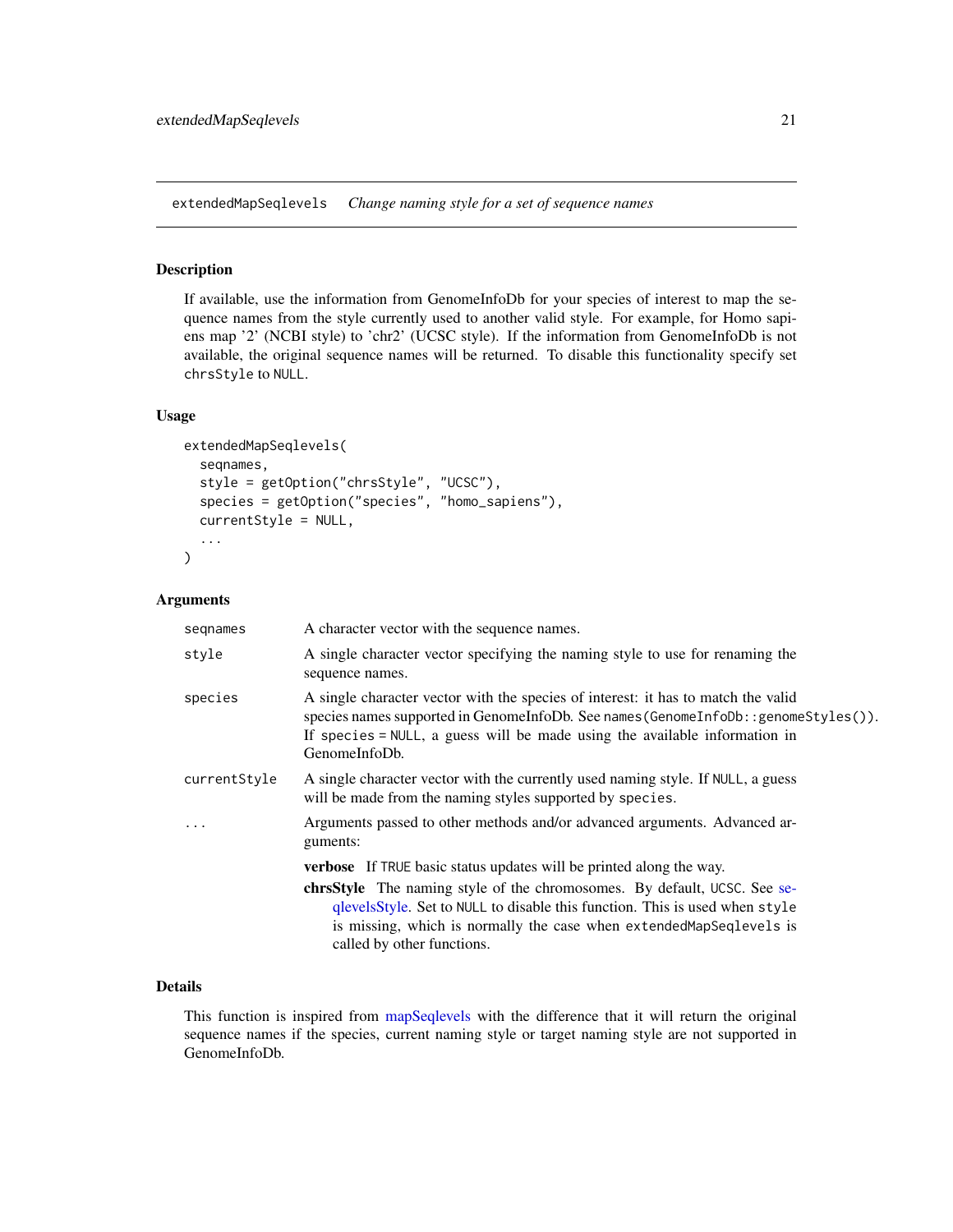If you want to disable this function, set chrsStyle to NULL. From other functions in derfinder that pass the ... argument to this function, use chrsStyle = NULL. This can be useful when working with organisms that are absent from GenomeInfoDb as documented in [https://support.](https://support.bioconductor.org/p/95521/) [bioconductor.org/p/95521/](https://support.bioconductor.org/p/95521/).

#### Value

A vector of sequence names using the specified naming style.

#### Author(s)

L. Collado-Torres

```
## Without guessing any information
extendedMapSeqlevels("2", "UCSC", "Homo sapiens", "NCBI")
## Guessing the current naming style
extendedMapSeqlevels("2", "UCSC", "Homo sapiens")
## Guess species and current style
extendedMapSeqlevels("2", "NCBI")
## Guess species while supplying the current style.
## Probably an uncommon use-case
extendedMapSeqlevels("2", "NCBI", currentStyle = "TAIR10")
## Sequence names are unchanged when using an unsupported species
extendedMapSeqlevels("seq2", "NCBI", "toyOrganism")
## Disable extendedMapSeqlevels. This can be useful when working with
## organisms that are not supported by GenomeInfoDb
chrs \leq c(
    "I", "II", "III", "IV", "IX", "V", "VI", "VII", "VIII", "X",
    "XI", "XII", "XIII", "XIV", "XV", "XVI", "XVII"
)
extendedMapSeqlevels(chrs, chrsStyle = NULL)
## Not run:
## Set global species and style option
options("chrsStyle" = "UCSC")
options("species" = "homo_sapiens")
## Run using global options
extendedMapSeqlevels("2")
## End(Not run)
```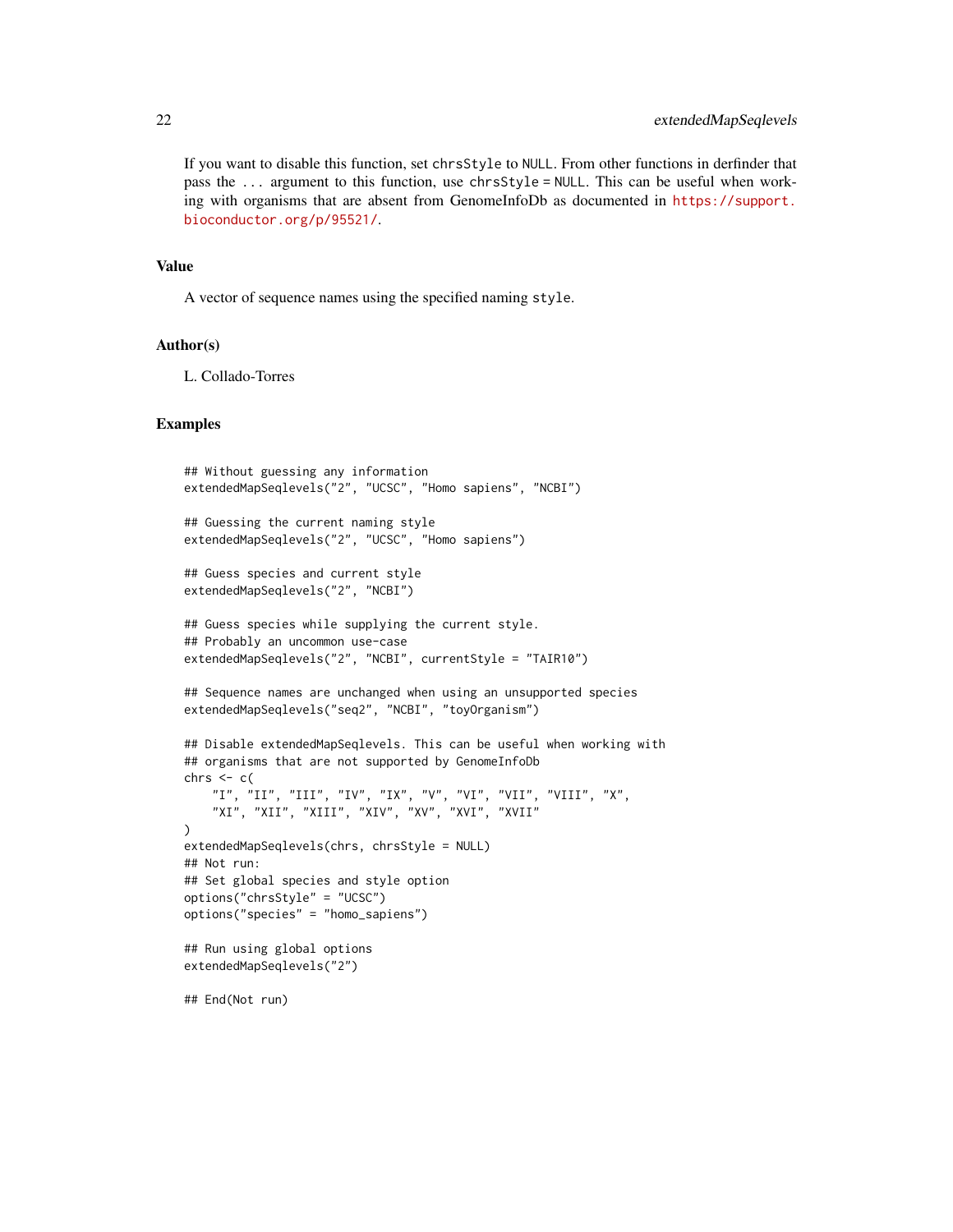# <span id="page-22-1"></span><span id="page-22-0"></span>Description

For a group of samples this function reads the coverage information for a specific chromosome directly from the BAM files. It then merges them into a DataFrame and removes the bases that do not pass the cutoff. This is a helper function for [loadCoverage](#page-35-1) and [preprocessCoverage.](#page-43-1)

# Usage

```
filterData(
  data,
  cutoff = NULL,
  index = NULL,filter = "one",
  totalMapped = NULL,
  targetSize = 8e+07,
  ...
\mathcal{L}
```
# Arguments

| data        | Either a list of Rle objects or a DataFrame with the coverage information.                                                                                                                                                                                                              |
|-------------|-----------------------------------------------------------------------------------------------------------------------------------------------------------------------------------------------------------------------------------------------------------------------------------------|
| cutoff      | The base-pair level cutoff to use. It's behavior is controlled by filter.                                                                                                                                                                                                               |
| index       | A logical Rle with the positions of the chromosome that passed the cutoff. If<br>NULL it is assumed that this is the first time using filterData and thus no previous<br>index exists.                                                                                                  |
| filter      | Has to be either 'one' (default) or 'mean'. In the first case, at least one sample<br>has to have coverage above cutoff. In the second case, the mean coverage has<br>to be greater than cutoff.                                                                                        |
| totalMapped | A vector with the total number of reads mapped for each sample. The vec-<br>tor should be in the same order as the samples in data. Providing this data<br>adjusts the coverage to reads in targetSize library prior to filtering. See get-<br>TotalMapped for calculating this vector. |
| targetSize  | The target library size to adjust the coverage to. Used only when total Mapped<br>is specified. By default, it adjusts to libraries with 80 million reads.                                                                                                                              |
| $\ddots$ .  | Arguments passed to other methods and/or advanced arguments. Advanced ar-<br>guments:                                                                                                                                                                                                   |
|             | <b>verbose</b> If TRUE basic status updates will be printed along the way.                                                                                                                                                                                                              |
|             | <b>returnMean</b> If TRUE the mean coverage is included in the result. FALSE by<br>default.                                                                                                                                                                                             |
|             | returnCoverage If TRUE, the coverage DataFrame is returned. TRUE by default.                                                                                                                                                                                                            |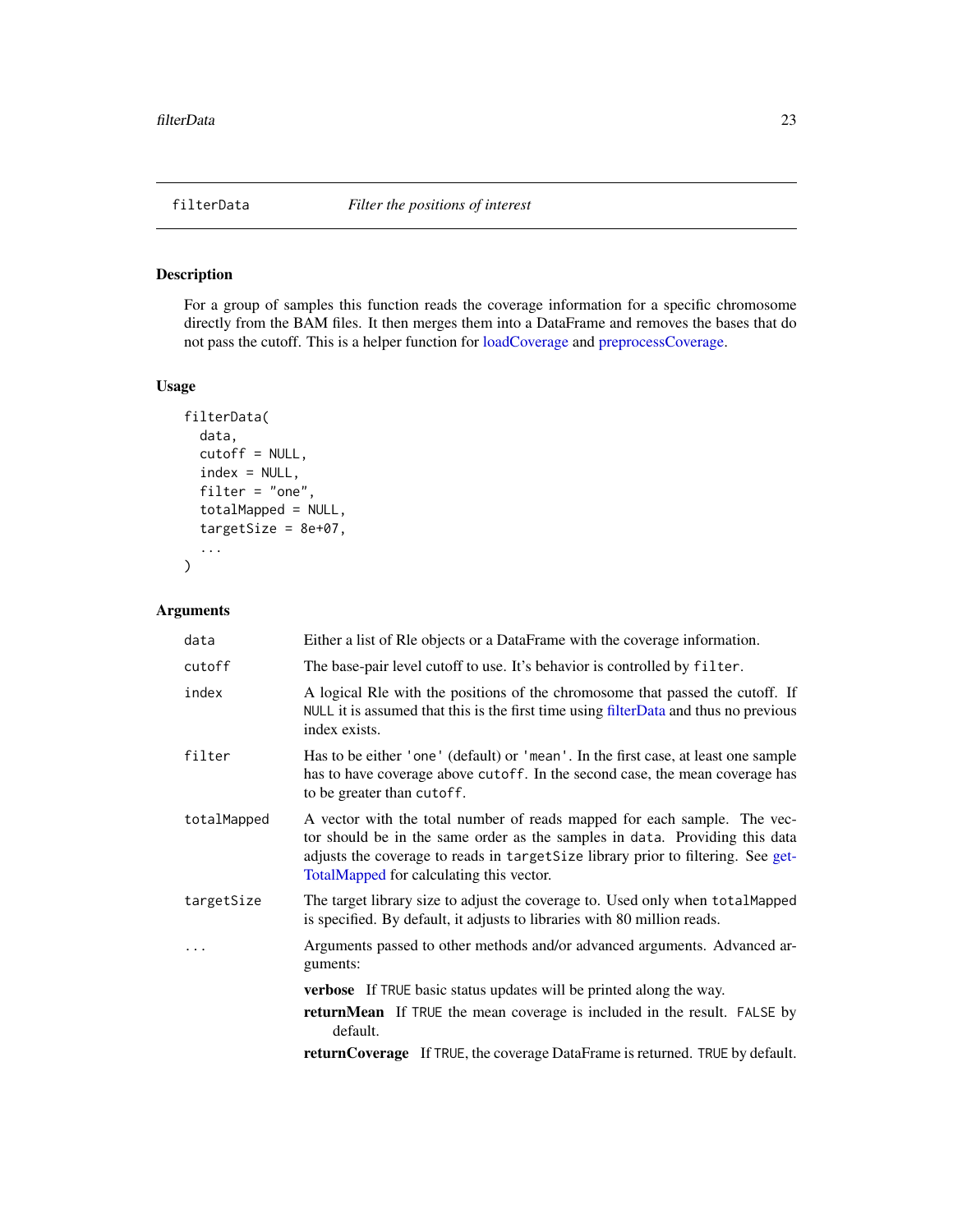# Details

If cutoff is NULL then the data is grouped into DataFrame without applying any cutoffs. This can be useful if you want to use [loadCoverage](#page-35-1) to build the coverage DataFrame without applying any cutoffs for other downstream purposes like plotting the coverage values of a given region. You can always specify the colsubset argument in [preprocessCoverage](#page-43-1) to filter the data before calculating the F statistics.

# Value

A list with up to three components.

- coverage is a DataFrame object where each column represents a sample. The number of rows depends on the number of base pairs that passed the cutoff and the information stored is the coverage at that given base. Included only when returnCoverage = TRUE.
- position is a logical Rle with the positions of the chromosome that passed the cutoff.
- meanCoverage is a numeric Rle with the mean coverage at each base. Included only when returnMean = TRUE.
- colnames Specifies the column names to be used for the results DataFrame. If NULL, names from data are used.
- smoothMean Whether to smooth the mean. Used only when filter = 'mean'. This option is used internally by [regionMatrix.](#page-49-1)

Passed to the internal function . smootherFstats, see [findRegions.](#page-24-1)

# Author(s)

Leonardo Collado-Torres

### See Also

[loadCoverage,](#page-35-1) [preprocessCoverage,](#page-43-1) [getTotalMapped](#page-34-1)

```
## Construct some toy data
library("IRanges")
x \leq Rle(round(runif(1e4, max = 10)))
y \leftarrow \text{Rle}(\text{round}(\text{runif}(\text{1e4, max = 10})))z \leftarrow \text{Rle}(\text{round}(\text{runif}(\text{1e4, max} = 10)))DF <- DataFrame(x, y, z)
## Filter the data
filt1 <- filterData(DF, 5)
filt1
## Filter again but only using the first two samples
filt2 <- filterData(filt1$coverage[, 1:2], 5, index = filt1$position)
filt2
```
<span id="page-23-0"></span>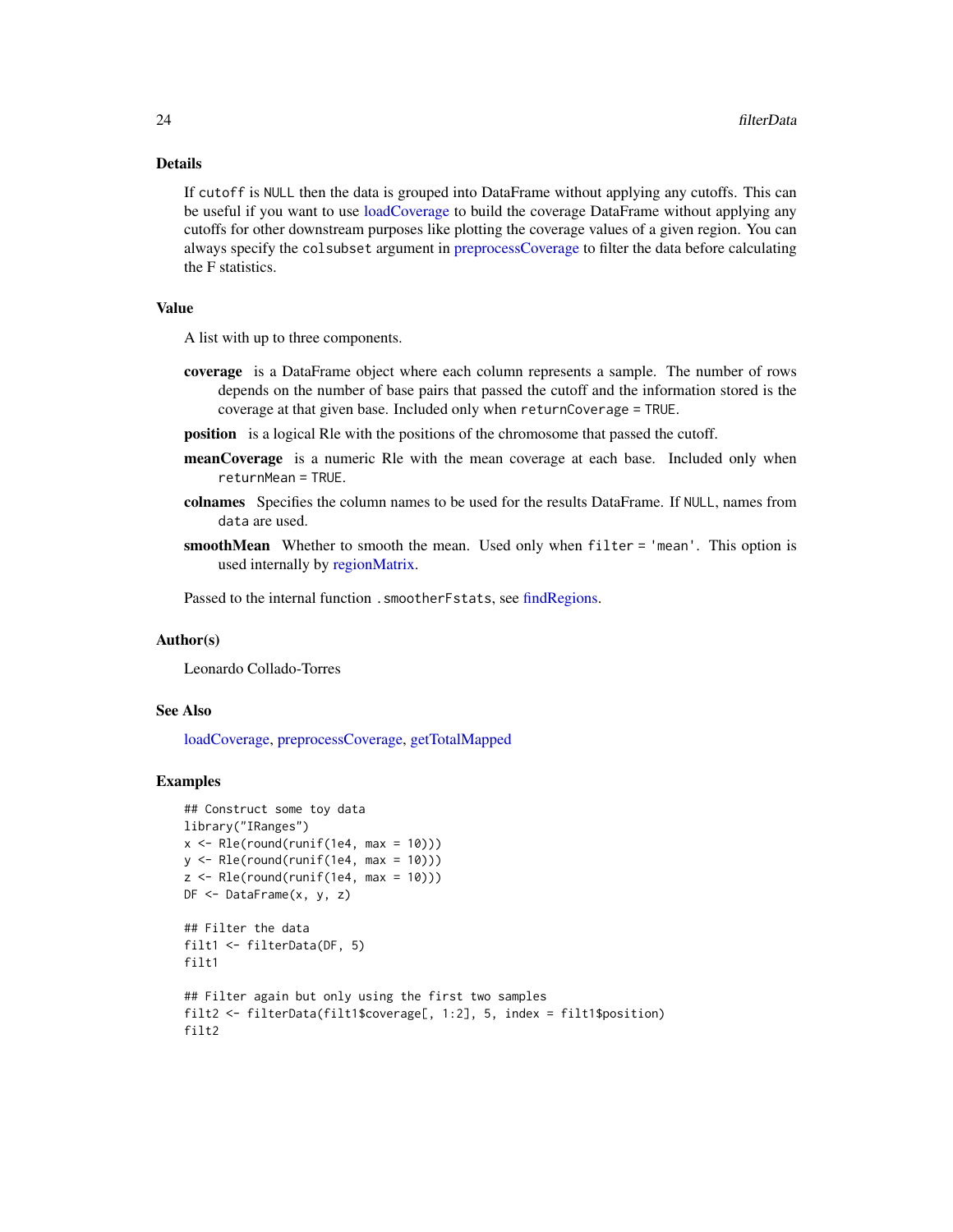<span id="page-24-1"></span><span id="page-24-0"></span>

# Description

Find genomic regions for which a numeric vector is above (or below) predefined thresholds. In other words, this function finds the candidate Differentially Expressed Regions (candidate DERs). This is similar to [regionFinder](#page-0-0) and is a helper function for [calculatePvalues.](#page-6-1)

# Usage

```
findRegions(
 position = NULL,
  fstats,
 chr,
  oneTable = TRUE,
 maxClusterGap = 300L,
 cutoff = quantile(fstats, 0.99, na.rm = TRUE),
  segmentIR = NULL,
  smooth = FALSE,weights = NULL,
  smoothFunction = bumphunter::locfitByCluster,
  ...
)
```
# Arguments

| position      | A logical Rle of genomic positions. This is generated in loadCoverage. Note<br>that it gets updated in preprocessCoverage if colsubset is not NULL.                              |
|---------------|----------------------------------------------------------------------------------------------------------------------------------------------------------------------------------|
| fstats        | A numeric RIe with the F-statistics. Usually obtained using calculate Stats.                                                                                                     |
| chr           | A single element character vector specifying the chromosome name.                                                                                                                |
| oneTable      | If TRUE only one GRanges is returned. Otherwise, a GRanges List with two<br>components is returned: one for the regions with positive values and one for the<br>negative values. |
| maxClusterGap | This determines the maximum gap between candidate DERs. It should be greater<br>than max Region Gap $(0$ by default).                                                            |
| cutoff        | Threshold applied to the fstats used to determine the regions.                                                                                                                   |
| segmentIR     | An IRanges object with the genomic positions that are potentials DERs. This is<br>used in calculate Pvalues to speed up permutation calculations.                                |
| smooth        | Whether to smooth the F-statistics (fstats) or not. This is by default FALSE.<br>For RNA-seq data we recommend using FALSE.                                                      |
| weights       | Weights used by the smoother as described in smoother.                                                                                                                           |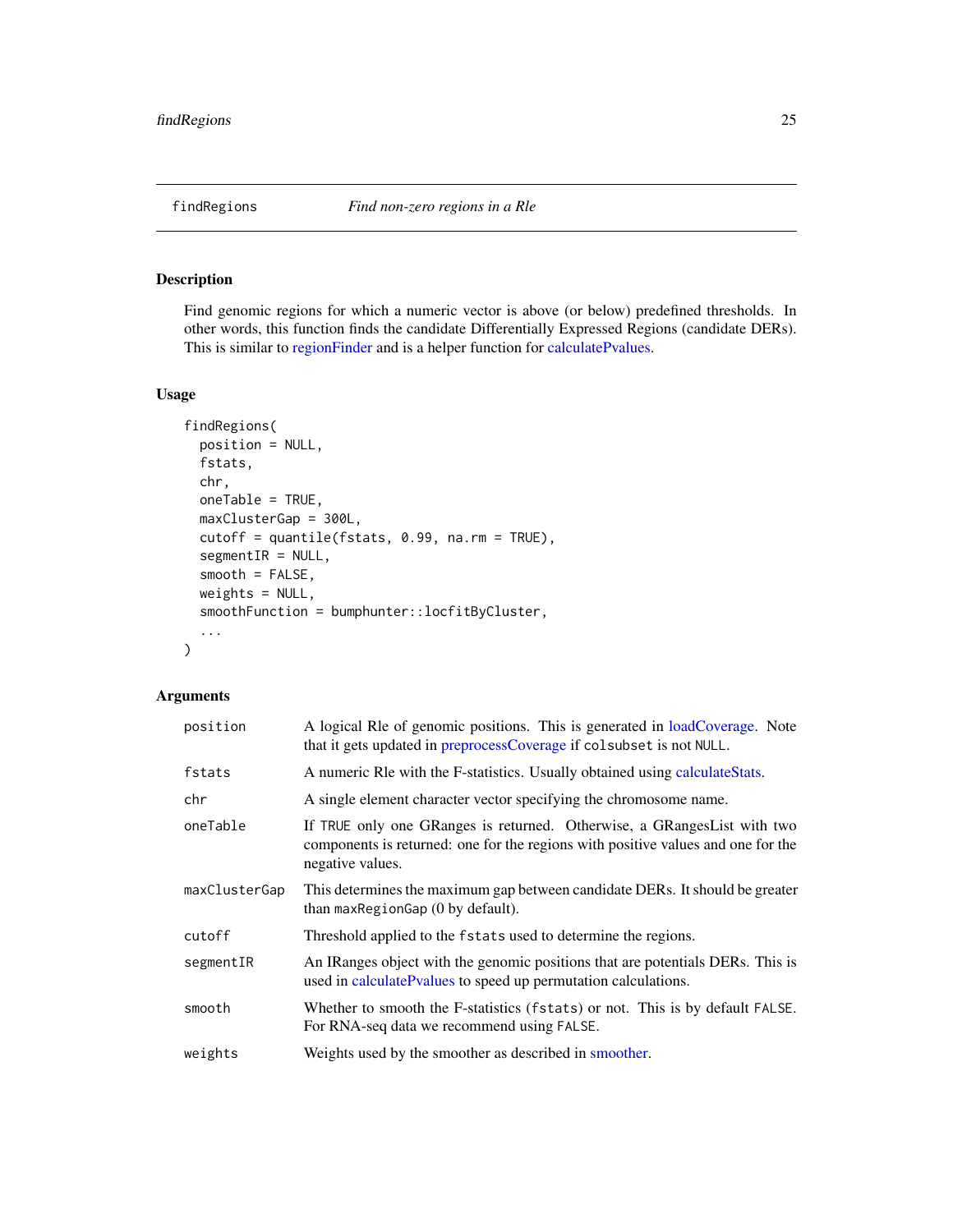<span id="page-25-0"></span>

|          | smooth Function A function to be used for smoothing the F-statistics. Two functions are pro-<br>vided by the bumphunter package: loessByCluster and runmedByCluster. If |
|----------|-------------------------------------------------------------------------------------------------------------------------------------------------------------------------|
|          | you are using your own custom function, it has to return a named list with an                                                                                           |
|          | element called \$fitted that contains the smoothed F-statistics and an element                                                                                          |
|          | claled \$smoothed that is a logical vector indicating whether the F-statistics were<br>smoothed or not. If they are not smoothed, the original values will be used.     |
| $\cdots$ | Arguments passed to other methods and/or advanced arguments. Advanced ar-<br>guments:                                                                                   |

verbose If TRUE basic status updates will be printed along the way.

- basic If TRUE a DataFrame is returned that has only basic information on the candidate DERs. This is used in [calculatePvalues](#page-6-1) to speed up permutation calculations. Default: FALSE.
- maxRegionGap This determines the maximum number of gaps between two genomic positions to be considered part of the same candidate region. The default is 0L.

Passed to [extendedMapSeqlevels](#page-20-1) and the internal function .getSegmentsRle that has by default verbose = FALSE.

When smooth = TRUE,  $\ldots$  is passed to the internal function . smoother Fstats. This internal function has the advanced argument maxClusterGap (same as above) and passes . . . to define cluster and the formal arguments of smoothFun.

#### Details

[regionFinder](#page-0-0) adapted to Rle world.

# Value

Either a GRanges or a GRangesList as determined by oneTable. Each of them has the following metadata variables.

value The mean of the values of y for the given region.

area The absolute value of the sum of the values of y for the given region.

indexStart The start position of the region in terms of the index for y.

indexEnd The end position of the region in terms of the index for y.

cluster The cluser ID.

clusterL The total length of the cluster.

# Author(s)

Leonardo Collado-Torres

#### References

Rafael A. Irizarry, Martin Aryee, Hector Corrada Bravo, Kasper D. Hansen and Harris A. Jaffee. bumphunter: Bump Hunter. R package version 1.1.10.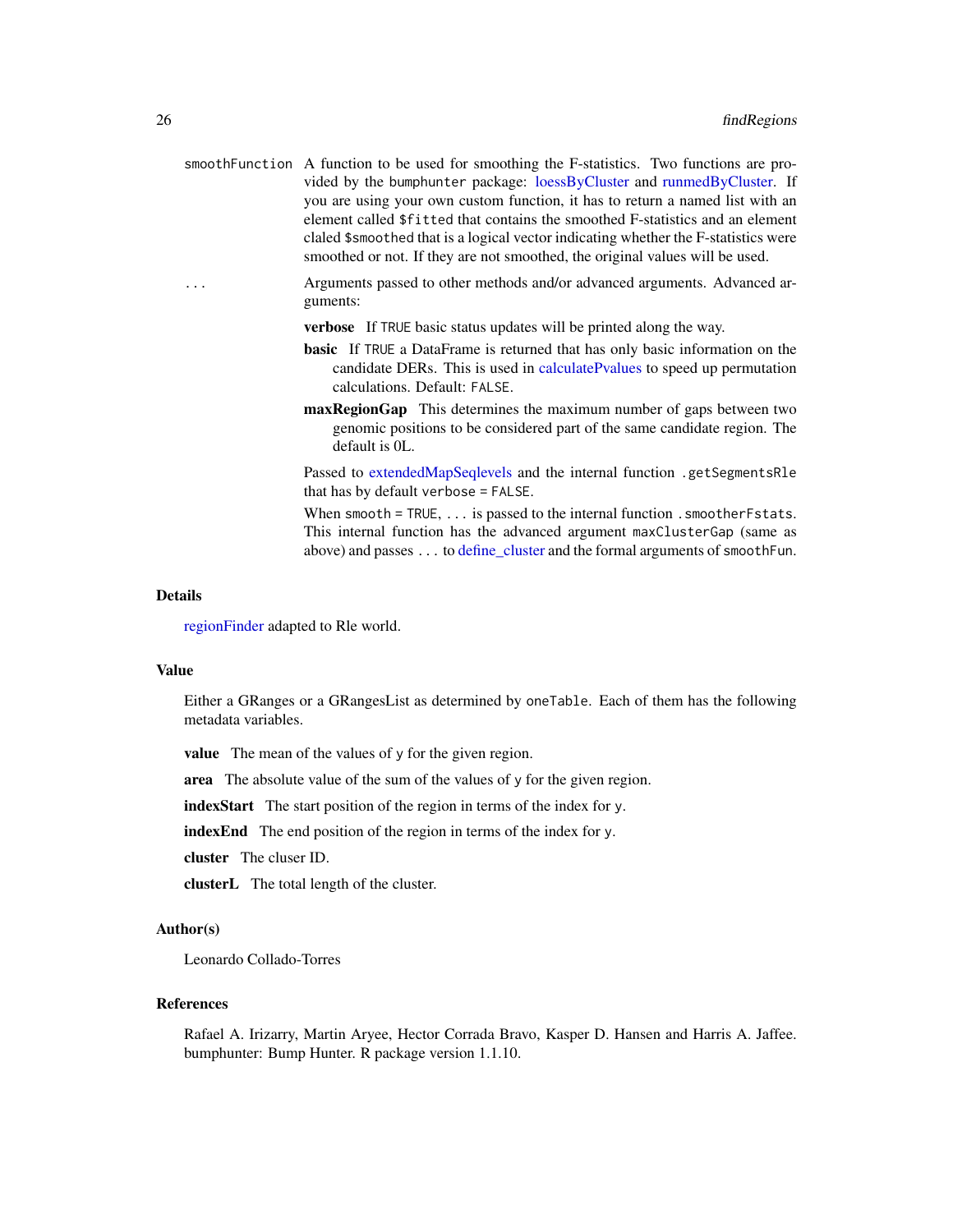# <span id="page-26-0"></span>fullCoverage 27

# See Also

[calculatePvalues](#page-6-1)

# Examples

```
## Preprocess the data
prep <- preprocessCoverage(genomeData,
   cutoff = 0, scalefac = 32, chunksize = 1e3,
   colsubset = NULL
)
## Get the F statistics
fstats <- genomeFstats
## Find the regions
regs <- findRegions(prep$position, fstats, "chr21", verbose = TRUE)
regs
## Not run:
## Once you have the regions you can proceed to annotate them
library("bumphunter")
genes <- annotateTranscripts(TxDb.Hsapiens.UCSC.hg19.knownGene::TxDb.Hsapiens.UCSC.hg19.knownGene)
annotation <- matchGenes(regs, genes)
annotation
## End(Not run)
# Find regions with smoothing the F-statistics by bumphunter::runmedByCluster
regs_smooth <- findRegions(prep$position, fstats, "chr21",
   verbose = TRUE,
   smoothFunction = bumphunter::runmedByCluster
)
## Compare against the object regs obtained earlier
regs_smooth
```
<span id="page-26-1"></span>fullCoverage *Load the unfiltered coverage information from a group of BAM files and a list of chromosomes*

#### Description

For a group of samples this function reads the coverage information for several chromosomes directly from the BAM files. Per chromosome, it merges the unfiltered coverage by sample into a DataFrame. The end result is a list with one such DataFrame objects per chromosome.

#### Usage

```
fullCoverage(
  files,
  chrs,
```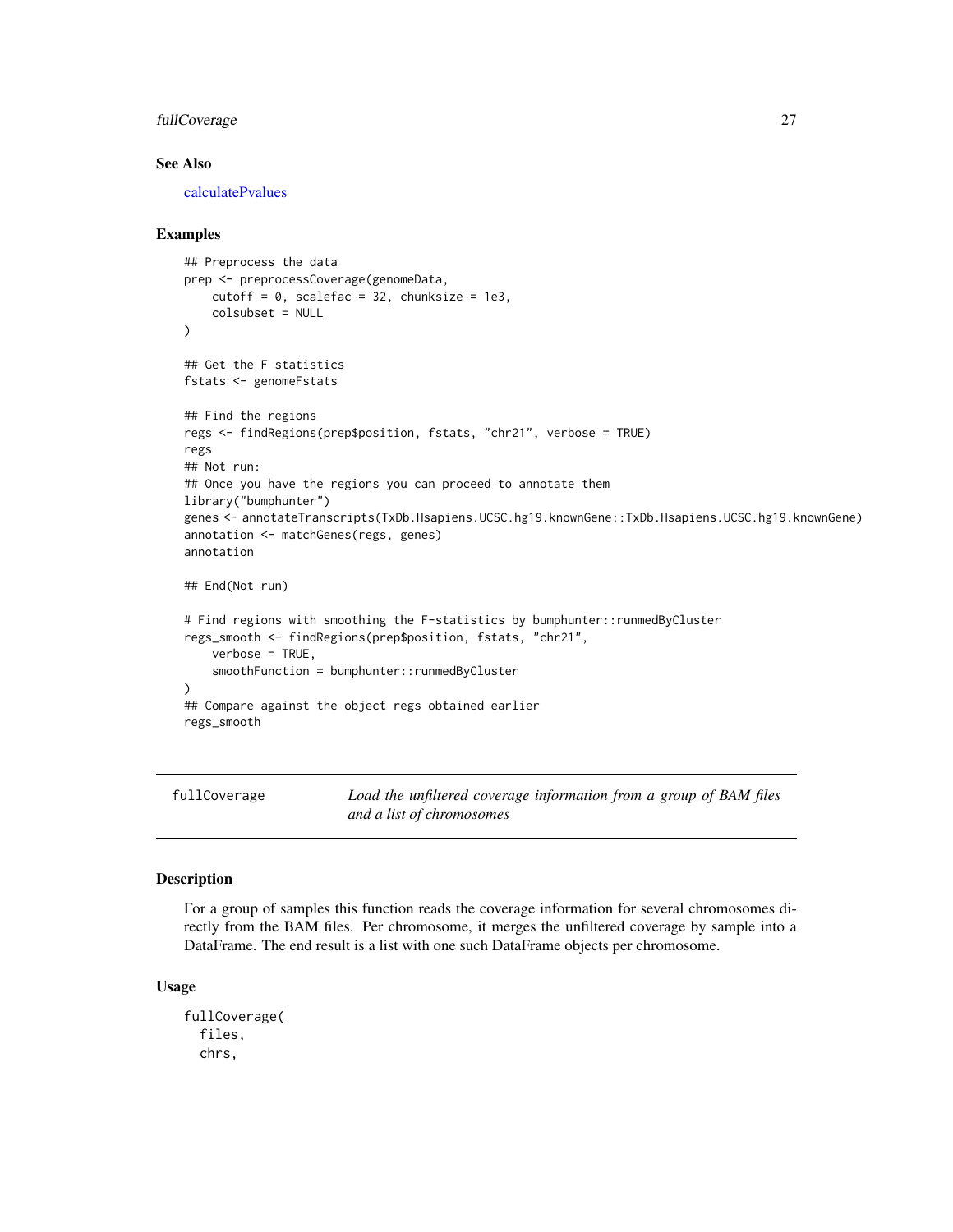```
bai = NULL,chrlens = NULL,
  outputs = NULL,
  cutoff = NULL,
  ...
\mathcal{L}
```
# Arguments

| files   | A character vector with the full path to the sample BAM files (or BigWig files).<br>The names are used for the column names of the DataFrame. Check rawFiles<br>for constructing files. files can also be a BamFileList object created with<br>BamFileList or a BigWigFileList object created with BigWigFileList.                                 |
|---------|----------------------------------------------------------------------------------------------------------------------------------------------------------------------------------------------------------------------------------------------------------------------------------------------------------------------------------------------------|
| chrs    | The chromosome of the files to read. The format has to match the one used in<br>the input files.                                                                                                                                                                                                                                                   |
| bai     | The full path to the BAM index files. If NULL it is assumed that the BAM in-<br>dex files are in the same location as the BAM files and that they have the .bai<br>extension. Ignored if files is a BamFileList object.                                                                                                                            |
| chrlens | The chromosome lengths in base pairs. If it's NULL, the chromosome length is<br>extracted from the BAM files. Otherwise, it should have the same length as<br>chrs.                                                                                                                                                                                |
| outputs | This argument is passed to the output argument of loadCoverage. If NULL or<br>'auto' it is then recycled.                                                                                                                                                                                                                                          |
| cutoff  | This argument is passed to filterData.                                                                                                                                                                                                                                                                                                             |
| .       | Arguments passed to other methods and/or advanced arguments. Advanced ar-<br>guments:                                                                                                                                                                                                                                                              |
|         | verbose If TRUE basic status updates will be printed along the way.                                                                                                                                                                                                                                                                                |
|         | mc.cores How many cores to use for reading the chromosome information.<br>There's no benefit of using a number greater than the number of chromo-<br>somes. Also note that your harddisk speed will limit how much you get<br>from using a higher mc. cores value.                                                                                 |
|         | mc.cores.load Controls the number of cores to be used per chr for loading the<br>data which is only useful in the scenario that you are loading in genome<br>tiles. If not supplied, it uses mc. cores for loadCoverage. Default: 1. If<br>you are using genome tiles, the total number of cores you'll use will be<br>mc.corestimesmc.cores.load. |
|         | Passed to loadCoverage, define_cluster and extendedMapSeqlevels. Note that<br>filterData is used internally by loadCoverage (and hence fullCoverage) and has<br>the important arguments totalMapped and targetSize which can be used to<br>normalize the coverage by library size. See getTotalMapped for calculating<br>totalMapped.              |

# Value

A list with one element per chromosome.

Each element is a DataFrame with the coverage information produced by [loadCoverage.](#page-35-1)

<span id="page-27-0"></span>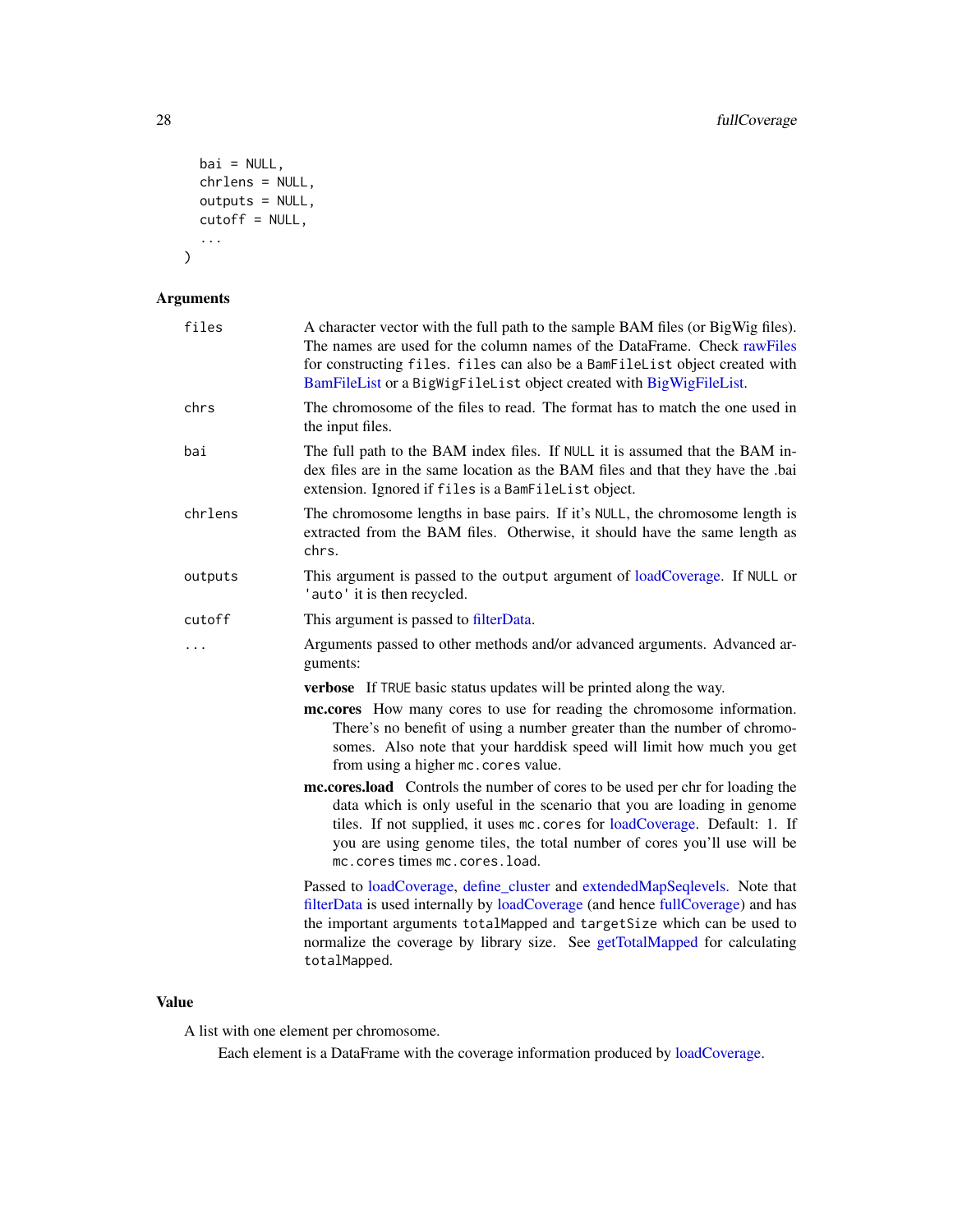# <span id="page-28-0"></span>genomeData 29

# Author(s)

Leonardo Collado-Torres

# See Also

[loadCoverage,](#page-35-1) [filterData,](#page-22-1) [getTotalMapped](#page-34-1)

# Examples

```
datadir <- system.file("extdata", "genomeData", package = "derfinder")
files <- rawFiles(
    datadir = datadir, samplepatt = "*accepted_hits.bam$",
    fileterm = NULL
)
## Shorten the column names
names(files) <- gsub("_accepted_hits.bam", "", names(files))
## Read and filter the data, only for 1 file
fullCov <- fullCoverage(files = files[1], chrs = c("21", "22"))
fullCov
## Not run:
## You can then use filterData() to filter the data if you want to.
## Use bplapply() if you want to do so with multiple cores as shown below.
library("BiocParallel")
p <- SnowParam(2L)
bplapply(fullCov, function(x) {
    library("derfinder")
    filterData(x, cutoff = 0)
}, BPPARAM = p)
## End(Not run)
```
<span id="page-28-1"></span>

genomeData *Genome samples processed data*

#### Description

10kb region from chr21 processed for 31 RNA-seq samples described in [genomeInfo.](#page-30-1) The TopHat BAM files are included in the package and this is the output of [loadCoverage](#page-35-1) applied to it. For more information check the example of [loadCoverage.](#page-35-1)

# Format

A list with two components.

coverage is a DataFrame object where each column represents a sample.

position is a logical Rle with the positions of the chromosome that passed a cutoff of 0.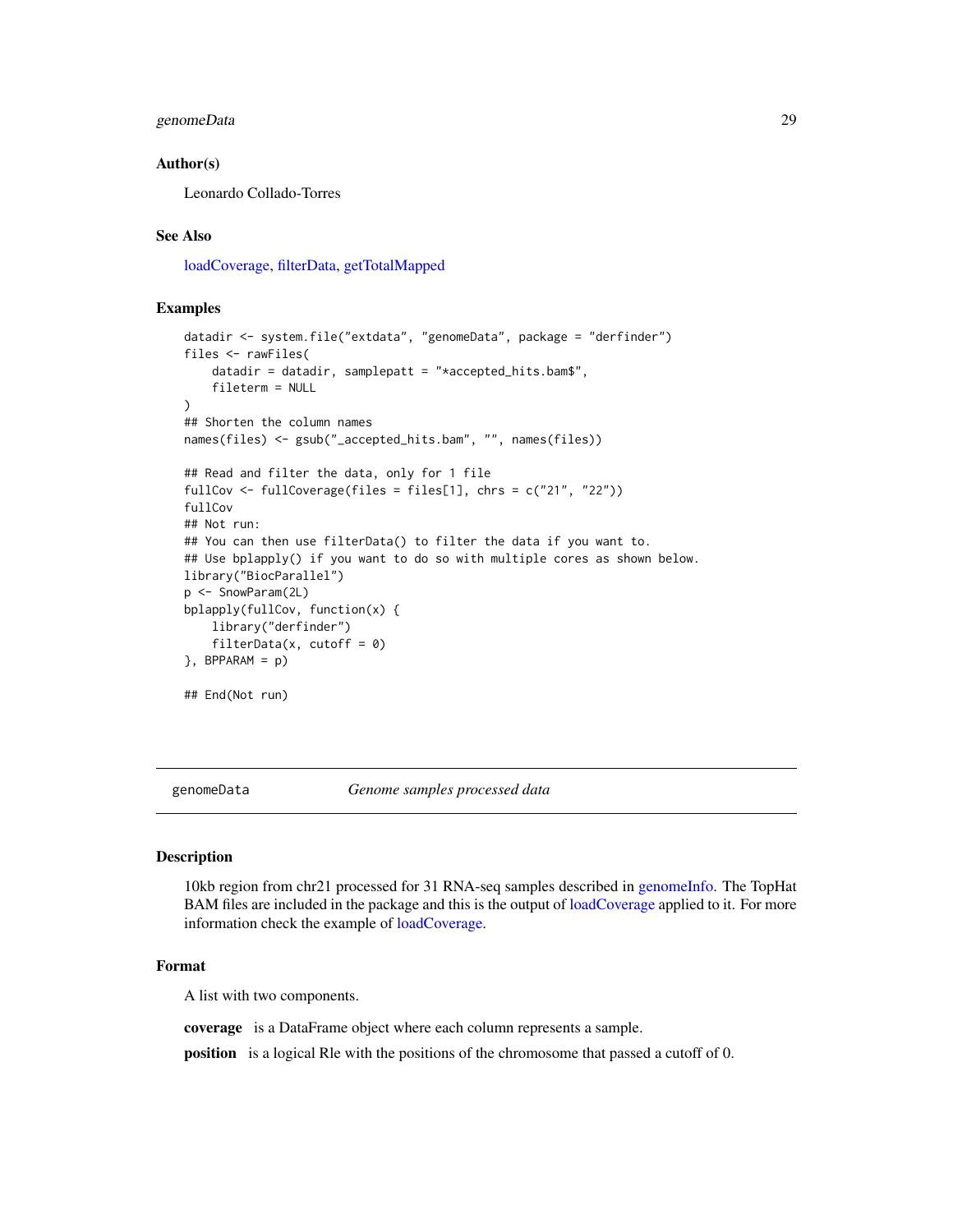# <span id="page-29-0"></span>References

- 1. Pickrell JK, Marioni JC, Pai AA, Degner JF, Engelhardt BE, Nkadori E, Veyrieras J-B, Stephens M, Gilad Y, Pritchard JK. Understanding mechanisms underlying human gene expression variation with RNA sequencing. Nature 2010 Apr.
- 2. Montgomery SB, Sammeth M, Gutierrez-Arcelus M, Lach RP, Ingle C, Nisbett J, Guigo R, Dermitzakis ET. Transcriptome genetics using second generation sequencing in a Caucasian population. Nature 2010 Mar.

# See Also

[loadCoverage,](#page-35-1) [genomeInfo](#page-30-1)

genomeDataRaw *Genome samples processed data*

# Description

10kb region from chr21 processed for 31 RNA-seq samples described in [genomeInfo.](#page-30-1) The TopHat BAM files are included in the package and this is the output of [loadCoverage](#page-35-1) applied to it with cutoff=NULL. For more information check the example of [loadCoverage.](#page-35-1)

# Format

A list with two components.

coverage is a DataFrame object where each column represents a sample.

position is NULL because no bases were filtered.

#### References

- 1. Pickrell JK, Marioni JC, Pai AA, Degner JF, Engelhardt BE, Nkadori E, Veyrieras J-B, Stephens M, Gilad Y, Pritchard JK. Understanding mechanisms underlying human gene expression variation with RNA sequencing. Nature 2010 Apr.
- 2. Montgomery SB, Sammeth M, Gutierrez-Arcelus M, Lach RP, Ingle C, Nisbett J, Guigo R, Dermitzakis ET. Transcriptome genetics using second generation sequencing in a Caucasian population. Nature 2010 Mar.

#### See Also

[loadCoverage,](#page-35-1) [genomeInfo](#page-30-1)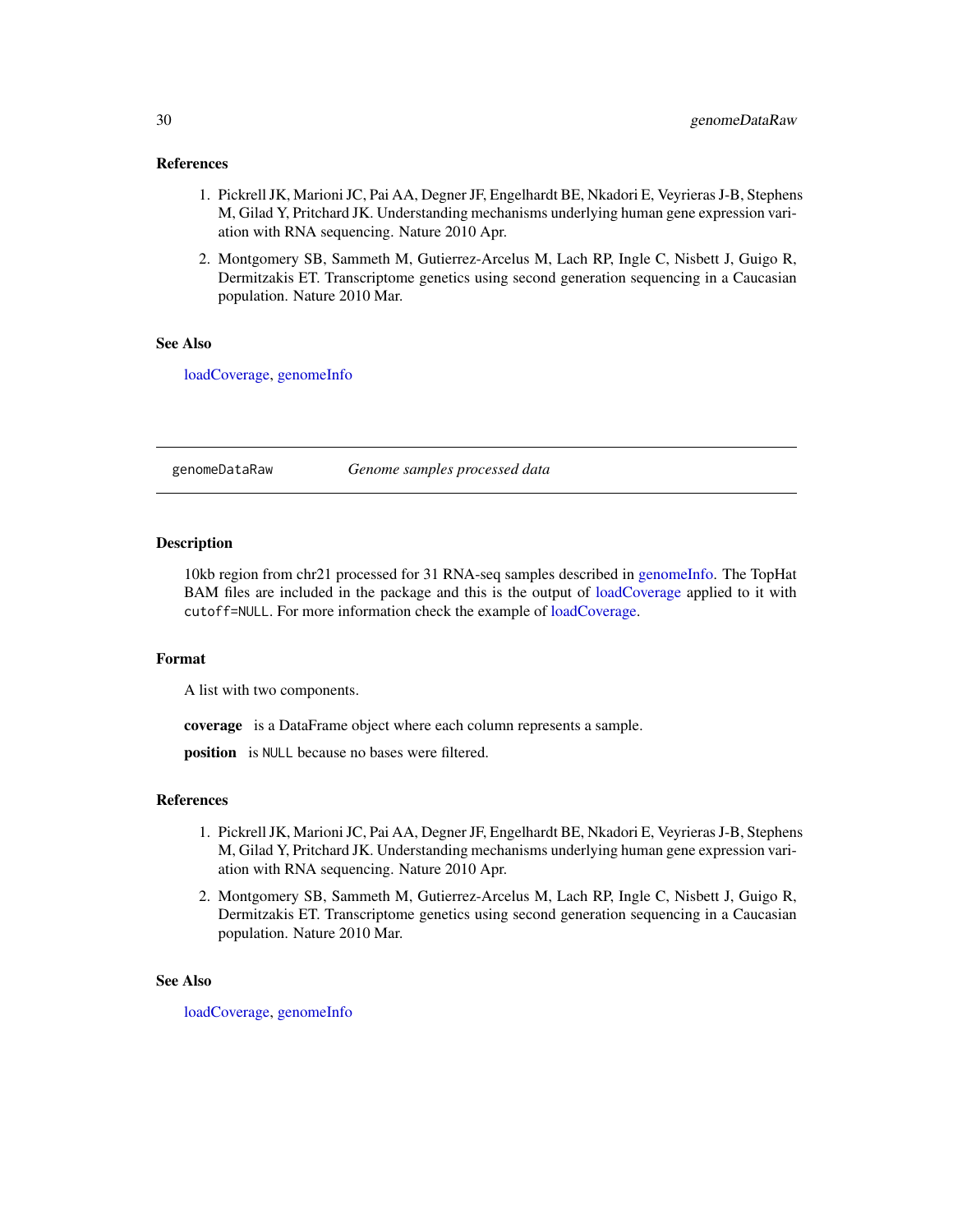<span id="page-30-0"></span>

# Description

Calculated F-statistics for a 10kb region from chr21 processed for 31 RNA-seq samples described in [genomeInfo.](#page-30-1) For more information check the example of [calculateStats.](#page-10-1)

#### Format

A numeric Rle of length 1434 with the calculated F-statistics as exemplified in [calculateStats.](#page-10-1)

#### See Also

[calculateStats](#page-10-1)

<span id="page-30-1"></span>genomeInfo *Genome samples information*

# Description

Information for the 31 samples downloaded from the Short Read Archive from studies comparing CEU and YRI populations. This data is used to specify the adjustment variables in [calculateStats.](#page-10-1) The data is sorted according to the BAM files identifiers. Reads were 36bp long.

# Format

A data.frame with 5 columns:

run The short name used to identify the sample BAM file.

library.layout Whether it was a single-end library or a paired-end library.

hapmap.id The HapMap identifier of the person sequenced. Note that some were sequenced more than once.

gender Whether the person sequence is a female or a male.

pop The population the person belongs to.

#### Details

The samples are from:

- 10 unrelated females from the YRI population.
- 5 unrelated females from the CEU population.
- 5 unrelated males (unrelated to the females too) from the CEU population.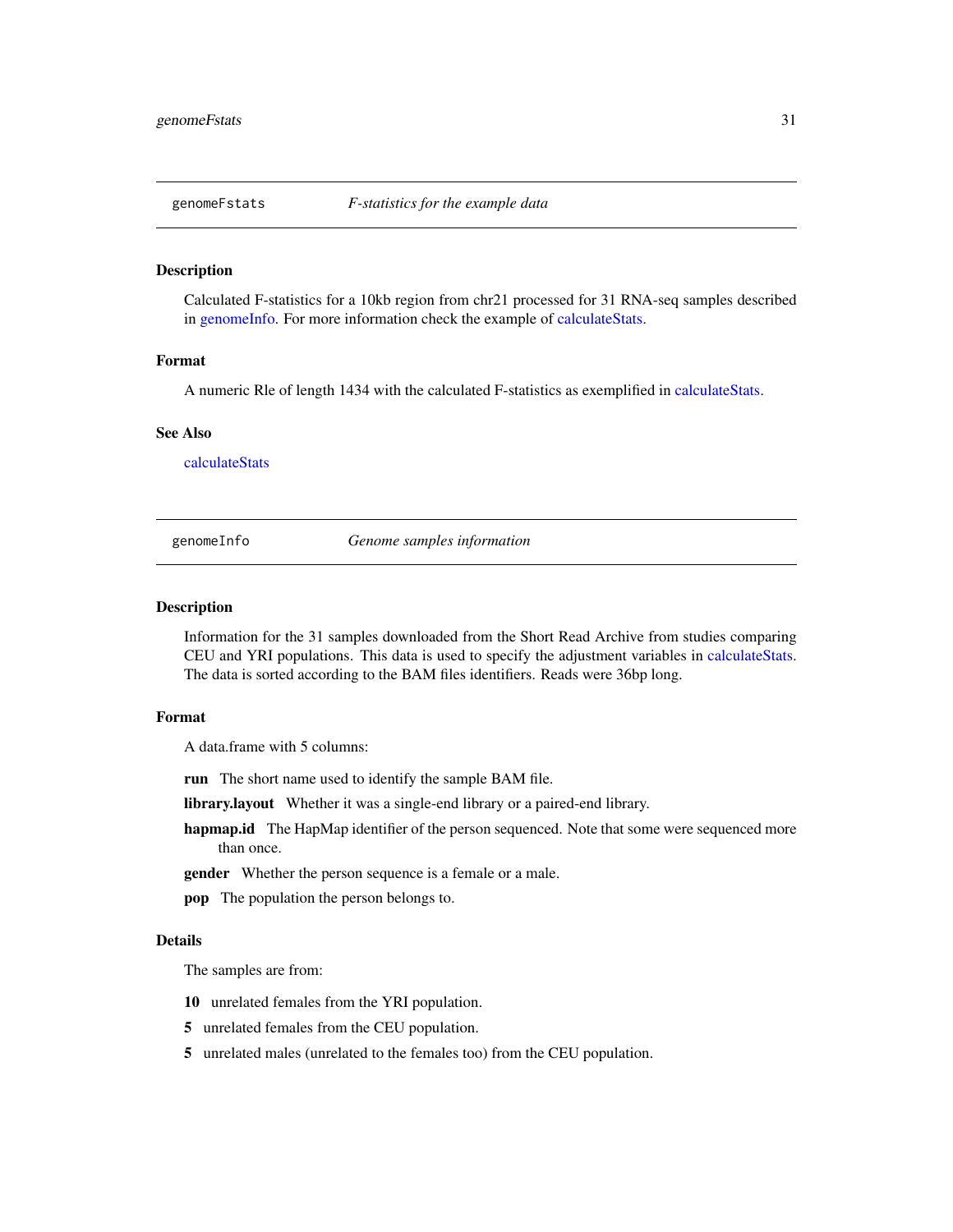# <span id="page-31-0"></span>References

- 1. Pickrell JK, Marioni JC, Pai AA, Degner JF, Engelhardt BE, Nkadori E, Veyrieras J-B, Stephens M, Gilad Y, Pritchard JK. Understanding mechanisms underlying human gene expression variation with RNA sequencing. Nature 2010 Apr.
- 2. Montgomery SB, Sammeth M, Gutierrez-Arcelus M, Lach RP, Ingle C, Nisbett J, Guigo R, Dermitzakis ET. Transcriptome genetics using second generation sequencing in a Caucasian population. Nature 2010 Mar.

# See Also

[genomeData,](#page-28-1) [calculateStats](#page-10-1)

#### genomeRegions *Candidate DERs for example data*

# Description

Candidate Differentially Expressed Regions (DERs) for the example data. For more information check [calculatePvalues.](#page-6-1)

# Format

A list with four components.

regions a GRanges object with the candidate DERs.

nullStats a numeric Rle with the mean F-statistics for the null DERs found from the permutations.

nullWidths an integer Rle with the width of each null candidate DER.

nullPermutation an integer Rle with the permutation number for each candidate DER. It identifies which permutation cycle created the null candidate DER.

# See Also

[calculatePvalues](#page-6-1)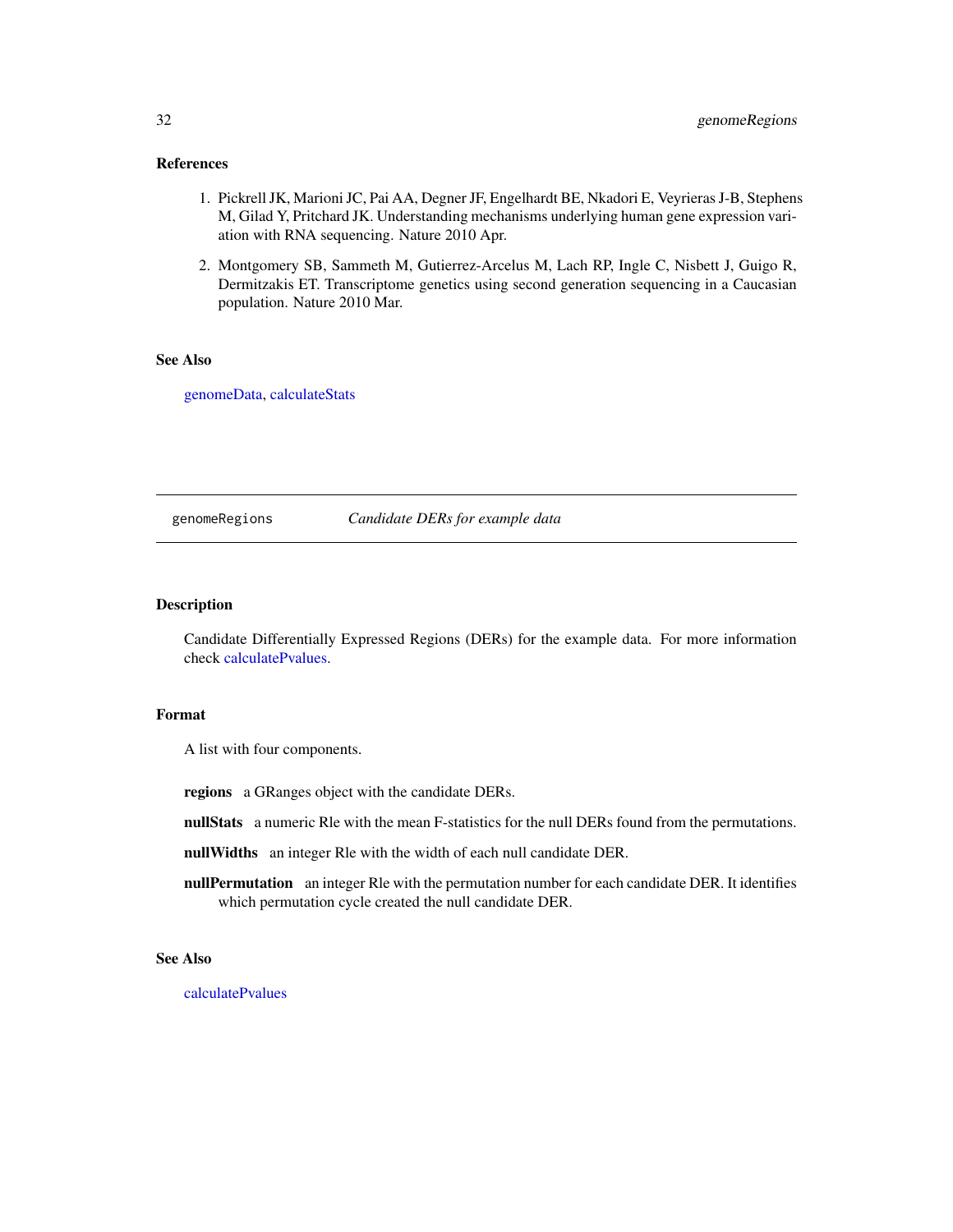<span id="page-32-0"></span>

# Description

Pre-computed genomic state for Hsapiens UCSC hg19 knownGene annotation built using [makeGe](#page-38-1)[nomicState](#page-38-1) for TxDb.Hsapiens.UCSC.hg19.knownGene version 2.14.0. The object has been subset for chr21 only.

# Format

A GRangesList with two components.

fullGenome classifies each region as either being exon, intron or intergenic.

codingGenome classfies the regions as being promoter, exon, intro, 5UTR, 3UTR or intergenic.

# See Also

[makeGenomicState](#page-38-1)

<span id="page-32-1"></span>getRegionCoverage *Extract coverage information for a set of regions*

# Description

This function extracts the raw coverage information calculated by [fullCoverage](#page-26-1) at each base for a set of regions found with [calculatePvalues.](#page-6-1) It can further calculate the mean coverage per sample for each region.

# Usage

```
getRegionCoverage(
  fullCov = NULL,
  regions,
  totalMapped = NULL,
  targetSize = 8e+07,
  files = NULL,
  ...
)
```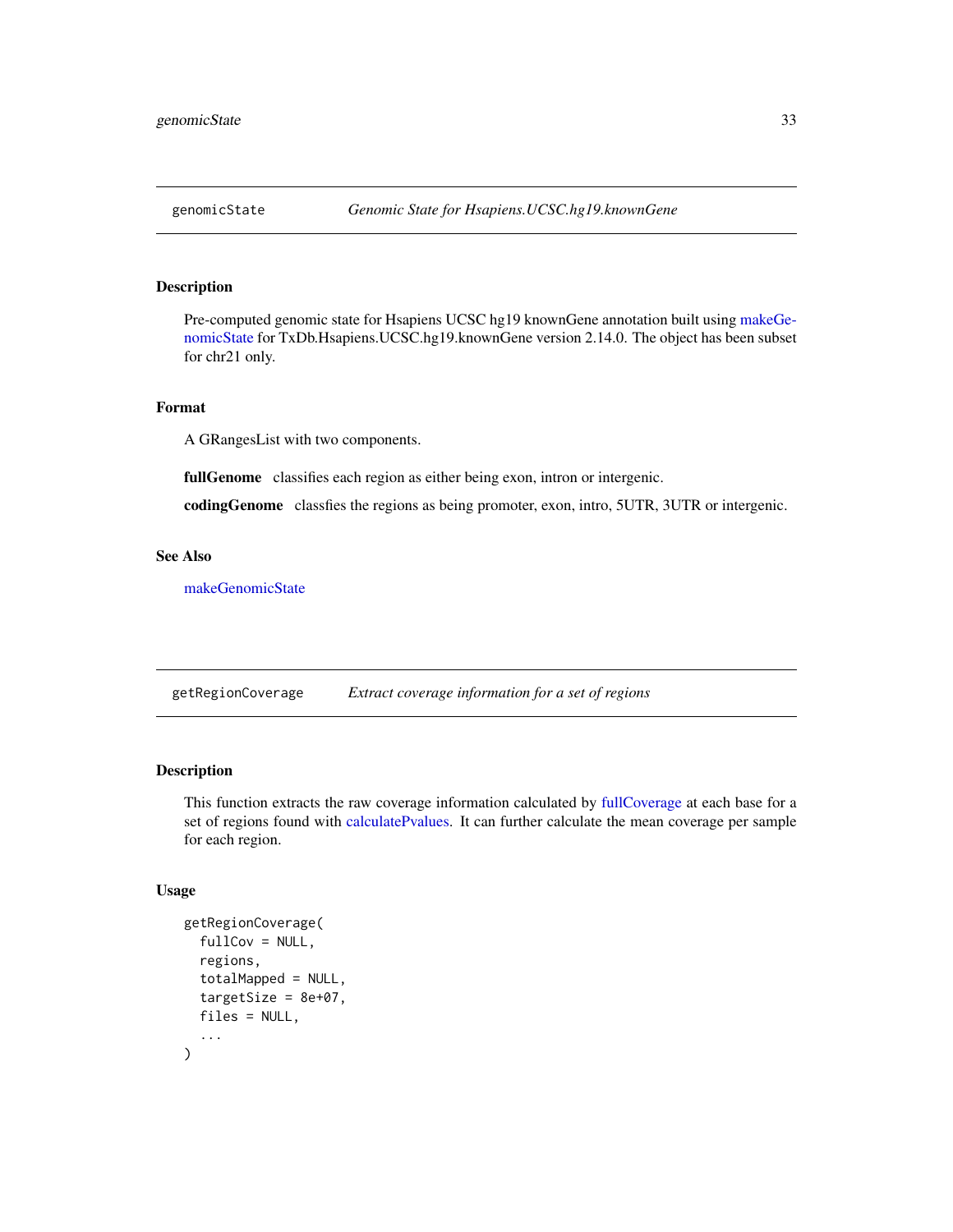# <span id="page-33-0"></span>Arguments

| fullCov     | A list where each element is the result from loadCoverage used with returnCoverage<br>= TRUE. Can be generated using fullCoverage. Alternatively, specify files to<br>extract the coverage information from the regions of interest. This can be help-<br>ful if you do not wish to store fullCov for memory reasons.                                            |
|-------------|------------------------------------------------------------------------------------------------------------------------------------------------------------------------------------------------------------------------------------------------------------------------------------------------------------------------------------------------------------------|
| regions     | The \$regions output from calculatePvalues. It is important that the seqlengths<br>information is provided.                                                                                                                                                                                                                                                      |
| totalMapped | The total number of reads mapped for each sample. Providing this data adjusts<br>the coverage to reads in targetSize library. By default, to reads per 80 million<br>reads.                                                                                                                                                                                      |
| targetSize  | The target library size to adjust the coverage to. Used only when totalMapped<br>is specified.                                                                                                                                                                                                                                                                   |
| files       | A character vector with the full path to the sample BAM files (or BigWig files).<br>The names are used for the column names of the DataFrame. Check rawFiles<br>for constructing files. files can also be a BamFileList object created with<br>BamFileList or a BigWigFileList object created with BigWigFileList.                                               |
| .           | Arguments passed to other methods and/or advanced arguments. Advanced ar-<br>guments:                                                                                                                                                                                                                                                                            |
|             | verbose If TRUE basic status updates will be printed along the way.                                                                                                                                                                                                                                                                                              |
|             | Passed to extendedMapSeqlevels and define_cluster.                                                                                                                                                                                                                                                                                                               |
|             | When fullCov is NULL,  has the advanced argument protectWhich (default<br>30000) from loadCoverage. Also is passed to fullCoverage for loading the<br>data on the fly. This can be useful for loading the data from a specific region (or<br>small sets of regions) without having to load in memory the output the coverage<br>information from all the genome. |
|             |                                                                                                                                                                                                                                                                                                                                                                  |

# Details

When fullCov is the output of [loadCoverage](#page-35-1) with cutoff non-NULL, [getRegionCoverage](#page-32-1) assumes that the regions come from the same data. Meaning that [filterData](#page-22-1) was not used again. This ensures that the regions are a subset of the data available in fullCov.

If fullCov is NULL and files is specified, this function will attempt to read the coverage from the files. Note that if you used 'totalMapped' and 'targetSize' before, you will have to specify them again to get the same results.

You should use at most one core per chromosome.

# Value

a list of data.frame where each data.frame has the coverage information (nrow = width of region, ncol = number of samples) for a given region. The names of the list correspond to the region indexes in regions

# Author(s)

Andrew Jaffe, Leonardo Collado-Torres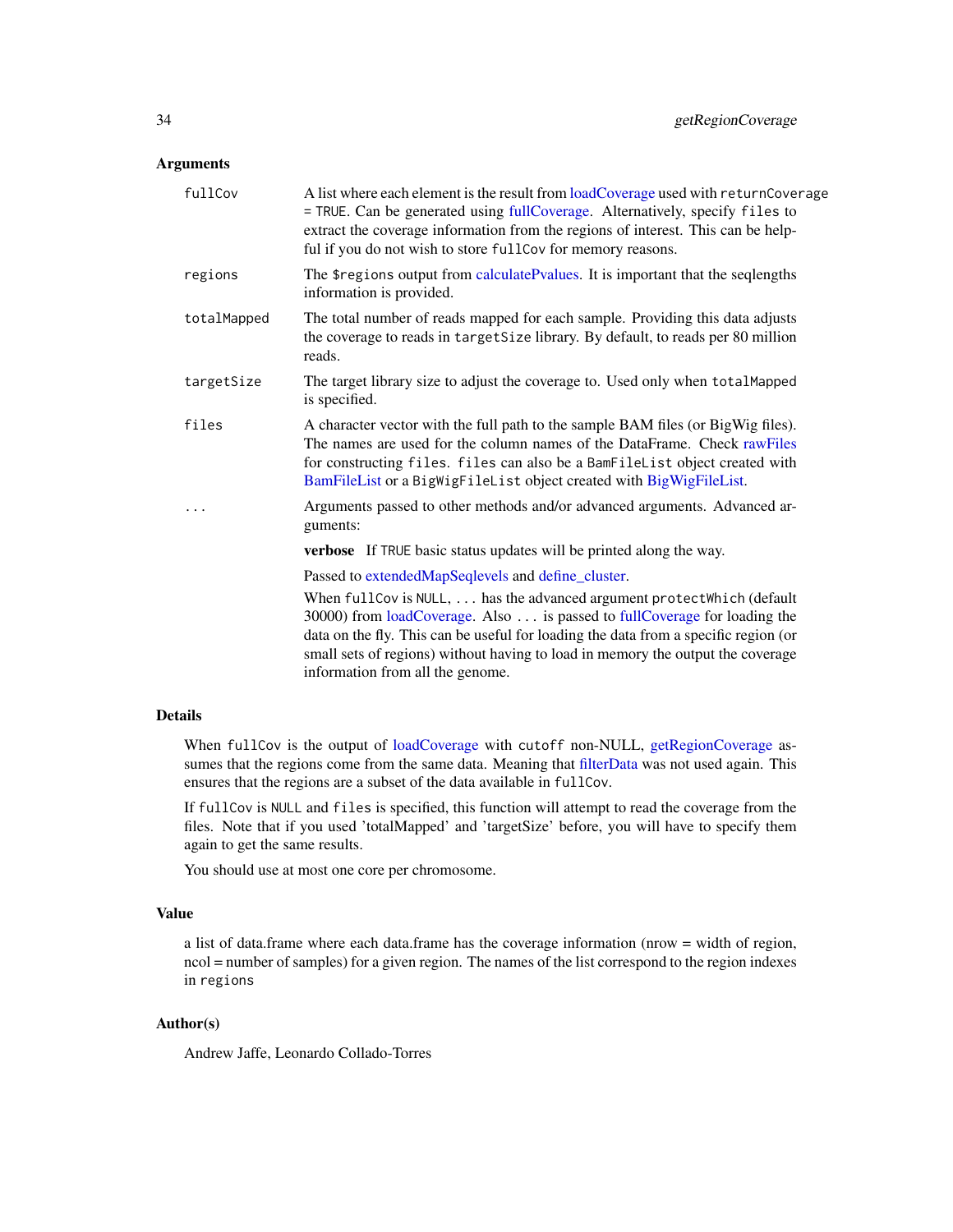# <span id="page-34-0"></span>getTotalMapped 35

# See Also

[fullCoverage,](#page-26-1) [calculatePvalues](#page-6-1)

# Examples

```
## Obtain fullCov object
fullCov <- list("21" = genomeDataRaw$coverage)
## Assign chr lengths using hg19 information, use only first two regions
library("GenomicRanges")
regions <- genomeRegions$regions[1:2]
seqlengths(regions) <- seqlengths(getChromInfoFromUCSC("hg19",
    as.Seqinfo = TRUE
))[
    mapSeqlevels(names(seqlengths(regions)), "UCSC")
]
## Finally, get the region coverage
regionCov <- getRegionCoverage(fullCov = fullCov, regions = regions)
```
<span id="page-34-1"></span>getTotalMapped *Calculate the total number of mapped reads*

# Description

For a given BAM calculate the total number of mapped reads and for a BigWig file calculate the area under the curve (AUC), which is related to the number of mapped reads: the exact relationship depends on whether the aligner soft clips reads and/or if the length of the reads is the same. If you use the 'chrs' argument you can choose to only consider the information for your chromosomes of interest. For example, you can exclude the mitocondrial chromosome.

# Usage

```
getTotalMapped(rawFile, chrs = NULL)
```
#### Arguments

| rawFile | Either a BAM file or a BigWig file.                                           |
|---------|-------------------------------------------------------------------------------|
| chrs    | If NULL, all the chromosomes will be used. Otherwise, only those in chrs will |
|         | be used.                                                                      |

# Value

The total number of mapped reads for a BAM file or the AUC for a BigWig file in a single element vector.

# Author(s)

Leonardo Collado-Torres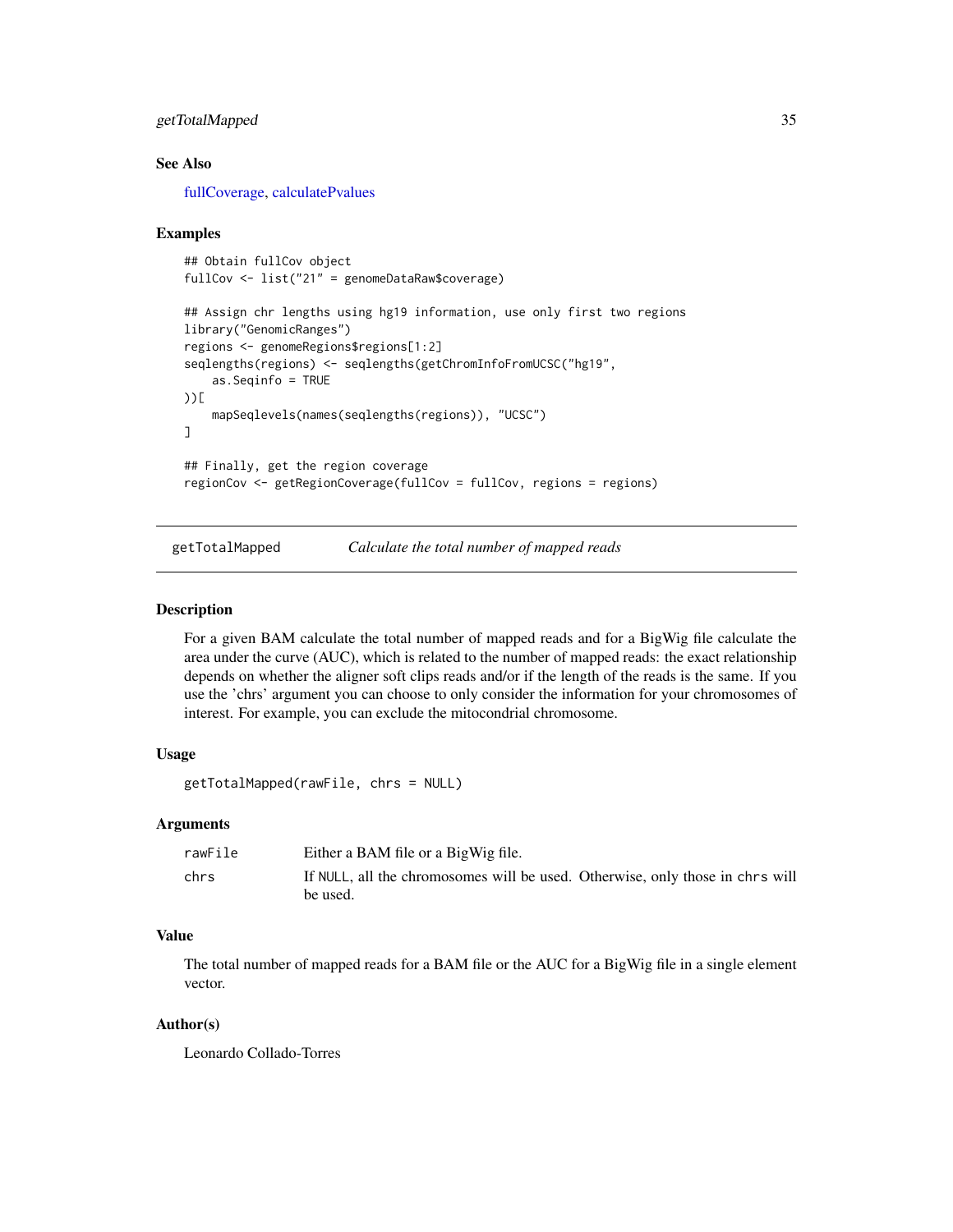# Examples

```
## Get the total number of mapped reads for an example BAM file:
bam <- system.file("extdata", "genomeData", "ERR009102_accepted_hits.bam",
    package = "derfinder", mustWork = TRUE
\mathcal{L}getTotalMapped(bam)
```
<span id="page-35-1"></span>loadCoverage *Load the coverage information from a group of BAM files*

# Description

For a group of samples this function reads the coverage information for a specific chromosome directly from the BAM files. It then merges them into a DataFrame and removes the bases that do not pass the cutoff.

# Usage

```
loadCoverage(
  files,
  chr,
  cutoff = NULL,
  filter = "one",
  chrlen = NULL,
  output = NULL,
 bai = NULL,...
)
```
# Arguments

| files  | A character vector with the full path to the sample BAM files (or BigWig files).<br>The names are used for the column names of the DataFrame. Check rawFiles<br>for constructing files. files can also be a BamFileList, BamFile, BigWig-<br>FileList, or BigWigFile object. |
|--------|------------------------------------------------------------------------------------------------------------------------------------------------------------------------------------------------------------------------------------------------------------------------------|
| chr    | Chromosome to read. Should be in the format matching the one used in the raw<br>data.                                                                                                                                                                                        |
| cutoff | This argument is passed to filterData.                                                                                                                                                                                                                                       |
| filter | Has to be either 'one' (default) or 'mean'. In the first case, at least one sample<br>has to have coverage above cutoff. In the second case, the mean coverage has<br>to be greater than cutoff.                                                                             |
| chrlen | The chromosome length in base pairs. If it's NULL, the chromosome length is<br>extracted from the BAM files.                                                                                                                                                                 |
| output | If NULL then no output is saved in disk. If auto then an automatic name is<br>constructed using UCSC names (chrXCovInfo.Rdata for example). If another<br>character is specified, then that name is used for the output file.                                                |

<span id="page-35-0"></span>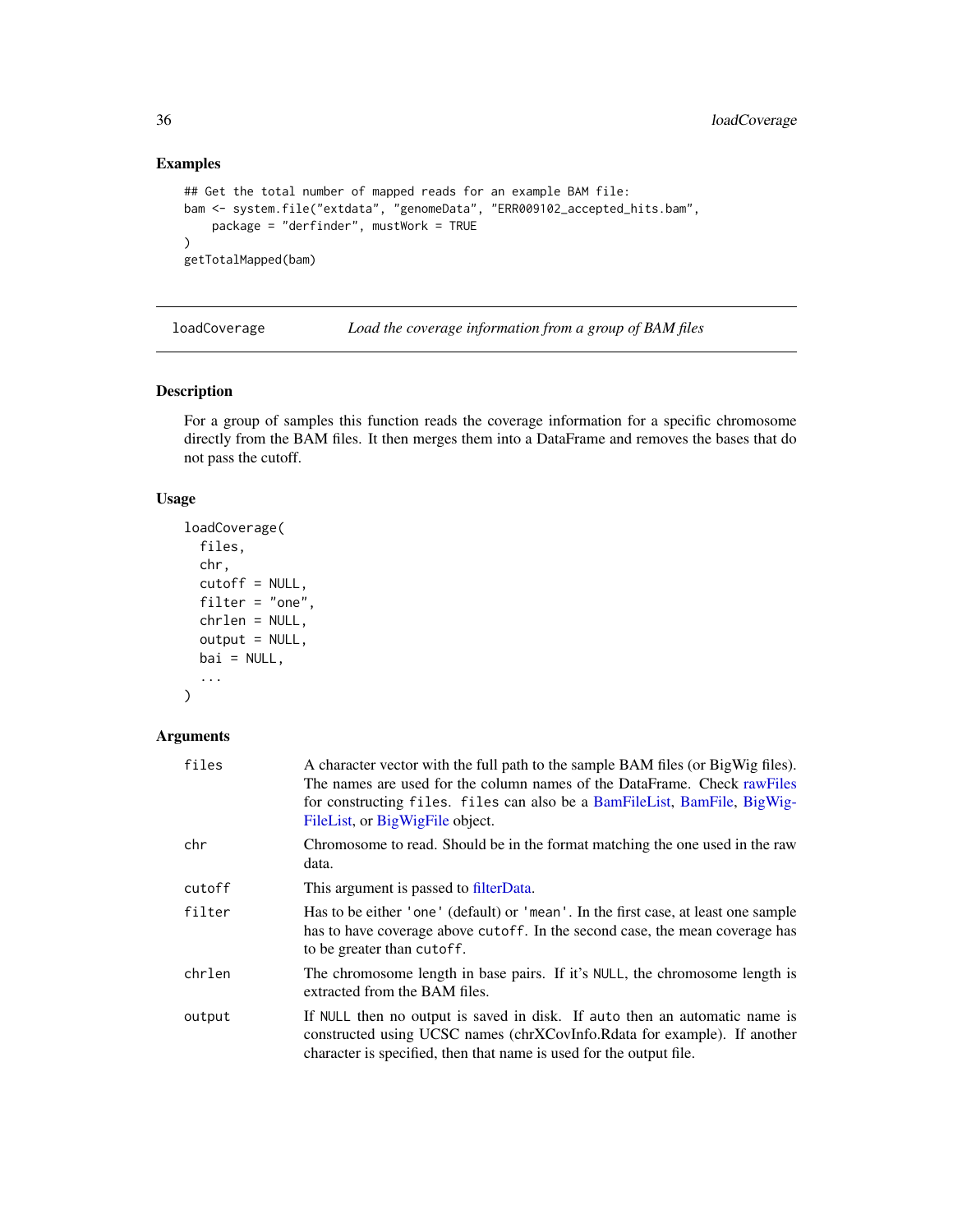<span id="page-36-0"></span>

| bai | The full path to the BAM index files. If NULL it is assumed that the BAM index<br>files are in the same location as the BAM files and that they have the .bai exten-<br>sion. Ignored if files is a BamFileList object or if inputType=='BigWig'.                                                                                                                                 |
|-----|-----------------------------------------------------------------------------------------------------------------------------------------------------------------------------------------------------------------------------------------------------------------------------------------------------------------------------------------------------------------------------------|
| .   | Arguments passed to other methods and/or advanced arguments. Advanced ar-<br>guments:                                                                                                                                                                                                                                                                                             |
|     | verbose If TRUE basic status updates will be printed along the way.                                                                                                                                                                                                                                                                                                               |
|     | <b>inputType</b> Has to be either bam or BigWig. It specifies the format of the raw<br>data files. By default it's set to bam before trying to guess it from the file<br>names.                                                                                                                                                                                                   |
|     | tilewidth When specified, tileGenome is used to break up the chromosome<br>into chunks. We don't recommend this for BAM files as the coverage in the<br>borders of the chunks might be slightly off.                                                                                                                                                                              |
|     | which NULL by default. When a GRanges is specified, this specific region of<br>the genome is loaded instead of the full chromosome.                                                                                                                                                                                                                                               |
|     | fileStyle The naming style of the chromosomes in the input files. If the global<br>option chrsStyle is not set, the naming style won't be changed. This op-<br>tion is useful when you want to use a specific naming style but the raw files<br>use another style.                                                                                                                |
|     | <b>protectWhich</b> When not NULL and which is specified, this argument specifies<br>by how much the ranges in which will be expanded. This helps get the<br>same base level coverage you would get from reading the coverage for a<br>full chromosome from BAM files. Otherwise some reads might be excluded<br>and thus the base level coverage will be lower. NULL by default. |
|     | drop.D Whether to drop the bases with 'D' in the CIGAR strings or to include<br>them. Only used with BAM files. FALSE by default.                                                                                                                                                                                                                                                 |
|     | sampleNames Column names to be used the samples. By default it's names (files).                                                                                                                                                                                                                                                                                                   |
|     | Passed to extendedMapSeqlevels, define_cluster, scanBamFlag and filterData.<br>Note that filterData is used internally by loadCoverage and has the important<br>arguments totalMapped and targetSize which can be used to normalize the<br>coverage by library size. See getTotalMapped for calculating totalMapped.                                                              |
|     |                                                                                                                                                                                                                                                                                                                                                                                   |

# Details

The ... argument can be used to control which alignments to consider when reading from BAM files. See [scanBamFlag.](#page-0-0)

Parallelization for loading the data in chunks is used only used when tilewidth is specified. You may use up to one core per tile.

If you set the advanced argument drop.D = TRUE, bases with CIGAR string "D" (deletion from reference) will be excluded from the base-level coverage calculation.

If you are working with data from an organism different from 'Homo sapiens' specify so by setting the global 'species' and 'chrsStyle' options. For example: options(species = 'arabidopsis\_thaliana') options(chrsStyle = 'NCBI')

# Value

A list with two components.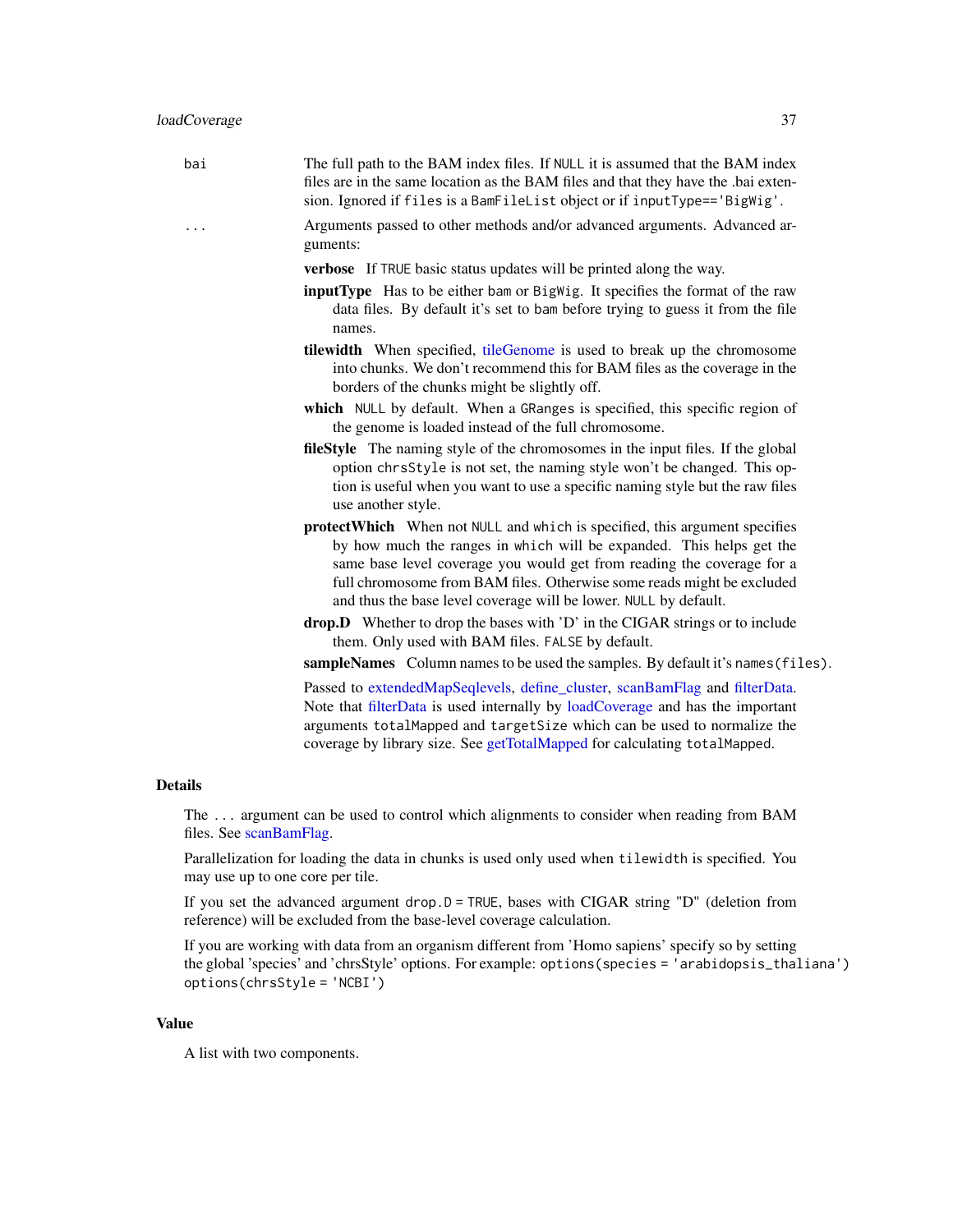<span id="page-37-0"></span>coverage is a DataFrame object where each column represents a sample. The number of rows depends on the number of base pairs that passed the cutoff and the information stored is the coverage at that given base.

position is a logical Rle with the positions of the chromosome that passed the cutoff.

### Author(s)

Leonardo Collado-Torres, Andrew Jaffe

# See Also

[fullCoverage,](#page-26-1) [getTotalMapped](#page-34-1)

```
datadir <- system.file("extdata", "genomeData", package = "derfinder")
files <- rawFiles(
   datadir = datadir, samplepatt = "*accepted_hits.bam$",
    fileterm = NULL
)
## Shorten the column names
names(files) <- gsub("_accepted_hits.bam", "", names(files))
## Read and filter the data, only for 2 files
dataSmall <- loadCoverage(files = files[1:2], chr = "21", cutoff = 0)
## Not run:
## Export to BigWig files
createBw(list("chr21" = dataSmall))
## Load data from BigWig files
dataSmall.bw <- loadCoverage(c(
   ERR009101 = "ERR009101.bw", ERR009102 =
       "ERR009102.bw"
), chr = "chr21")## Compare them
mapply(function(x, y) {
    x - y}, dataSmall$coverage, dataSmall.bw$coverage)
## Note that the only difference is the type of Rle (integer vs numeric) used
## to store the data.
## End(Not run)
```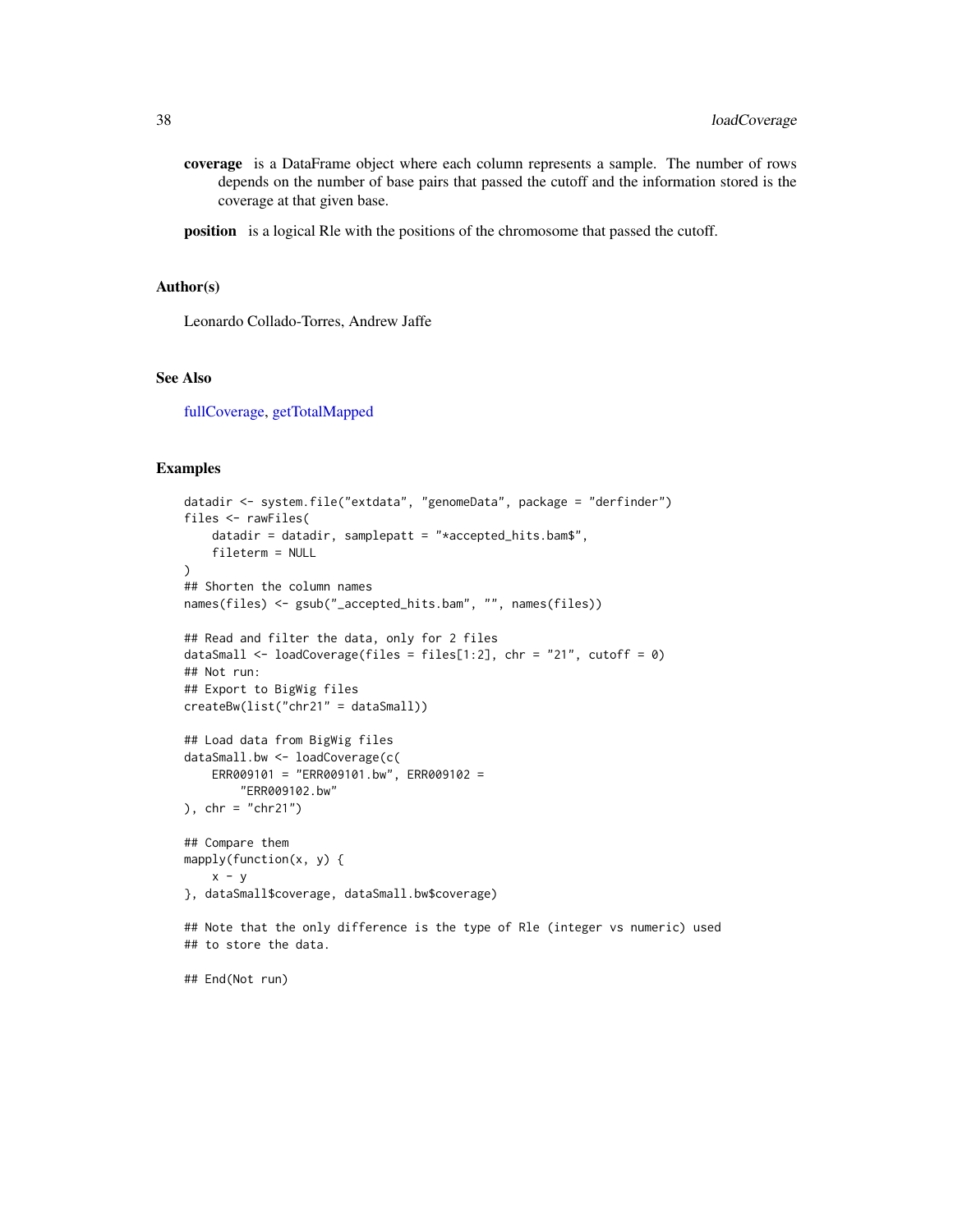<span id="page-38-1"></span><span id="page-38-0"></span>

#### Description

This function summarizes the annotation contained in a [TxDb](#page-0-0) at each given base of the genome based on annotated transcripts. It groups contiguous base pairs classified as the same type into regions.

# Usage

```
makeGenomicState(txdb, chrs = c(seq_len(22), "X", "Y"), ...)
```
#### Arguments

| txdb | A TxDb object with chromosome lengths (check seqlengths (txdb)). If you<br>are using a TxDb object created from a GFF/GTF file, you will find this https:<br>//support.bioconductor.org/p/93235/useful. |
|------|---------------------------------------------------------------------------------------------------------------------------------------------------------------------------------------------------------|
| chrs | The names of the chromosomes to use as denoted in the txdb object. Check<br>is Active Seq.                                                                                                              |
| .    | Arguments passed to extended Map Seqlevels.                                                                                                                                                             |

# Value

A GRangesList object with two elements: fullGenome and codingGenome. Both have metadata information for the type of region (the Region), transcript IDs (tx\_id), transcript name (tx\_name), and gene ID (gene\_id). fullGenome classifies each region as either being exon, intron or intergenic. codingGenome classfies the regions as being promoter, exon, intro, 5UTR, 3UTR or intergenic.

# Author(s)

Andrew Jaffe, Leonardo Collado-Torres

#### See Also

[TxDb](#page-0-0)

```
## Load the example data base from the GenomicFeatures vignette
library("GenomicFeatures")
samplefile <- system.file("extdata", "hg19_knownGene_sample.sqlite",
   package = "GenomicFeatures"
)
txdb <- loadDb(samplefile)
## Generate genomic state object, only for chr6
sampleGenomicState <- makeGenomicState(txdb, chrs = "chr6")
```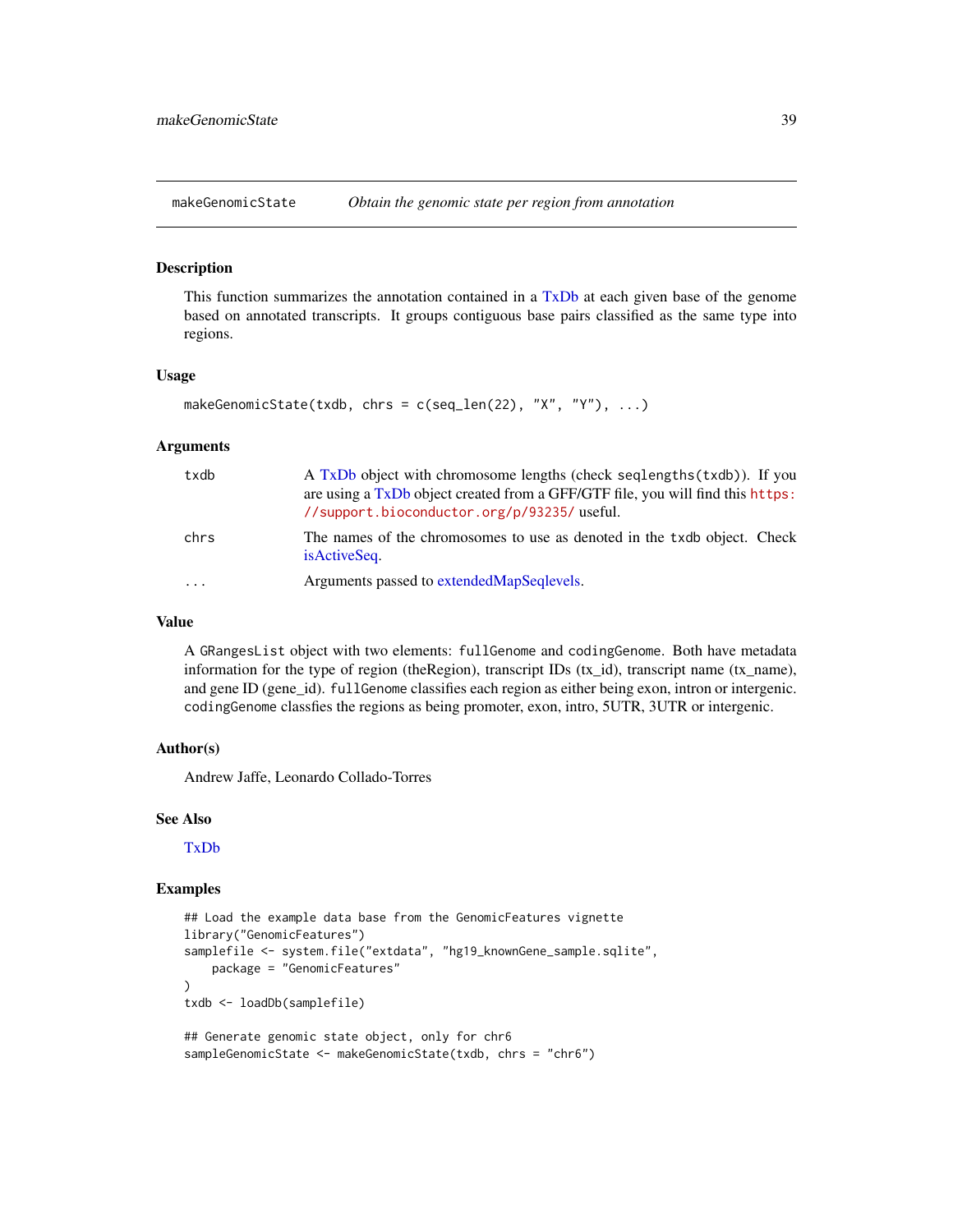```
#
## Not run:
## Create the GenomicState object for Hsapiens.UCSC.hg19.knownGene
txdb <- TxDb.Hsapiens.UCSC.hg19.knownGene::TxDb.Hsapiens.UCSC.hg19.knownGene
## Creating this GenomicState object takes around 8 min for all chrs and
## around 30 secs for chr21
GenomicState.Hsapiens.UCSC.hg19.knownGene.chr21 <-
    makeGenomicState(txdb = txdb, chrs = "chr21")
## For convinience, this object is already included in derfinder
library("testthat")
expect_that(
    GenomicState.Hsapiens.UCSC.hg19.knownGene.chr21,
    is_equivalent_to(genomicState)
)
## Hsapiens ENSEMBL GRCh37
library("GenomicFeatures")
## Can take several minutes and speed will depend on your internet speed
xx <- makeTxDbPackageFromBiomart(
    version = "0.99", maintainer = "Your Name",
    author = "Your Name"
)
txdb <- loadDb(file.path(
    "TxDb.Hsapiens.BioMart.ensembl.GRCh37.p11", "inst",
    "extdata", "TxDb.Hsapiens.BioMart.ensembl.GRCh37.p11.sqlite"
))
## Creating this GenomicState object takes around 13 min
GenomicState.Hsapiens.ensembl.GRCh37.p11 <- makeGenomicState(
    txdb = txdb,chrs = c(1:22, "X", "Y"))
## Save for later use
save(GenomicState.Hsapiens.ensembl.GRCh37.p11,
    file = "GenomicState.Hsapiens.ensembl.GRCh37.p11.Rdata"
)
## End(Not run)
```
<span id="page-39-1"></span>makeModels *Build model matrices for differential expression*

# Description

Builds the model matrices for testing for differential expression by comparing a model with a grouping factor versus one without it. It adjusts for the confounders specified and the median coverage of each sample. The resulting models can be used in [calculateStats.](#page-10-1)

<span id="page-39-0"></span>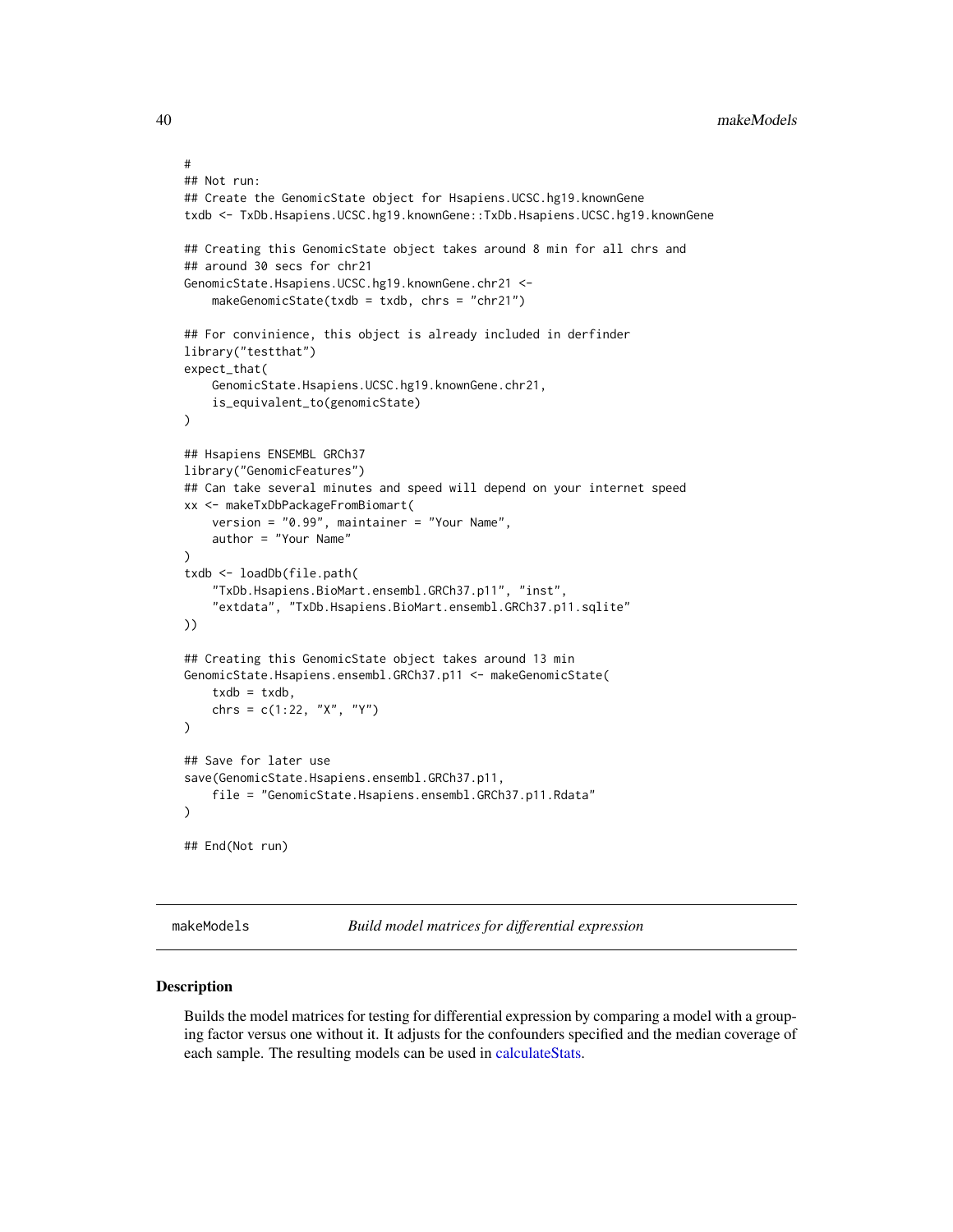#### <span id="page-40-0"></span>makeModels 41

# Usage

```
makeModels(sampleDepths, testvars, adjustvars = NULL, testIntercept = FALSE)
```
# Arguments

| sampleDepths  | Per sample library size adjustments calculated with sampleDepth.                                                                                                                                                                                                                                                                  |
|---------------|-----------------------------------------------------------------------------------------------------------------------------------------------------------------------------------------------------------------------------------------------------------------------------------------------------------------------------------|
| testvars      | A vector or matrix specifying the variables to test. For example, a factor with<br>the group memberships when testing for differences across groups. It's length<br>should match the number of columns used from coverageInfo\$coverage.                                                                                          |
| adjustvars    | Optional matrix of adjustment variables (e.g. measured confounders, output<br>from SVA, etc.) to use in fitting linear models to each nucleotide. These vari-<br>ables have to be specified by sample and the number of rows must match the<br>number of columns used. It will also work if it is a vector of the correct length. |
| testIntercept | If TRUE then testvars is ignored and mod0 will contain the column medians<br>and any adjusting variables specified, but no intercept.                                                                                                                                                                                             |

# Value

A list with two components.

mod The alternative model matrix.

mod0 The null model matrix.

### Author(s)

Leonardo Collado-Torres

#### See Also

[sampleDepth,](#page-52-1) [calculateStats](#page-10-1)

```
## Collapse the coverage information
collapsedFull <- collapseFullCoverage(list(genomeData$coverage),
    verbose = TRUE
\mathcal{L}## Calculate library size adjustments
sampleDepths <- sampleDepth(collapsedFull,
    probs = c(0.5), nonzero = TRUE,
    verbose = TRUE
\mathcal{L}## Build the models
group <- genomeInfo$pop
adjustvars <- data.frame(genomeInfo$gender)
models <- makeModels(sampleDepths, testvars = group, adjustvars = adjustvars)
names(models)
models
```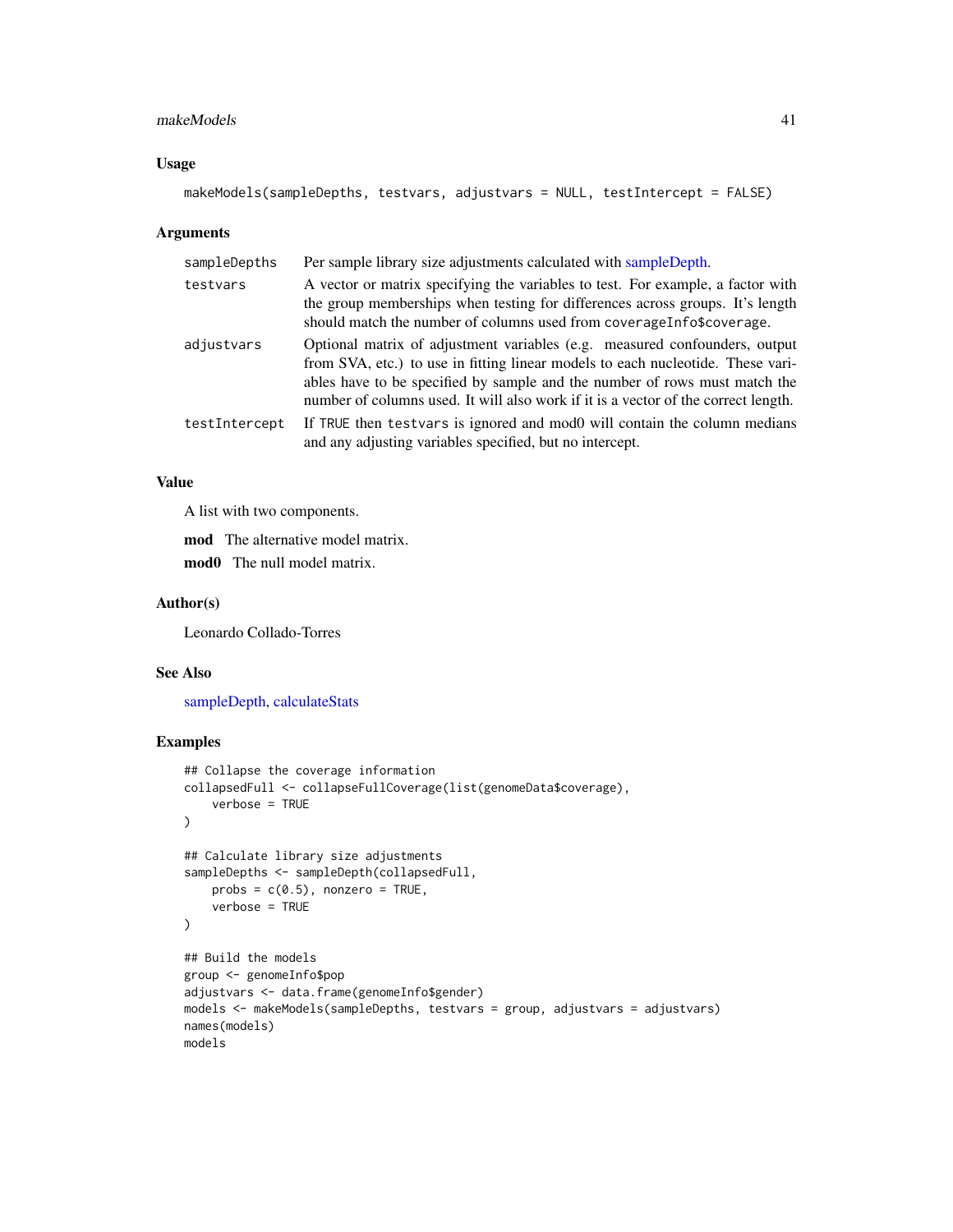# Description

This function merges the results from running [analyzeChr](#page-2-1) on several chromosomes and assigns genomic states using [annotateRegions.](#page-5-1) It re-calculates the p-values and q-values using the pooled areas from the null regions from all chromosomes. Once the results have been merged, derfinderReport::generateReport can be used to generate an HTML report of the results. The derfinderReport package is available at https://github.com/lcolladotor/derfinderReport.

# Usage

```
mergeResults(
  chrs = c(\text{seq\_len}(22), "X", "Y"),
 prefix = ".',
  significantCut = c(0.05, 0.1),
  genomicState,
 minoverlap = 20,
 mergePrep = FALSE,
  ...
)
```
# Arguments

| chrs         | The chromosomes of the files to be merged.                                                                                                                                                                                                                                                                        |
|--------------|-------------------------------------------------------------------------------------------------------------------------------------------------------------------------------------------------------------------------------------------------------------------------------------------------------------------|
| prefix       | The main data directory path, which can be useful if analyzeChr is used for<br>several parameters and the results are saved in different directories.                                                                                                                                                             |
|              | significant Cut A vector of length two specifiying the cutoffs used to determine significance.<br>The first element is used to determine significance for the P-values and FWER<br>adjusted P-values, while the second element is used for the Q-values (FDR ad-<br>justed P-values) similar to calculatePvalues. |
| genomicState | A GRanges object created with makeGenomicState. It can be either the genomicState\$fullGenome<br>or genomicState\$codingGenome component.                                                                                                                                                                         |
| minoverlap   | Determines the mininum overlap needed when annotating regions with anno-<br>tateRegions.                                                                                                                                                                                                                          |
| mergePrep    | If TRUE the output from preprocessCoverage is merged.                                                                                                                                                                                                                                                             |
| .            | Arguments passed to other methods and/or advanced arguments. Advanced ar-<br>guments:                                                                                                                                                                                                                             |
|              | <b>verbose</b> If TRUE basic status updates will be printed along the way.                                                                                                                                                                                                                                        |
|              | optionsStats The options used in analyzeChr. By default NULL and will be<br>inferred from the output files.                                                                                                                                                                                                       |
|              | <b>cutoff Fstat Used</b> The actual F-statistic cutoff used. This can be obtained from<br>the logs or from the output of analyzeChr. If NULL then this function will<br>attempt to re-calculate it.                                                                                                               |
|              | Passed to annotateRegions and extendedMapSeqlevels.                                                                                                                                                                                                                                                               |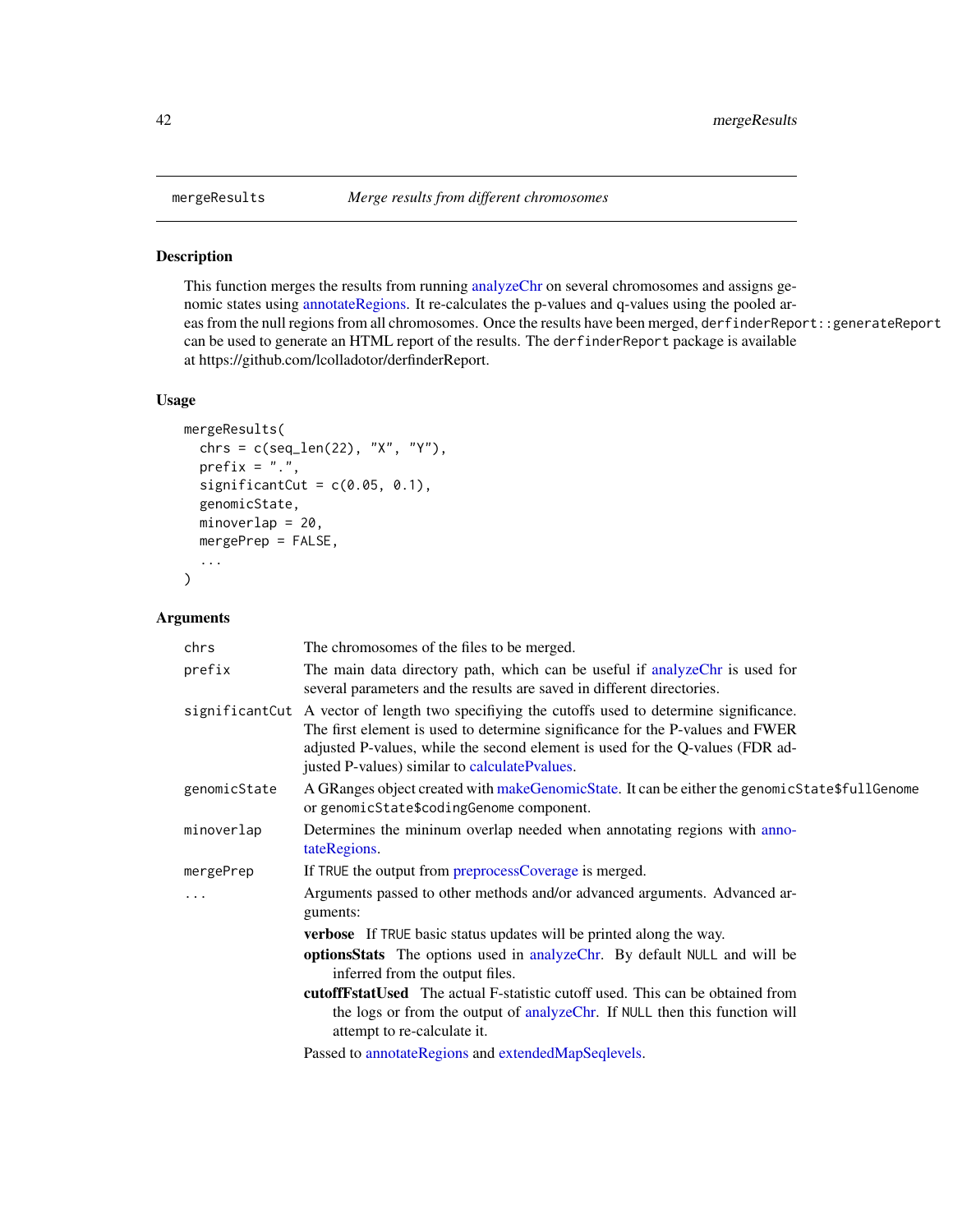<span id="page-42-0"></span>mergeResults 43

#### Details

If you want to calculate the FWER adjusted P-values, supply optionsStats which is produced by [analyzeChr.](#page-2-1)

# Value

Seven Rdata files.

fullFstats.Rdata Full F-statistics from all chromosomes in a list of Rle objects.

fullTime.Rdata Timing information from all chromosomes.

- fullNullSummary.Rdata A DataFrame with the null region information: statistic, width, chromosome and permutation identifier. It's ordered by the statistics
- fullRegions.Rdata GRanges object with regions found and with full annotation from [matchGenes.](#page-0-0) Note that the column strand from [matchGenes](#page-0-0) is renamed to annoStrand to comply with GRanges specifications.

fullCoveragePrep.Rdata A list with the pre-processed coverage data from all chromosomes.

**fullAnnotatedRegions.Rdata** A list as constructed in [annotateRegions](#page-5-1) with the assigned genomic states.

optionsMerge.Rdata A list with the options used when merging the results. Used in derfinderReport::generateReport.

#### Author(s)

Leonardo Collado-Torres

# See Also

[analyzeChr,](#page-2-1) [calculatePvalues,](#page-6-1) [annotateRegions](#page-5-1)

```
## The output will be saved in the 'generateReport-example' directory
dir.create("generateReport-example", showWarnings = FALSE, recursive = TRUE)
## For convenience, the derfinder output has been pre-computed
file.copy(system.file(file.path("extdata", "chr21"),
   package = "derfinder",
   mustWork = TRUE
), "generateReport-example", recursive = TRUE)
## Merge the results from the different chromosomes. In this case, there's
## only one: chr21
mergeResults(
   chrs = "21", prefix = "generateReport-example",
    genomicState = genomicState$fullGenome
)
## Not run:
## You can then explore the wallclock time spent on each step
load(file.path("generateReport-example", "fullRegions.Rdata"))
```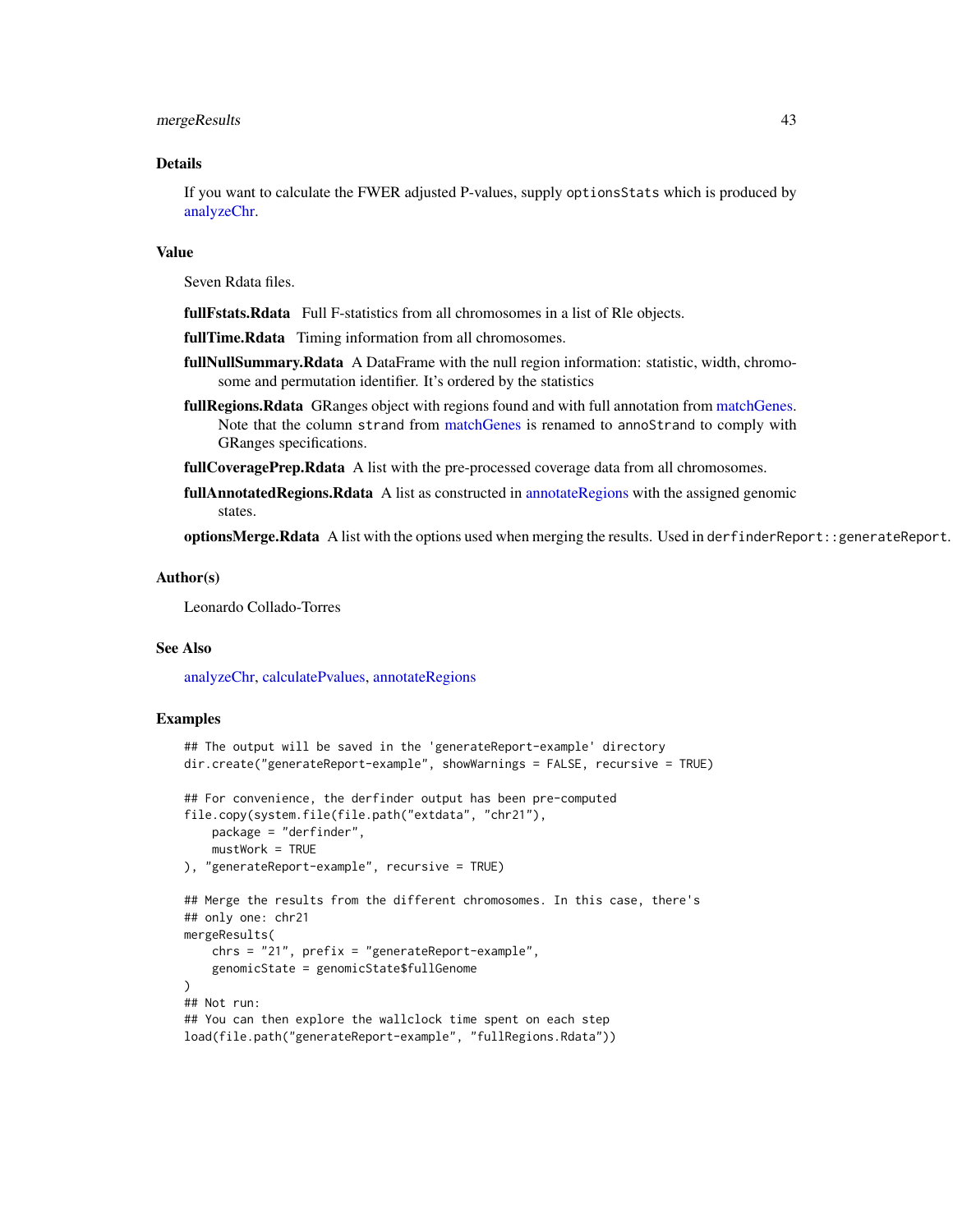```
## Process the time info
time <- lapply(fullTime, function(x) data.frame(diff(x)))
time <- do.call(rbind, time)
colnames(time) <- "sec"
time$sec <- as.integer(round(time$sec))
time$min <- time$sec / 60
time$chr <- paste0("chr", gsub("\\..*", "", rownames(time)))
time$step <- gsub(".*\\.", "", rownames(time))
rownames(time) <- seq_len(nrow(time))
## Make plot
library("ggplot2")
ggplot(time, aes(x = step, y = min, colour = chr)) +geom_point() +
    labs(title = "Wallclock time by step") +
    scale_colour_discrete(limits = chrs) +
    scale_x_discrete(limits = names(fullTime[[1]])[-1]) +
    ylab("Time (min)") +
    xlab("Step")
## End(Not run)
```
<span id="page-43-1"></span>preprocessCoverage *Transform and split the data*

# Description

This function takes the coverage data from [loadCoverage,](#page-35-1) scales the data, does the log2 transformation, and splits it into appropriate chunks for using [calculateStats.](#page-10-1)

# Usage

```
preprocessCoverage(
  coverageInfo,
  groupInfo = NULL,
  cutoff = 5,
  colsubset = NULL,
  lowMemDir = NULL,
  ...
\mathcal{L}
```
# Arguments

coverageInfo A list containing a DataFrame –\$coverage– with the coverage data and a logical Rle –\$position– with the positions that passed the cutoff. This object is generated using [loadCoverage.](#page-35-1) You should have specified a cutoff value for [loadCoverage](#page-35-1) unless that you are using colsubset which will force a filtering step with [filterData](#page-22-1) when running [preprocessCoverage.](#page-43-1)

<span id="page-43-0"></span>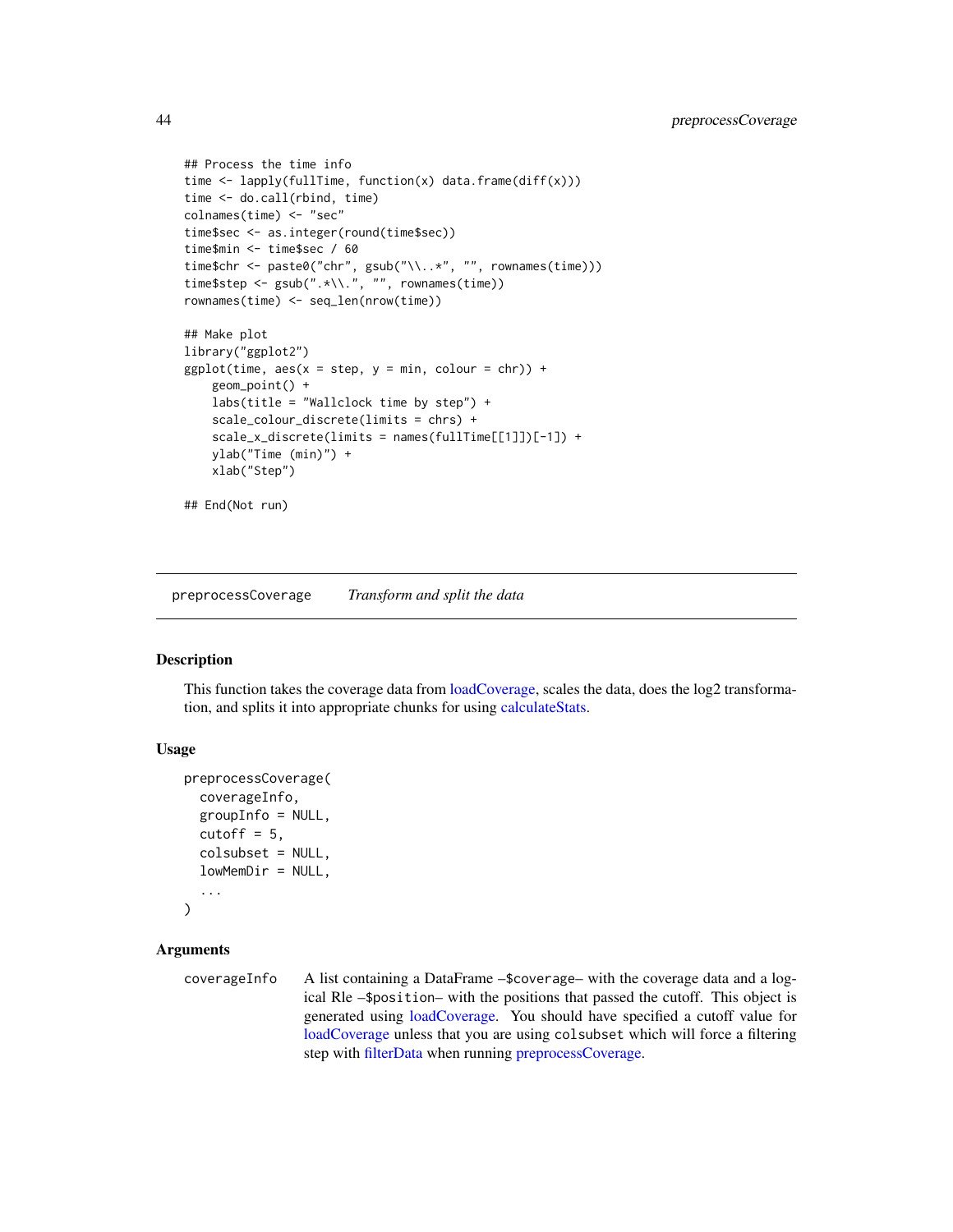<span id="page-44-0"></span>

| groupInfo | A factor specifying the group membership of each sample. If NULL no group<br>mean coverages are calculated. If the factor has more than one level, the first<br>one will be used to calculate the log2 fold change in calculatePvalues.                                                                                                                                     |
|-----------|-----------------------------------------------------------------------------------------------------------------------------------------------------------------------------------------------------------------------------------------------------------------------------------------------------------------------------------------------------------------------------|
| cutoff    | The base-pair level cutoff to use. It's behavior is controlled by filter.                                                                                                                                                                                                                                                                                                   |
| colsubset | Optional vector of column indices of coverage Infost overage that denote sam-<br>ples you wish to include in analysis.                                                                                                                                                                                                                                                      |
| lowMemDir | If specified, each chunk is saved into a separate Rdata file under lowMemDir and<br>later loaded in fstats.apply when running calculateStats and calculatePvalues.<br>Using this option helps reduce the memory load as each fork in bplapply loads<br>only the data needed for the chunk processing. The downside is a bit longer<br>computation time due to input/output. |
| .         | Arguments passed to other methods and/or advanced arguments. Advanced ar-<br>guments:                                                                                                                                                                                                                                                                                       |
|           | <b>verbose</b> If TRUE basic status updates will be printed along the way. Default:<br>FALSE.                                                                                                                                                                                                                                                                               |
|           | <b>toMatrix</b> Determines whether the data in the chunk should already be saved as                                                                                                                                                                                                                                                                                         |

- toMatrix Determines whether the data in the chunk should already be saved as a Matrix object, which can be useful to reduce the computation time of the F-statistics. Only used when lowMemDir is not NULL and by in that case set to TRUE by default.
- mc.cores Number of cores you will use for calculating the statistics.
- scalefac A log 2 transformation is used on the count tables, so zero counts present a problem. What number should we add to the entire matrix? Default: 32.
- chunksize How many rows of coverageInfo\$coverage should be processed at a time? Default: 5 million. Reduce this number if you have hundreds of samples to reduce the memory burden while sacrificing some speed.

#### Details

If chunksize is NULL, then mc.cores is used to determine the chunksize. This is useful if you want to split the data so each core gets the same amount of data (up to rounding).

Computing the indexes and using those for mclapply reduces memory copying as described by Ryan Thompson and illustrated in approach #4 at [http://lcolladotor.github.io/2013/11/](http://lcolladotor.github.io/2013/11/14/Reducing-memory-overhead-when-using-mclapply) [14/Reducing-memory-overhead-when-using-mclapply](http://lcolladotor.github.io/2013/11/14/Reducing-memory-overhead-when-using-mclapply)

If lowMemDir is specified then \$coverageProcessed is NULL and \$mclapplyIndex is a vector with the chunk identifiers.

# Value

A list with five components.

coverageProcessed contains the processed coverage information in a DataFrame object. Each column represents a sample and the coverage information is scaled and log2 transformed. Note that if colsubset is not NULL the number of columns will be less than those in coverageInfo\$coverage. The total number of rows depends on the number of base pairs that passed the cutoff and the information stored is the coverage at that given base. Further note that [filterData](#page-22-1) is re-applied if colsubset is not NULL and could thus lead to fewer rows compared to coverageInfo\$coverage.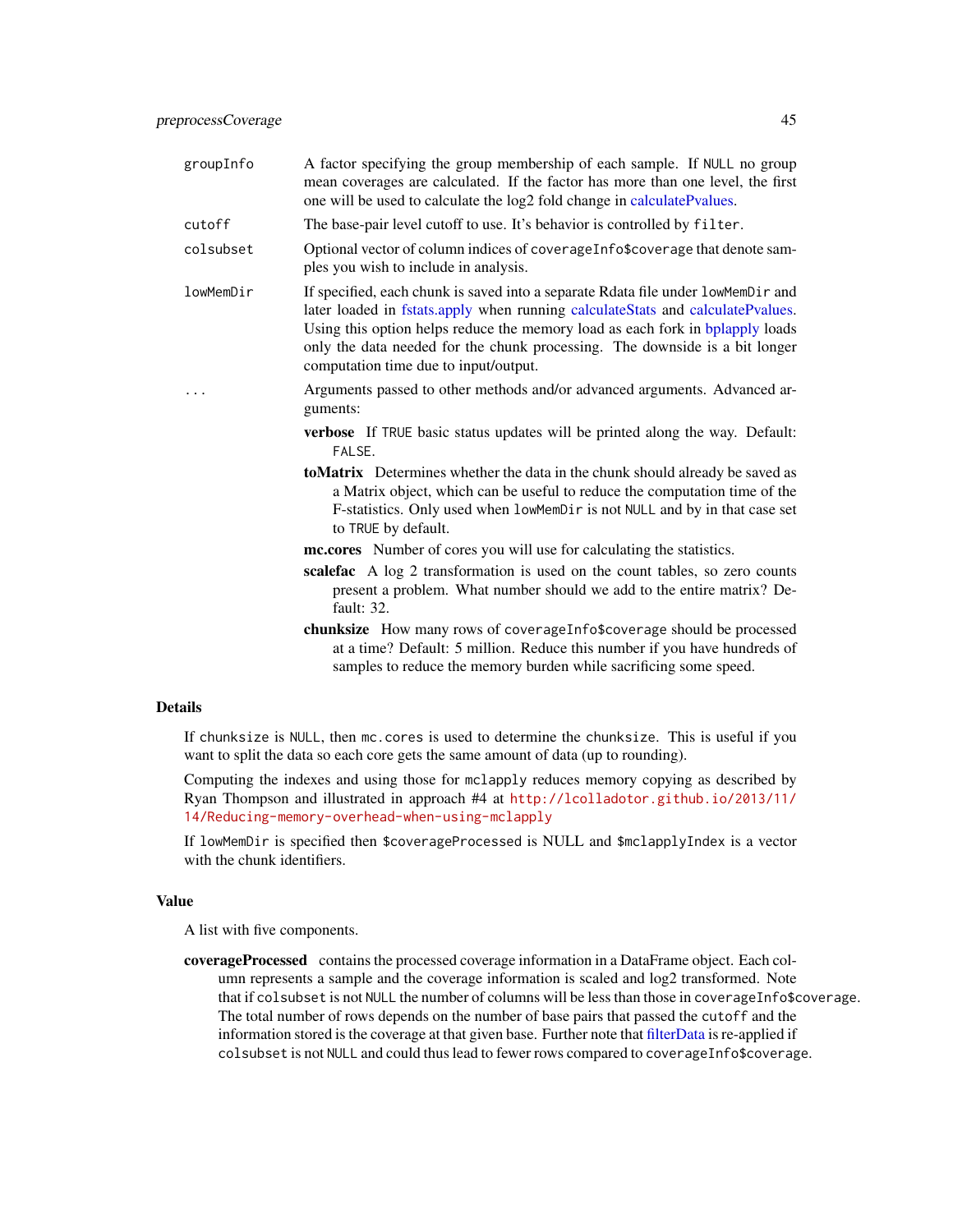- <span id="page-45-0"></span>mclapplyIndex is a list of logical Rle objects. They contain the partioning information according to chunksize.
- position is a logical Rle with the positions of the chromosome that passed the cutoff.
- meanCoverage is a numeric Rle with the mean coverage at each filtered base.
- groupMeans is a list of Rle objects containing the mean coverage at each filtered base calculated by group. This list has length 0 if groupInfo=NULL.

Passed to [filterData](#page-22-1) when colsubset is specified.

#### Author(s)

Leonardo Collado-Torres

#### See Also

[filterData,](#page-22-1) [loadCoverage,](#page-35-1) [calculateStats](#page-10-1)

# Examples

```
## Split the data and transform appropriately before using calculateStats()
dataReady <- preprocessCoverage(genomeData,
    cutoff = 0, scalefac = 32,
   chunksize = 1e3, colsubset = NULL, verbose = TRUE
)
names(dataReady)
dataReady
```
<span id="page-45-1"></span>railMatrix *Identify regions data by a coverage filter and get a count matrix from BigWig files*

#### Description

Rail (available at http://rail.bio) generates coverage BigWig files. These files are faster to load in R and to process. Rail creates an un-adjusted coverage BigWig file per sample and an adjusted summary coverage BigWig file by chromosome (median or mean). [railMatrix](#page-45-1) reads in the mean (or median) coverage BigWig file and applies a threshold cutoff to identify expressed regions (ERs). Then it goes back to the sample coverage BigWig files and extracts the base level coverage for each sample. Finally it summarizes this information in a matrix with one row per ERs and one column per sample. This function is similar to [regionMatrix](#page-49-1) but is faster thanks to the advantages presented by BigWig files.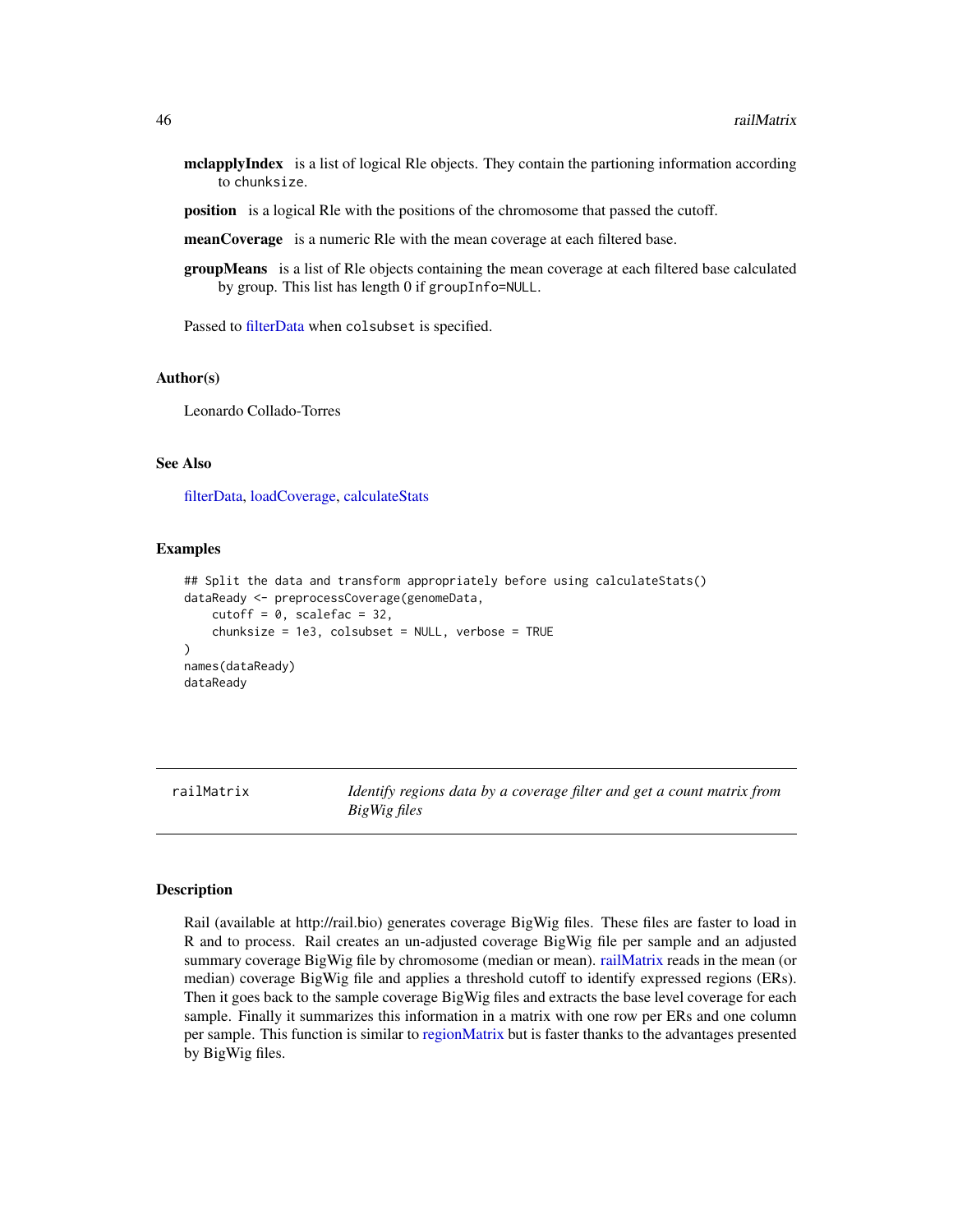# <span id="page-46-0"></span>railMatrix 47

# Usage

```
railMatrix(
 chrs,
 summaryFiles,
 sampleFiles,
 L,
 cutoff = NULL,
 maxClusterGap = 300L,
 totalMapped = NULL,
 targetSize = 4e+07,
 file.cores = 1L,
 chrlens = NULL,
  ...
)
```
# Arguments

| chrs          | A character vector with the names of the chromosomes.                                                                                                                                                                                                                                   |
|---------------|-----------------------------------------------------------------------------------------------------------------------------------------------------------------------------------------------------------------------------------------------------------------------------------------|
| summaryFiles  | A character vector (or BigWigFileList) with the paths to the summary BigWig<br>files created by Rail. Either mean or median files. These are library size adjusted<br>by default in Rail. The order of the files in this vector must match the order in<br>chrs.                        |
| sampleFiles   | A character vector with the paths to the BigWig files by sample. These files are<br>unadjusted for library size.                                                                                                                                                                        |
| L             | The width of the reads used. Either a vector of length 1 or length equal to the<br>number of samples.                                                                                                                                                                                   |
| cutoff        | The base-pair level cutoff to use. It's behavior is controlled by filter.                                                                                                                                                                                                               |
| maxClusterGap | This determines the maximum gap between candidate ERs.                                                                                                                                                                                                                                  |
| totalMapped   | A vector with the total number of reads mapped for each sample. The vec-<br>tor should be in the same order as the samples in data. Providing this data<br>adjusts the coverage to reads in targetSize library prior to filtering. See get-<br>TotalMapped for calculating this vector. |
| targetSize    | The target library size to adjust the coverage to. Used only when totalMapped is<br>specified. By default, it adjusts to libraries with 40 million reads, which matches<br>the default used in Rail.                                                                                    |
| file.cores    | Number of cores used for loading the BigWig files per chr.                                                                                                                                                                                                                              |
| chrlens       | The chromosome lengths in base pairs. If it's NULL, the chromosome length is<br>extracted from the BAM files. Otherwise, it should have the same length as<br>chrs.                                                                                                                     |
|               | Arguments passed to other methods and/or advanced arguments. Advanced ar-<br>guments:                                                                                                                                                                                                   |
|               | verbose If TRUE basic status updates will be printed along the way. Default:<br>TRUE.                                                                                                                                                                                                   |
|               | verbose.load If TRUE basic status updates will be printed along the way when<br>loading data. Default: TRUE.                                                                                                                                                                            |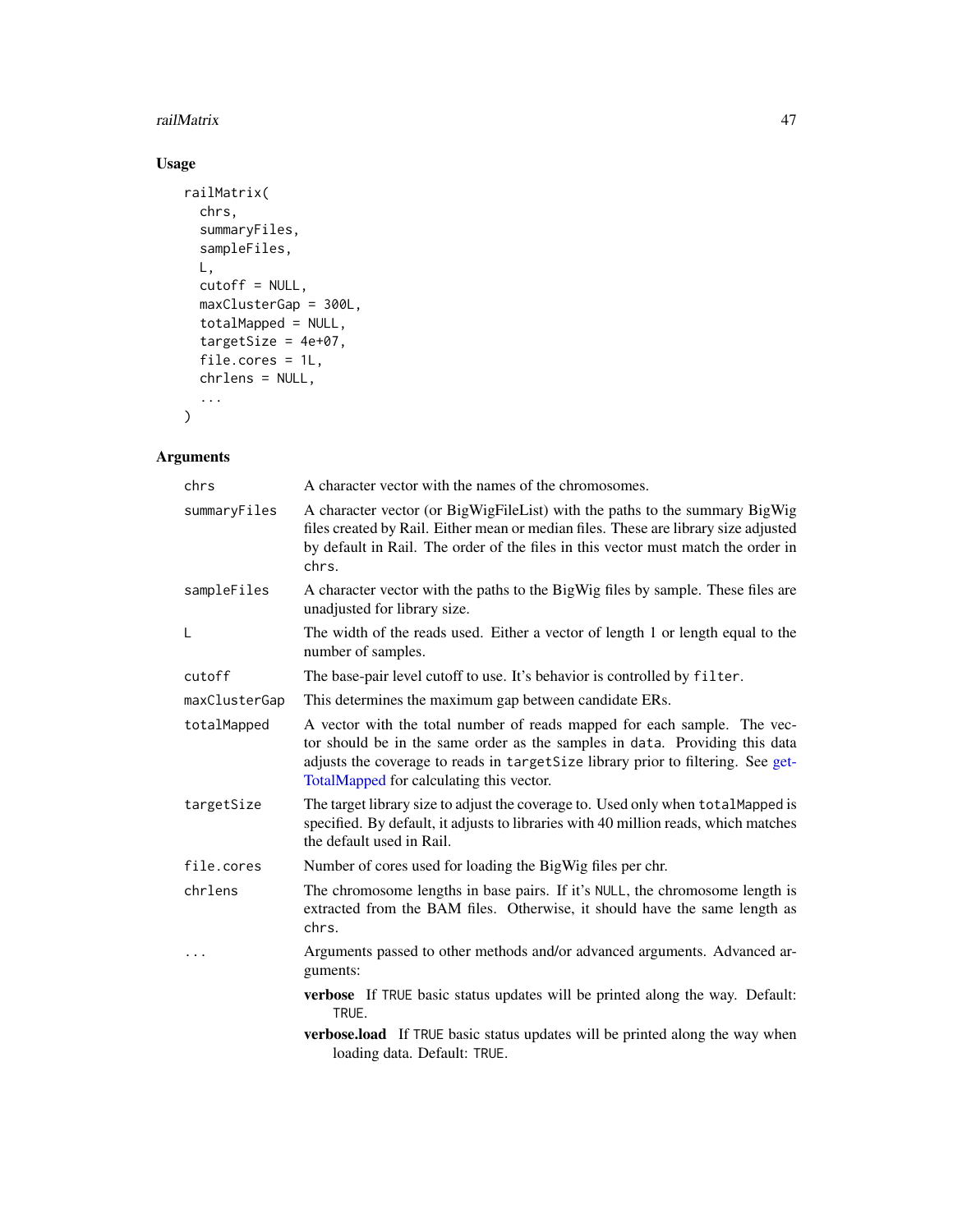<span id="page-47-0"></span>BPPARAM.railChr A BPPARAM object to use for the chr step. Set to [Seri](#page-0-0)[alParam](#page-0-0) when file.cores = 1 and [SnowParam](#page-0-0) otherwise. chunksize Chunksize to use. Default: 1000.

Passed to [filterData,](#page-22-1) [findRegions](#page-24-1) and [define\\_cluster.](#page-18-1)

# Details

Given a set of un-filtered coverage data (see [fullCoverage\)](#page-26-1), create candidate regions by applying a cutoff on the coverage values, and obtain a count matrix where the number of rows corresponds to the number of candidate regions and the number of columns corresponds to the number of samples. The values are the mean coverage for a given sample for a given region.

This function uses several other [derfinder-package](#page-0-0) functions. Inspect the code if interested.

You should use at most one core per chromosome.

# Value

A list with one entry per chromosome. Then per chromosome, a list with two components.

regions A set of regions based on the coverage filter cutoff as returned by [findRegions.](#page-24-1)

coverageMatrix A matrix with the mean coverage by sample for each candidate region.

#### Author(s)

Leonardo Collado-Torres

```
## BigWig files are not supported in Windows
if (.Platform$OS.type != "windows") {
   ## Get data
   library("derfinderData")
   ## Identify sample files
   sampleFiles <- rawFiles(system.file("extdata", "AMY",
       package =
           "derfinderData"
   ), samplepatt = "bw", fileterm = NULL)
   names(sampleFiles) <- gsub(".bw", "", names(sampleFiles))
   ## Create the mean bigwig file. This file is normally created by Rail
   ## but in this example we'll create it manually.
   library("GenomicRanges")
   fullCov <- fullCoverage(files = sampleFiles, chrs = "chr21")
   meanCov <- Reduce("+", fullCov$chr21) / ncol(fullCov$chr21)
   createBw(list("chr21" = DataFrame("meanChr21" = meanCov)),
       keepGR =
           FALSE
   )
   summaryFile <- "meanChr21.bw"
```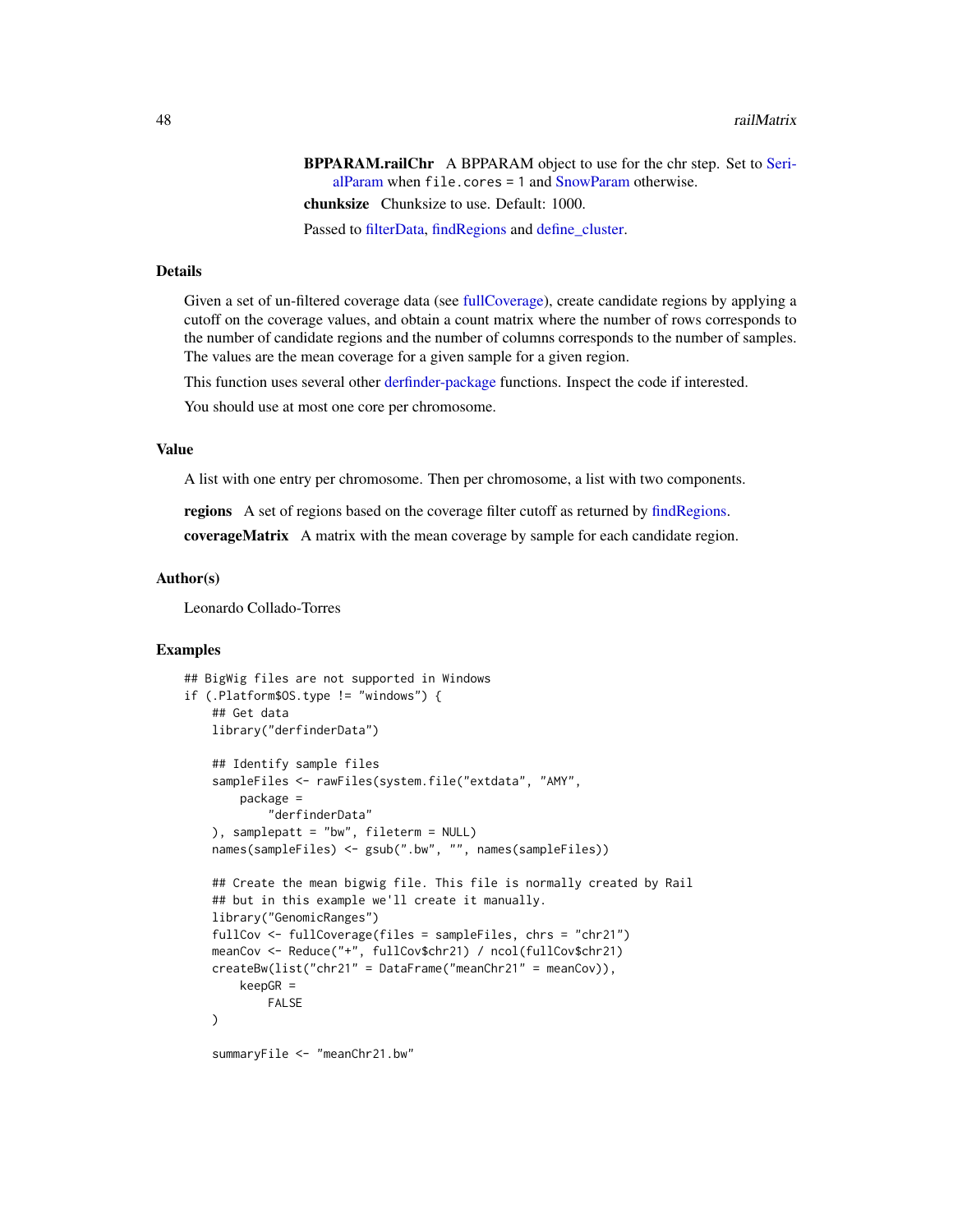#### <span id="page-48-0"></span>rawFiles **49**

```
## Get the regions
regionMat <- railMatrix(
    chrs = "chr21", summaryFiles = summaryFile,
    sampleFiles = sampleFiles, L = 76, cutoff = 5.1,
    maxClusterGap = 3000L
)
## Explore results
names(regionMat$chr21)
regionMat$chr21$regions
dim(regionMat$chr21$coverageMatrix)
```
}

#### <span id="page-48-1"></span>rawFiles *Construct full paths to a group of raw input files*

# Description

For a group of samples this function creates the list of paths to the raw input files which can then be used in [loadCoverage.](#page-35-1) The raw input files are either BAM files or BigWig files.

#### Usage

```
rawFiles(
  datadir = NULL,sampledirs = NULL,
  samplepatt = NULL,
  fileterm = "accepted_hits.bam"
\lambda
```
# Arguments

| datadir    | The main directory where each of the sampledirs is a sub-directory of datadir.                                                                                                                                                                                                                               |
|------------|--------------------------------------------------------------------------------------------------------------------------------------------------------------------------------------------------------------------------------------------------------------------------------------------------------------|
| sampledirs | A character vector with the names of the sample directories. If datadir is NULL<br>it is then assumed that sampled in specifies the full path to each sample.                                                                                                                                                |
| samplepatt | If specified and sampled in sect to NULL, then the directories matching this<br>pattern in datadir (set to . if it's set to NULL) are used as the sample directories.                                                                                                                                        |
| fileterm   | Name of the BAM or BigWig file used in each sample. By default it is set to<br>accepted_hits.bam since that is the automatic name generated when aligning<br>with TopHat. If NULL it is then ignored when reading the rawfiles. This can be<br>useful if all the raw files are stored in a single directory. |

# Details

This function can also be used to identify a set of BigWig files.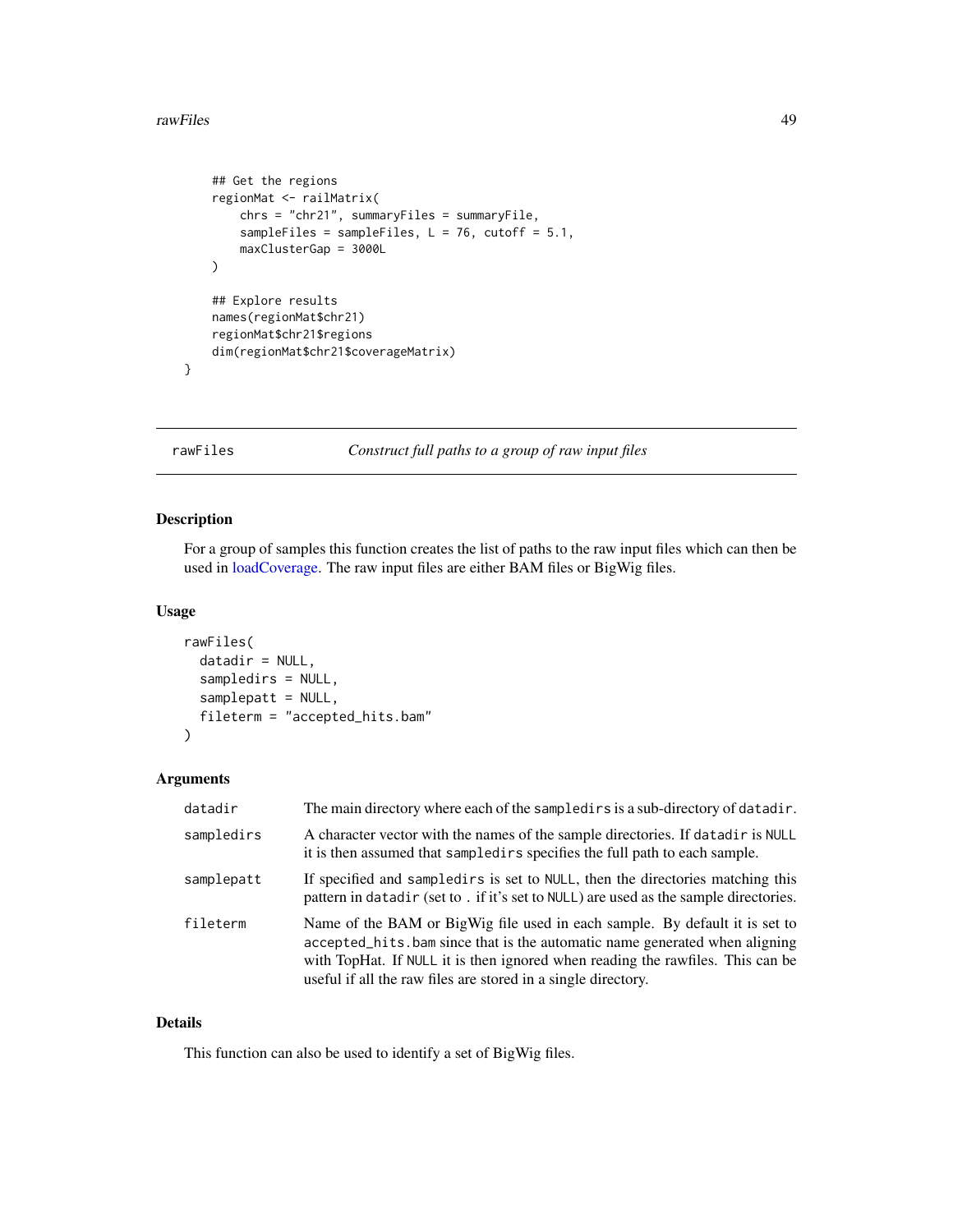<span id="page-49-0"></span>A vector with the full paths to the raw files and sample names stored as the vector names.

#### Author(s)

Leonardo Collado-Torres

# See Also

[loadCoverage](#page-35-1)

#### Examples

```
## Get list of BAM files included in derfinder
datadir <- system.file("extdata", "genomeData", package = "derfinder")
files <- rawFiles(
    datadir = datadir, samplepatt = "*accepted_hits.bam$",
    fileterm = NULL
\mathcal{L}files
```
<span id="page-49-1"></span>regionMatrix *Identify regions data by a coverage filter and get a count matrix*

# Description

Given a set of un-filtered coverage data (see [fullCoverage\)](#page-26-1), create candidate regions by applying a cutoff on the coverage values, and obtain a count matrix where the number of rows corresponds to the number of candidate regions and the number of columns corresponds to the number of samples. The values are the mean coverage for a given sample for a given region.

#### Usage

```
regionMatrix(
  fullCov,
  cutoff = 5,
 L,
  totalMapped = 8e+07,
  targetSize = 8e+07,
  runFilter = TRUE,
  returnBP = TRUE,
  ...
)
```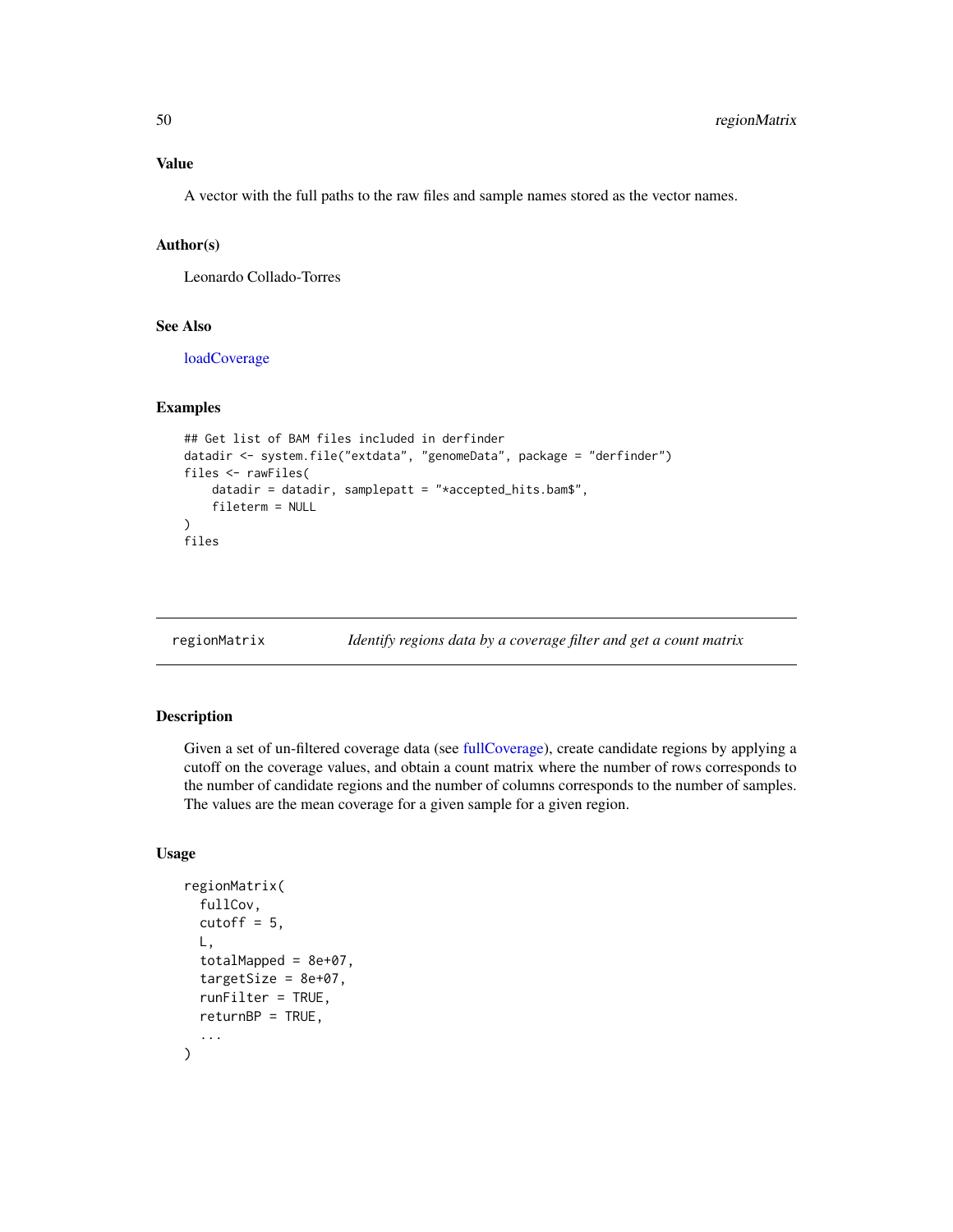# <span id="page-50-0"></span>regionMatrix 51

# Arguments

| fullCov     | A list where each element is the result from loadCoverage used with returnCoverage<br>= TRUE. Can be generated using fullCoverage. If runFilter = FALSE, then returnMean<br>= TRUE must have been used.                                                                                                                                                                                                                                              |
|-------------|------------------------------------------------------------------------------------------------------------------------------------------------------------------------------------------------------------------------------------------------------------------------------------------------------------------------------------------------------------------------------------------------------------------------------------------------------|
| cutoff      | The base-pair level cutoff to use. It's behavior is controlled by filter.                                                                                                                                                                                                                                                                                                                                                                            |
| L           | The width of the reads used. Either a vector of length 1 or length equal to the<br>number of samples.                                                                                                                                                                                                                                                                                                                                                |
| totalMapped | A vector with the total number of reads mapped for each sample. The vector<br>should be in the same order as the samples in fullCov. Providing this argu-<br>ment adjusts the coverage to reads in targetSize library prior to filtering. See<br>getTotalMapped for calculating this vector.                                                                                                                                                         |
| targetSize  | The target library size to adjust the coverage to. Used only when totalMapped<br>is specified. By default, it adjusts to libraries with 80 million reads.                                                                                                                                                                                                                                                                                            |
| runFilter   | This controls whether to run filterData or not. If set to FALSE then returnMean =<br>TRUE must have been used to create each element of fullCov and the data must<br>have been normalized (totalMapped equal to targetSize).                                                                                                                                                                                                                         |
| returnBP    | If TRUE, returns \$bpCoverage explained below.                                                                                                                                                                                                                                                                                                                                                                                                       |
|             | Arguments passed to other methods and/or advanced arguments. Advanced ar-<br>guments:                                                                                                                                                                                                                                                                                                                                                                |
|             | verbose If TRUE basic status updates will be printed along the way.                                                                                                                                                                                                                                                                                                                                                                                  |
|             | chrsStyle Default: UCSC. Passed to extendedMapSeqlevels via getRegionCov-<br>erage.                                                                                                                                                                                                                                                                                                                                                                  |
|             | species Default: homo_sapiens. Passed to extendedMapSeqlevels via getRe-<br>gionCoverage.                                                                                                                                                                                                                                                                                                                                                            |
|             | currentStyle Default: NULL. Passed to extendedMapSeqlevels via getRegion-<br>Coverage.                                                                                                                                                                                                                                                                                                                                                               |
|             | Passed to filterData, findRegions and define_cluster.                                                                                                                                                                                                                                                                                                                                                                                                |
|             | Note that filterData is used internally by loadCoverage (and hence fullCoverage)<br>and has the important arguments totalMapped and targetSize which can be<br>used to normalize the coverage by library size. If you already used these argu-<br>ments when creating the fullCov object, then don't specify them a second time<br>in regionMatrix. If you have not used these arguments, we recommend using<br>them to normalize the mean coverage. |

# Details

This function uses several other [derfinder-package](#page-0-0) functions. Inspect the code if interested.

You should use at most one core per chromosome.

# Value

A list with one entry per chromosome. Then per chromosome, a list with three components.

regions A set of regions based on the coverage filter cutoff as returned by [findRegions.](#page-24-1)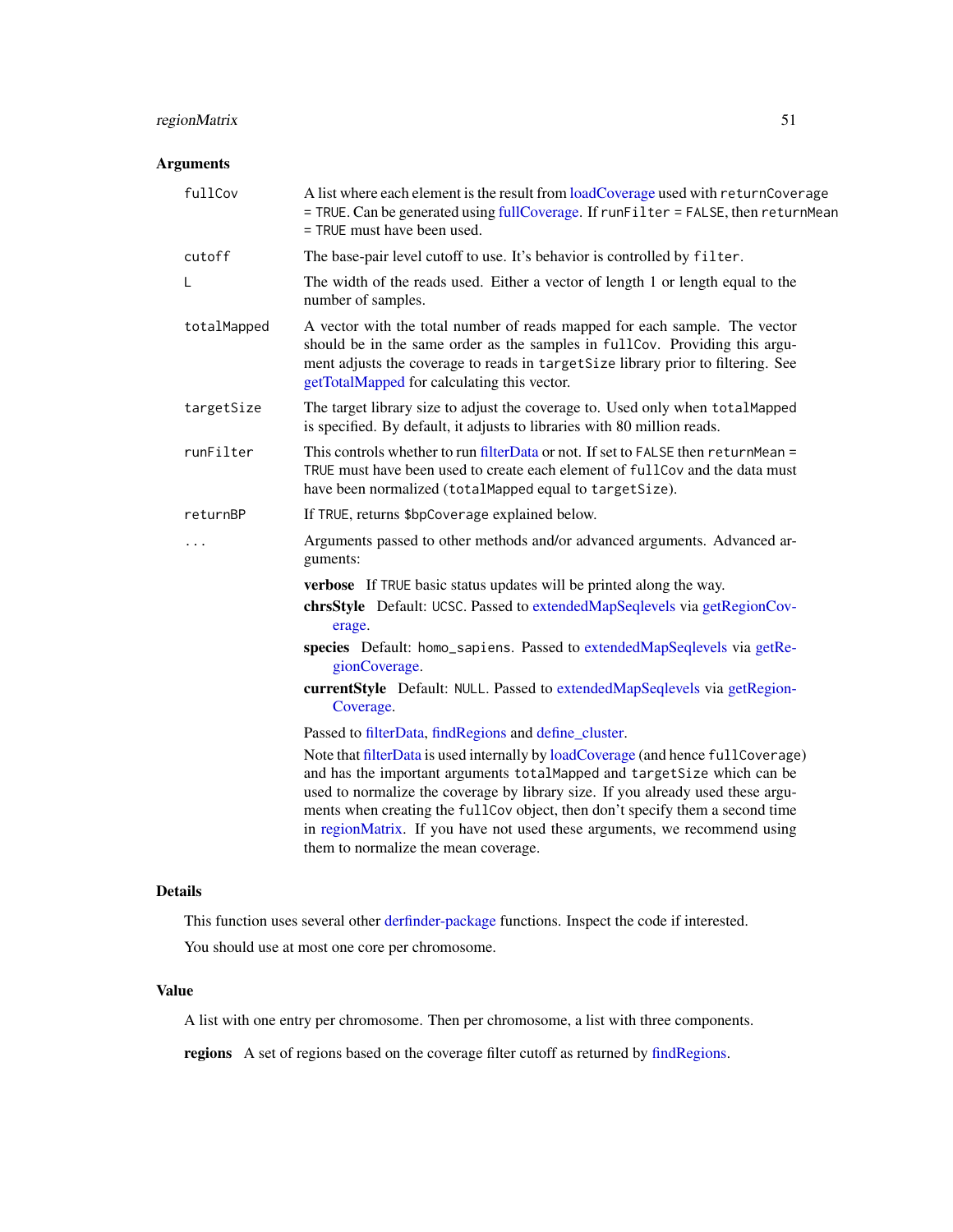- bpCoverage A list with one element per region. Each element is a matrix with numbers of rows equal to the number of base pairs in the region and number of columns equal to the number of samples. It contains the base-level coverage information for the regions. Only returned when returnBP = TRUE.
- **coverageMatrix** A matrix with the mean coverage by sample for each candidate region.

#### Author(s)

Leonardo Collado-Torres

```
## Create some toy data
library("IRanges")
x \leq -Rle(round(runif(1e4, max = 10)))y \leftarrow \text{Rle}(\text{round}(\text{runif}(\text{1e4}, \text{max} = 10)))z \leq Rle(round(runif(1e4, max = 10)))
fullCov <- list("chr21" = DataFrame(x, y, z))
## Calculate a proxy of library size
libSize <- sapply(fullCov$chr21, sum)
## Run region matrix normalizing the coverage
regionMat <- regionMatrix(
    fullCov = fullCov, maxRegionGap = 10L,
    maxClusterGap = 300L, L = 36, totalMapped = libSize, targetSize = 4e4
)
## Not run:
## You can alternatively use filterData() on fullCov to reduce the required
## memory before using regionMatrix(). This can be useful when mc.cores > 1
filteredCov <- lapply(fullCov, filterData,
    returnMean = TRUE, filter = "mean",
    cutoff = 5, totalMapped = libSize, targetSize = 4e4
)
regionMat2 <- regionMatrix(filteredCov,
    maxRegionGap = 10L,
    maxClusterGap = 300L, L = 36, runFilter = FALSE)
## End(Not run)
## regionMatrix() can work with multiple chrs as shown below.
fullCov2 <- list("chr21" = DataFrame(x, y, z), "chr22" = DataFrame(x, y, z))
regionMat2 <- regionMatrix(
    fullCov = fullCov2, maxRegionGap = 10L,
    maxClusterGap = 300L, L = 36, totalMapped = libSize, targetSize = 4e4
)
## Combine results from multiple chromosomes
library("GenomicRanges")
## First extract the data
```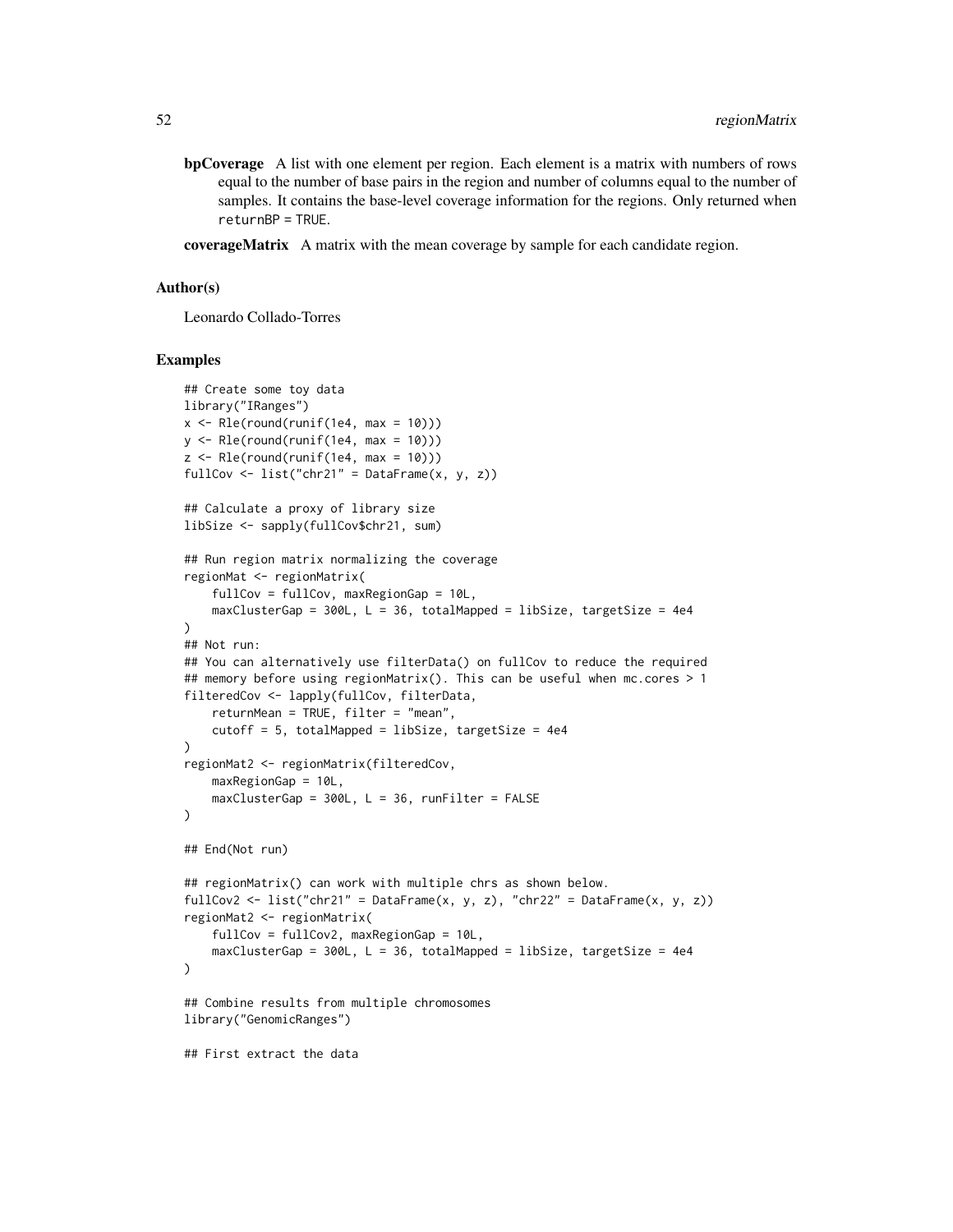# <span id="page-52-0"></span>sampleDepth 53

```
regs <- unlist(GRangesList(lapply(regionMat2, "[[", "regions")))
covMat <- do.call(rbind, lapply(regionMat2, "[[", "coverageMatrix"))
covBp <- do.call(c, lapply(regionMat2, "[[", "bpCoverage"))
## Force the names to match
names(regs) <- rownames(covMat) <- names(covBp) <- seq_len(length(regs))
## Combine into a list (not really needed)
mergedRegionMat <- list(
    "regions" = regs, "coverageMatrix" = covMat,
    "bpCoverage" = covBp
)
```
<span id="page-52-1"></span>

```
sampleDepth Calculate adjustments for library size
```
# Description

For a given data set calculate the per-sample coverage adjustments. Hector Corrada's group proposed calculating the sum of the coverage for genes below a given sample quantile. In this function, we calculate the sample quantiles of interest by sample, and then the sum of the coverage for bases below or equal to quantiles of interest. The resulting values are transformed  $log2(x)$ 

• scalefac)

to avoid very large numbers that could potentially affect the stability of the F-statistics calculation. The sample coverage adjustments are then used in [makeModels](#page-39-1) for constructing the null and alternative models.

# Usage

```
sampleDepth(collapsedFull, probs = c(0.5, 1), scalefac = 32, ...)
```
# Arguments

| collapsedFull | The full coverage data collapsed by sample as produced by collapseFullCover-<br>age.                                                                      |
|---------------|-----------------------------------------------------------------------------------------------------------------------------------------------------------|
| probs         | Number(s) between 0 and 1 representing the quantile(s) of interest. For example,<br>$0.5$ is the median.                                                  |
| scalefac      | Number added to the sample coverage adjustments before the log2 transforma-<br>tion.                                                                      |
| $\cdot$       | Arguments passed to other methods and/or advanced arguments. Advanced ar-<br>guments:                                                                     |
|               | <b>verbose</b> If TRUE basic status updates will be printed along the way.                                                                                |
|               | <b>nonzero</b> If TRUE only the nonzero counts are used to calculate the library size<br>adjustment. Default: TRUE.                                       |
|               | <b>center</b> If TRUE the sample coverage adjustements are centered. In some cases,<br>this could be helpful for interpretation purposes. Default: FALSE. |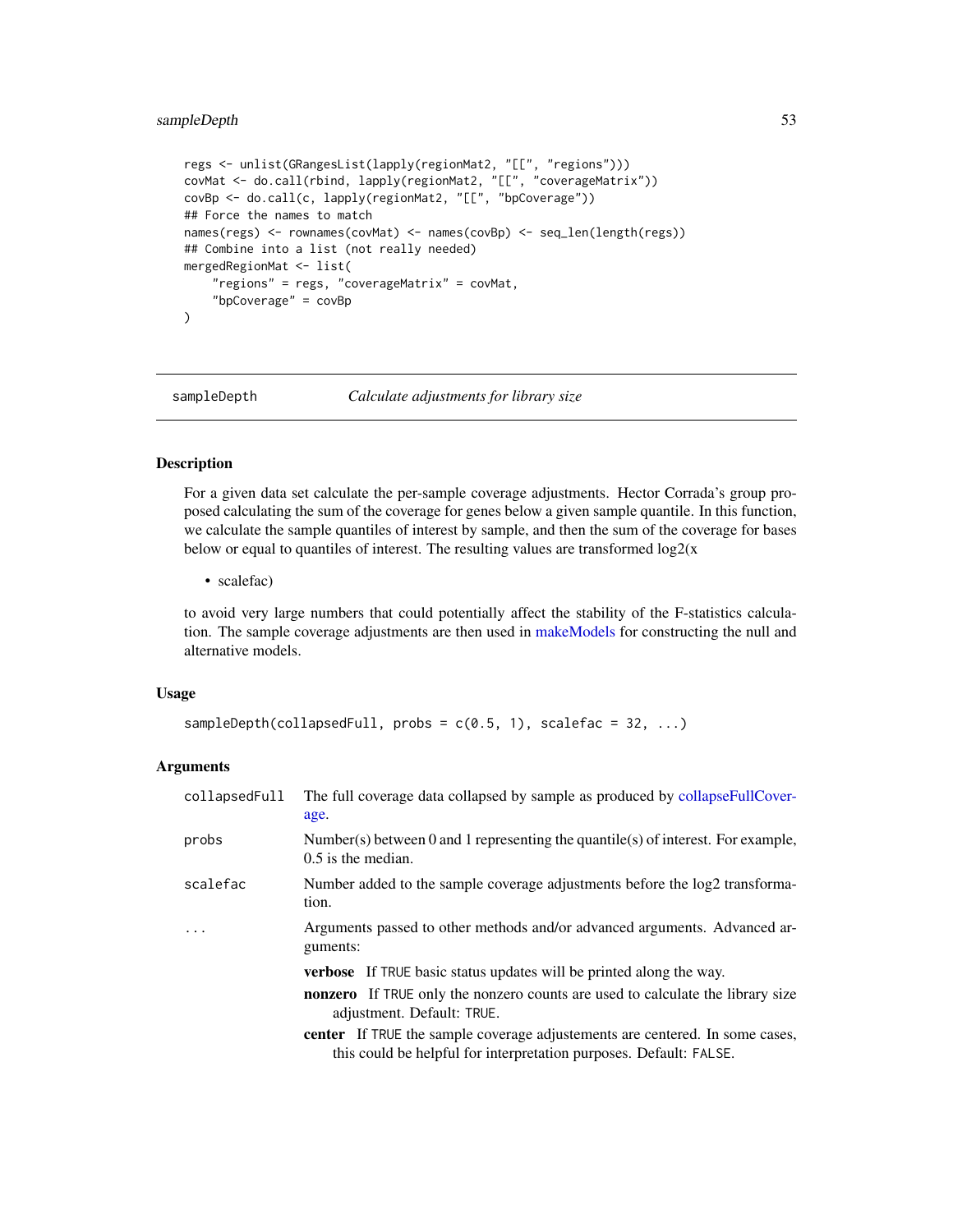# <span id="page-53-0"></span>Value

A matrix (vector of length(probs)  $=$  1) with the library size depth adjustments per sample to be used in [makeModels.](#page-39-1) The number of rows corresponds to the number of quantiles used for the sample adjustments.

# Author(s)

Leonardo Collado-Torres

# References

Paulson, J. N., Stine, O. C., Bravo, H. C. & Pop, M. Differential abundance analysis for microbial marker-gene surveys. Nat. Methods (2013). doi:10.1038/nmeth.2658

#### See Also

[collapseFullCoverage,](#page-12-1) [makeModels](#page-39-1)

```
## Collapse the coverage information
collapsedFull <- collapseFullCoverage(list(genomeData$coverage),
    verbose = TRUE
)
## Calculate library size adjustments
sampleDepths <- sampleDepth(collapsedFull, probs = c(0.5, 1), verbose = TRUE)
sampleDepths
```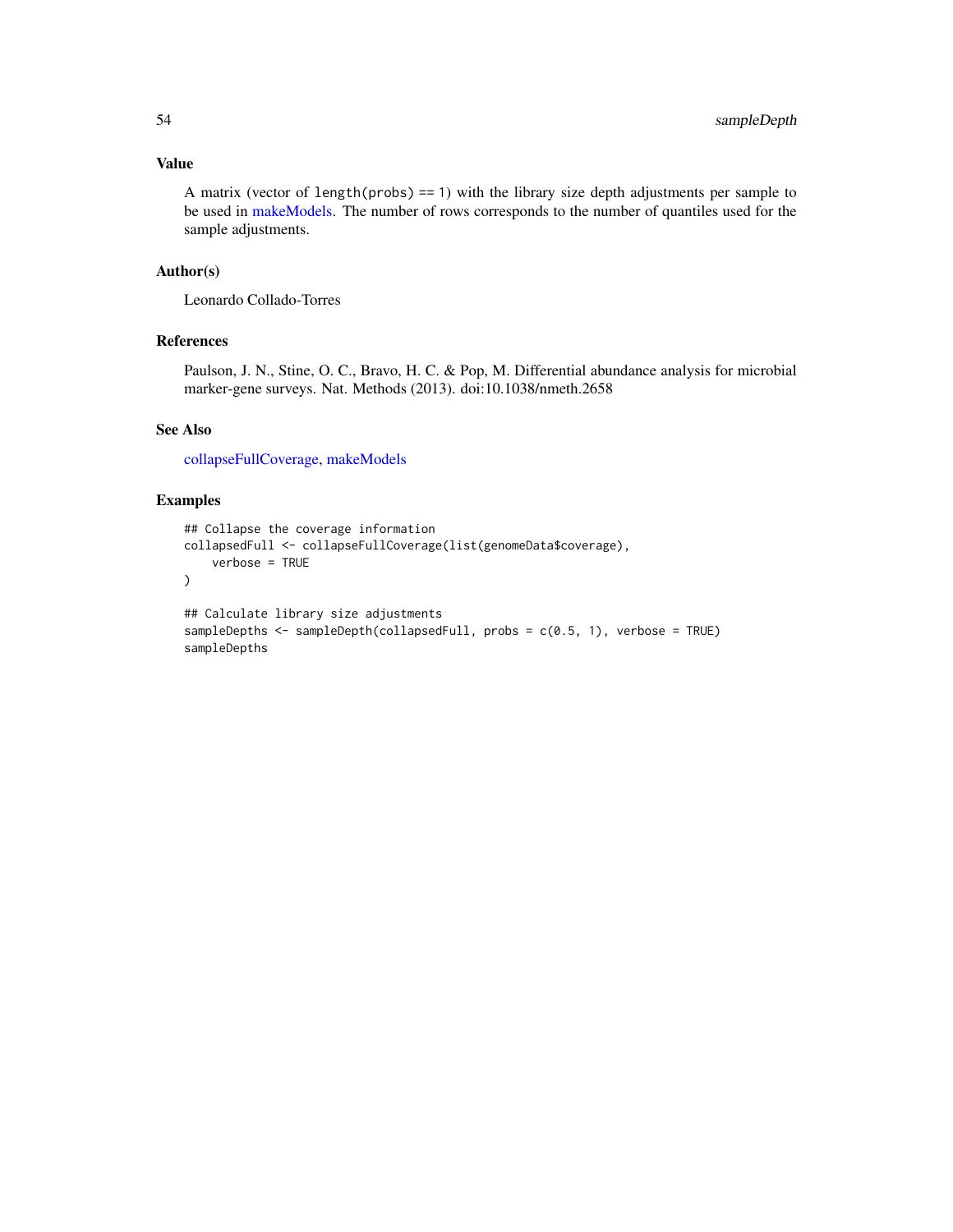# <span id="page-54-0"></span>**Index**

∗ datasets genomeData, [29](#page-28-0) genomeDataRaw, [30](#page-29-0) genomeFstats, [31](#page-30-0) genomeInfo, [31](#page-30-0) genomeRegions, [32](#page-31-0) genomicState, [33](#page-32-0) advancedArg *(*derfinder-deprecated*)*, [20](#page-19-0) analyzeChr, [3,](#page-2-0) *[42,](#page-41-0) [43](#page-42-0)* annotateRegions, [6,](#page-5-0) *[42,](#page-41-0) [43](#page-42-0)* annotateTranscripts, *[3–](#page-2-0)[5](#page-4-0)* BamFile, *[36](#page-35-0)* BamFileList, *[15](#page-14-0)*, *[28](#page-27-0)*, *[34](#page-33-0)*, *[36](#page-35-0)* BigWigFile, *[36](#page-35-0)* BigWigFileList, *[15](#page-14-0)*, *[28](#page-27-0)*, *[34](#page-33-0)*, *[36](#page-35-0)* bplapply, *[4](#page-3-0)*, *[45](#page-44-0)* calculatePvalues, *[3](#page-2-0)[–7](#page-6-0)*, [7,](#page-6-0) *[25–](#page-24-0)[27](#page-26-0)*, *[32–](#page-31-0)[35](#page-34-0)*, *[42,](#page-41-0) [43](#page-42-0)*, *[45](#page-44-0)* calculateStats, *[3](#page-2-0)[–5](#page-4-0)*, *[8](#page-7-0)*, *[11](#page-10-0)*, [11,](#page-10-0) *[25](#page-24-0)*, *[31,](#page-30-0) [32](#page-31-0)*, *[40,](#page-39-0) [41](#page-40-0)*, *[44](#page-43-0)[–46](#page-45-0)* coerceGR, [12,](#page-11-0) *[17,](#page-16-0) [18](#page-17-0)* collapseFullCoverage, [13,](#page-12-0) *[53,](#page-52-0) [54](#page-53-0)* countOverlaps, *[6](#page-5-0)* coverageToExon, [15](#page-14-0) createBw, [17](#page-16-0) createBwSample, *[17](#page-16-0)*, [18](#page-17-0) define\_cluster, *[4](#page-3-0)*, *[8](#page-7-0)*, *[11](#page-10-0)*, *[13](#page-12-0)*, *[16](#page-15-0)*, [19,](#page-18-0) *[26](#page-25-0)*, *[28](#page-27-0)*, *[34](#page-33-0)*, *[37](#page-36-0)*, *[48](#page-47-0)*, *[51](#page-50-0)* derfinder-deprecated, [20](#page-19-0) derfinder-package, *[48](#page-47-0)*, *[51](#page-50-0)* export.bw, *[17](#page-16-0)[–19](#page-18-0)* extendedMapSeqlevels, *[4](#page-3-0)*, *[6](#page-5-0)*, *[16](#page-15-0)*, [21,](#page-20-0) *[26](#page-25-0)*, *[28](#page-27-0)*, *[34](#page-33-0)*, *[37](#page-36-0)*, *[39](#page-38-0)*, *[42](#page-41-0)*, *[51](#page-50-0)*

filterData, *[3](#page-2-0)*, *[13](#page-12-0)*, *[23](#page-22-0)*, [23,](#page-22-0) *[28,](#page-27-0) [29](#page-28-0)*, *[34](#page-33-0)*, *[36,](#page-35-0) [37](#page-36-0)*, *[44](#page-43-0)[–46](#page-45-0)*, *[48](#page-47-0)*, *[51](#page-50-0)*

findOverlaps, *[6](#page-5-0)* findOverlaps-methods, *[6](#page-5-0)* findRegions, *[8,](#page-7-0) [9](#page-8-0)*, *[24](#page-23-0)*, [25,](#page-24-0) *[48](#page-47-0)*, *[51](#page-50-0)* fstats.apply, *[4](#page-3-0)*, *[8,](#page-7-0) [9](#page-8-0)*, *[11](#page-10-0)*, *[45](#page-44-0)* fullCoverage, *[12](#page-11-0)[–18](#page-17-0)*, [27,](#page-26-0) *[28](#page-27-0)*, *[33](#page-32-0)[–35](#page-34-0)*, *[38](#page-37-0)*, *[48](#page-47-0)*, *[50,](#page-49-0) [51](#page-50-0)* genomeData, [29,](#page-28-0) *[32](#page-31-0)* genomeDataRaw, [30](#page-29-0) genomeFstats, [31](#page-30-0) genomeInfo, *[29](#page-28-0)[–31](#page-30-0)*, [31](#page-30-0) genomeRegions, [32](#page-31-0) genomicState, [33](#page-32-0) getRegionCoverage, *[15,](#page-14-0) [16](#page-15-0)*, [33,](#page-32-0) *[34](#page-33-0)*, *[51](#page-50-0)* getTotalMapped, *[23,](#page-22-0) [24](#page-23-0)*, *[28,](#page-27-0) [29](#page-28-0)*, [35,](#page-34-0) *[37,](#page-36-0) [38](#page-37-0)*, *[47](#page-46-0)*, *[51](#page-50-0)* GRanges, *[12,](#page-11-0) [13](#page-12-0)*, *[17](#page-16-0)[–19](#page-18-0)* GRangesList, *[17](#page-16-0)* isActiveSeq, *[39](#page-38-0)* loadCoverage, *[3](#page-2-0)*, *[12](#page-11-0)*, *[14,](#page-13-0) [15](#page-14-0)*, *[17,](#page-16-0) [18](#page-17-0)*, *[23](#page-22-0)[–25](#page-24-0)*, *[28](#page-27-0)[–30](#page-29-0)*, *[34](#page-33-0)*, [36,](#page-35-0) *[37](#page-36-0)*, *[44](#page-43-0)*, *[46](#page-45-0)*, *[49](#page-48-0)[–51](#page-50-0)* loessByCluster, *[4](#page-3-0)*, *[8](#page-7-0)*, *[26](#page-25-0)* makeGenomicState, *[6,](#page-5-0) [7](#page-6-0)*, *[15](#page-14-0)*, *[33](#page-32-0)*, [39,](#page-38-0) *[42](#page-41-0)* makeModels, *[3](#page-2-0)*, *[5](#page-4-0)*, *[8](#page-7-0)*, *[11](#page-10-0)*, [40,](#page-39-0) *[53,](#page-52-0) [54](#page-53-0)* mapSeqlevels, *[21](#page-20-0)* matchGenes, *[3](#page-2-0)[–5](#page-4-0)*, *[43](#page-42-0)* mergeResults, [42](#page-41-0) preprocessCoverage, *[3](#page-2-0)[–5](#page-4-0)*, *[8,](#page-7-0) [9](#page-8-0)*, *[11](#page-10-0)*, *[23](#page-22-0)[–25](#page-24-0)*, *[42](#page-41-0)*, *[44](#page-43-0)*, [44](#page-43-0) qf, *[4](#page-3-0)* quantile, *[4](#page-3-0)* qvalue, *[9](#page-8-0)* railMatrix, *[46](#page-45-0)*, [46](#page-45-0) rawFiles, *[15](#page-14-0)*, *[28](#page-27-0)*, *[34](#page-33-0)*, *[36](#page-35-0)*, [49](#page-48-0) regionFinder, *[25,](#page-24-0) [26](#page-25-0)*